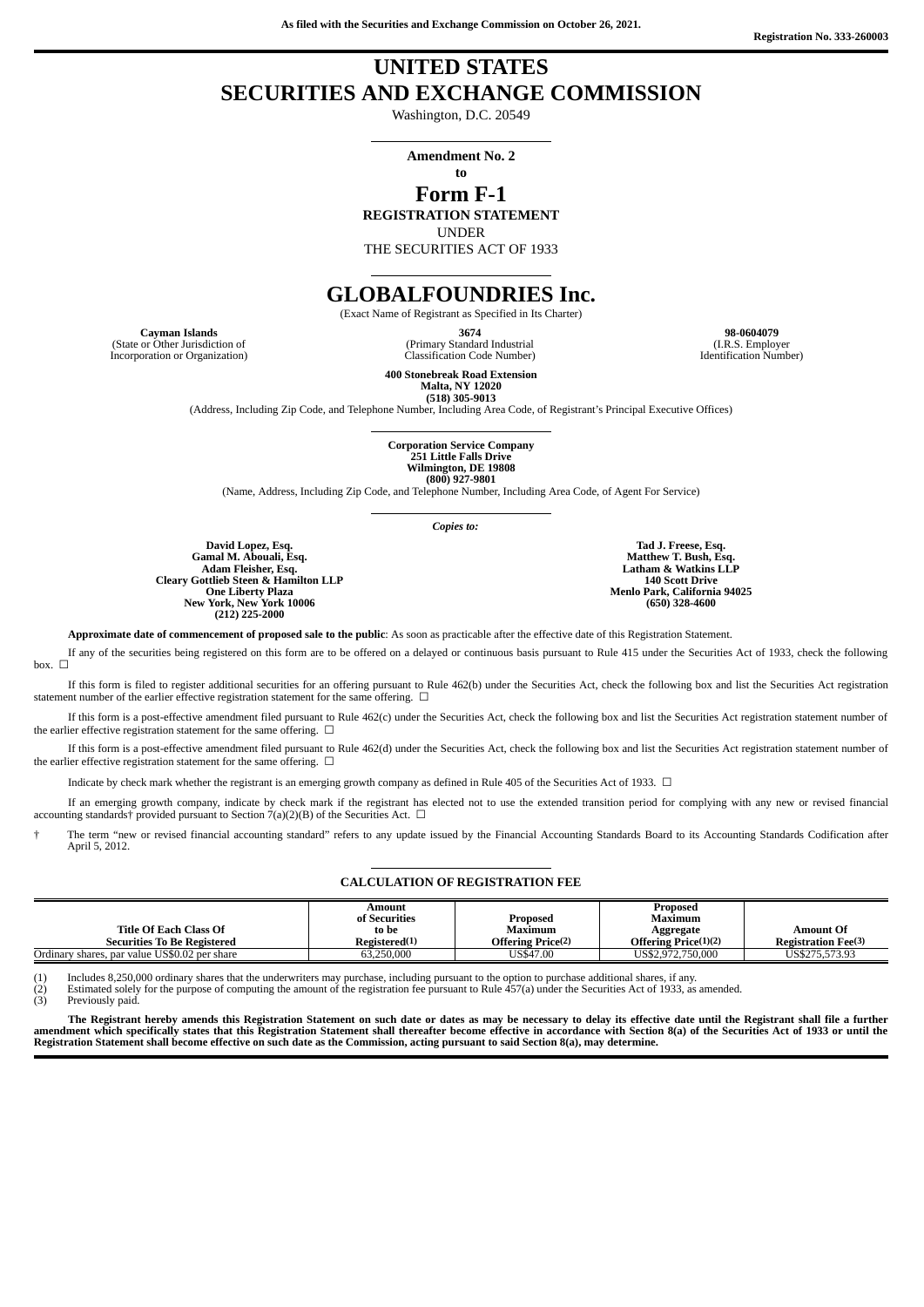## **Explanatory Note**

The sole purpose of this Amendment No. 2 to the Registration Statement on Form F-1 of GLOBALFOUNDRIES Inc. is to file Exhibit 1.1. Accordingly, this Amendment No. 2 consists only of the facing page, this explanatory note and Part II, including the signature page and the exhibit index.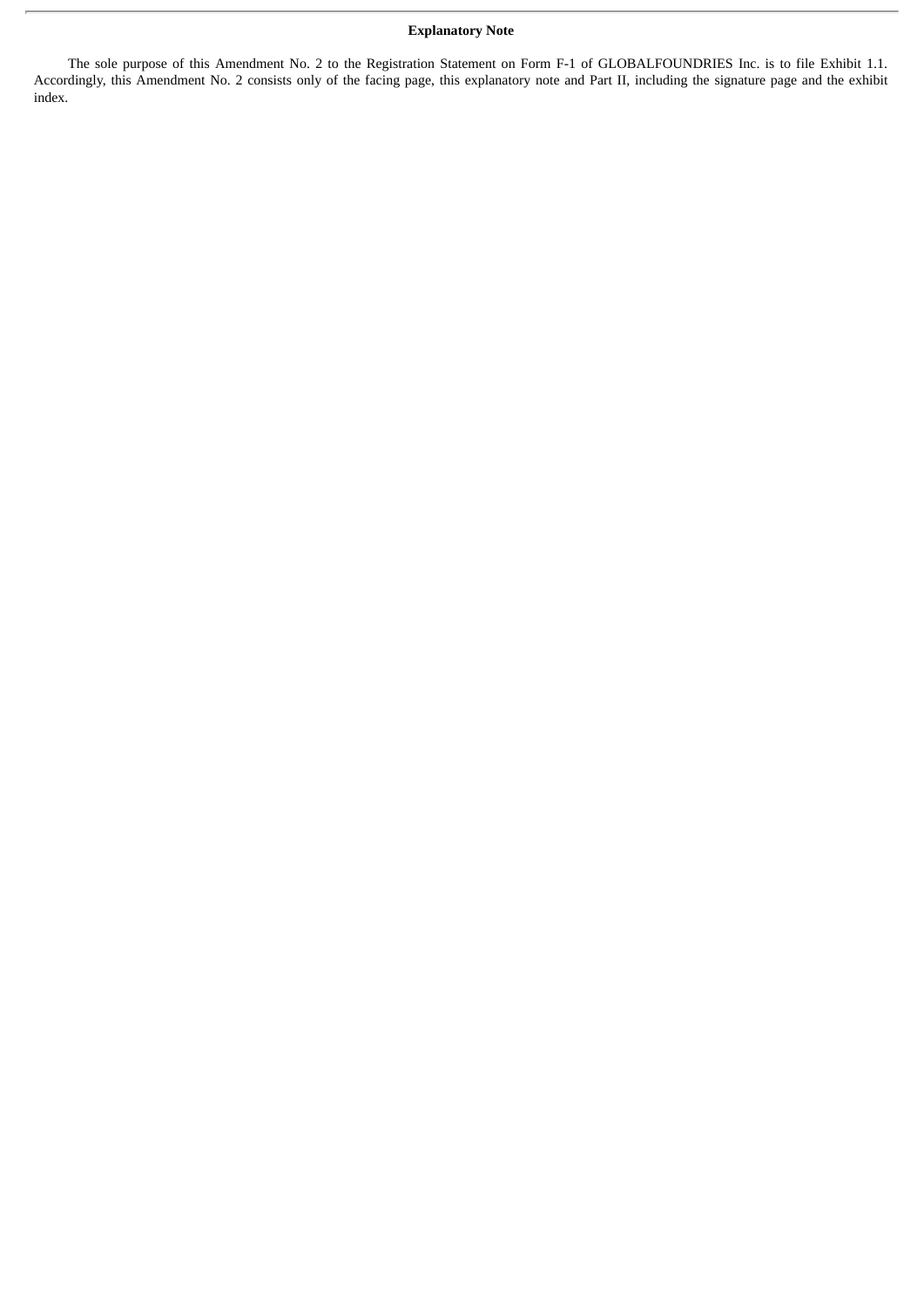#### **PART II INFORMATION NOT REQUIRED IN PROSPECTUS**

## **Item 6. Indemnification of Directors, Officers and Employees.**

Cayman Islands law does not limit the extent to which a company's articles of association may provide for indemnification of officers and directors, except to the extent any such provision may be held by the Cayman Islands courts to be contrary to public policy, such as to provide indemnification against civil fraud or the consequences or committing a crime. Under our post-offering memorandum and articles of association, which will become effective immediately prior to the completion of this offering, to the fullest extent permissible under Cayman Islands law every director and officer of our company shall be indemnified against all actions, proceedings, costs, charges, losses, damages and expenses incurred or sustained by him by reason of any act done or omitted in or about the execution of their duty in their respective offices or trusts.

Pursuant to the form of indemnification agreements filed as Exhibit 10.2 to this registration statement, we will agree to indemnify our directors and executive officers against certain liabilities and expenses that they incur in connection with claims made by reason of their being a director or officer of our company.

The Underwriting Agreement, the form of which to be filed as Exhibit 1.1 to this registration statement, will also provide for indemnification of us and our officers and directors.

Insofar as indemnification for liabilities arising under the Securities Act of 1933, as amended, may be permitted to directors, officers or persons controlling us pursuant to the foregoing provisions, we have been informed that in the opinion of the SEC such indemnification is against public policy as expressed in the Securities Act and is therefore unenforceable.

## **Item 7. Recent Sales of Unregistered Securities.**

We have, since January 1, 2018, granted to certain directors, officers, employees, consultants and advisors options to purchase and RSUs covering an aggregate of 32,510,776 of our ordinary shares, for options at a weighted average exercise price of \$11.73 per share.

None of these transactions involved any underwriters' underwriting discounts or commissions, or any public offering. We believe that each of the foregoing transactions was exempt from registration under the Securities Act in reliance on Regulation S or Rule 701 under the Securities Act or pursuant to Section 4(a)(2) of the Securities Act regarding transactions not involving a public offering.

### **Item 8. Exhibits and Financial Statement Schedules.**

## *(a) Exhibits*

The exhibits of the registration statement are listed in the Exhibit Index to this registration statement and are incorporated herein by reference.

#### *(b) Financial Statement Schedules*

Schedules have been omitted because the information required to be set forth therein is not applicable or is shown in the financial statements or consolidated financial statements or the notes thereto.

## **Item 9. Undertakings.**

Insofar as indemnification for liabilities arising under the Securities Act of 1933 may be permitted to directors, officers and controlling persons of the registrant pursuant to the foregoing provisions, or otherwise, the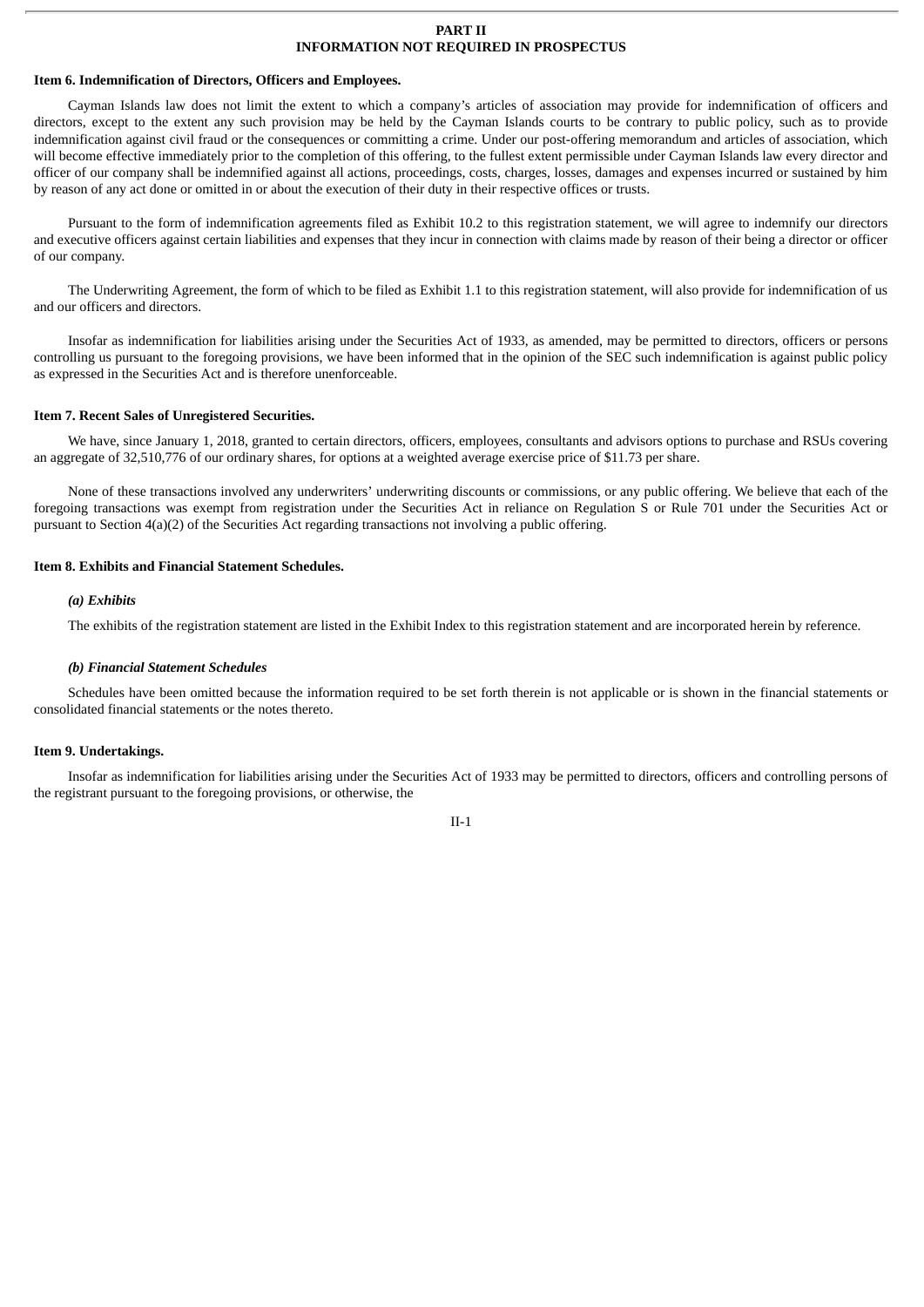registrant has been advised that in the opinion of the Securities and Exchange Commission such indemnification is against public policy as expressed in the Act and is, therefore, unenforceable. In the event that a claim for indemnification against such liabilities (other than the payment by the registrant of expenses incurred or paid by a director, officer or controlling person of the registrant in the successful defense of any action, suit or proceeding) is asserted by such director, officer or controlling person in connection with the securities being registered, the registrant will, unless in the opinion of its counsel the matter has been settled by controlling precedent, submit to a court of appropriate jurisdiction the question whether such indemnification by it is against public policy as expressed in the Act and will be governed by the final adjudication of such issue.

The undersigned registrant hereby undertakes:

(1) That, for the purpose of determining any liability under the Securities Act of 1933, each post-effective amendment that contains a form of prospectus shall be deemed to be a new registration statement relating to the securities offered therein, and the offering of such securities at that time shall be deemed to be the initial bona fide offering thereof.

(2) To file, during any period in which offers or sales are being made, a post-effective amendment to this registration statement:

(a) To include any prospectus required by section 10(a)(3) of the Securities Act;

(b) To reflect in the prospectus any facts or events arising after the effective date of the registration statement (or the most recent post-effective amendment thereof) which, individually or in the aggregate, represent a fundamental change in the information set forth in the registration statement. Notwithstanding the foregoing, any increase or decrease in volume of securities offered (if the total dollar value of securities offered would not exceed that which was registered) and any deviation from the low or high end of the estimated maximum offering range may be reflected in the form of prospectus filed with the SEC pursuant to Rule 424(b) (§230.424(b) of this chapter) if, in the aggregate, the changes in volume and price represent no more than 20% change in the maximum aggregate offering price set forth in the "Calculation of Registration Fee" table in the effective registration statement; and

(c) To include any material information with respect to the plan of distribution not previously disclosed in the registration statement or any material change to such information in the registration statement.

(3) To remove from registration by means of a post-effective amendment any of the securities being registered which remain unsold at the termination of the offering.

(4) To file a post-effective amendment to the registration statement to include any financial statements required by "8.A. of Form 20-F (17 CFR 249.220f)" at the start of any delayed offering or throughout a continuous offering. Financial statements and information otherwise required by Section 10(a)(3) of the Securities Act need not be furnished, provided that the registrant includes in the prospectus, by means of a post-effective amendment, financial statements required pursuant to this paragraph (a)(4) and other information necessary to ensure that all other information in the prospectus is at least as current as the date of those financial statements.

(5) That for purposes of determining any liability under the Securities Act of 1933, the information omitted from the form of prospectus filed as part of this registration statement in reliance upon Rule 430A and contained in a form of prospectus filed by the Registrant pursuant to Rule 424(b)(1) or (4), or 497(h) under the Securities Act shall be deemed to be part of this registration statement as of the time it was declared effective.

(6) For the purpose of determining any liability under the Securities Act of 1933, each post-effective amendment that contains a form of prospectus shall be deemed to be a new registration statement relating to the securities offered therein, and the offering of such securities at that time shall be deemed to be the initial bona fide offering thereof.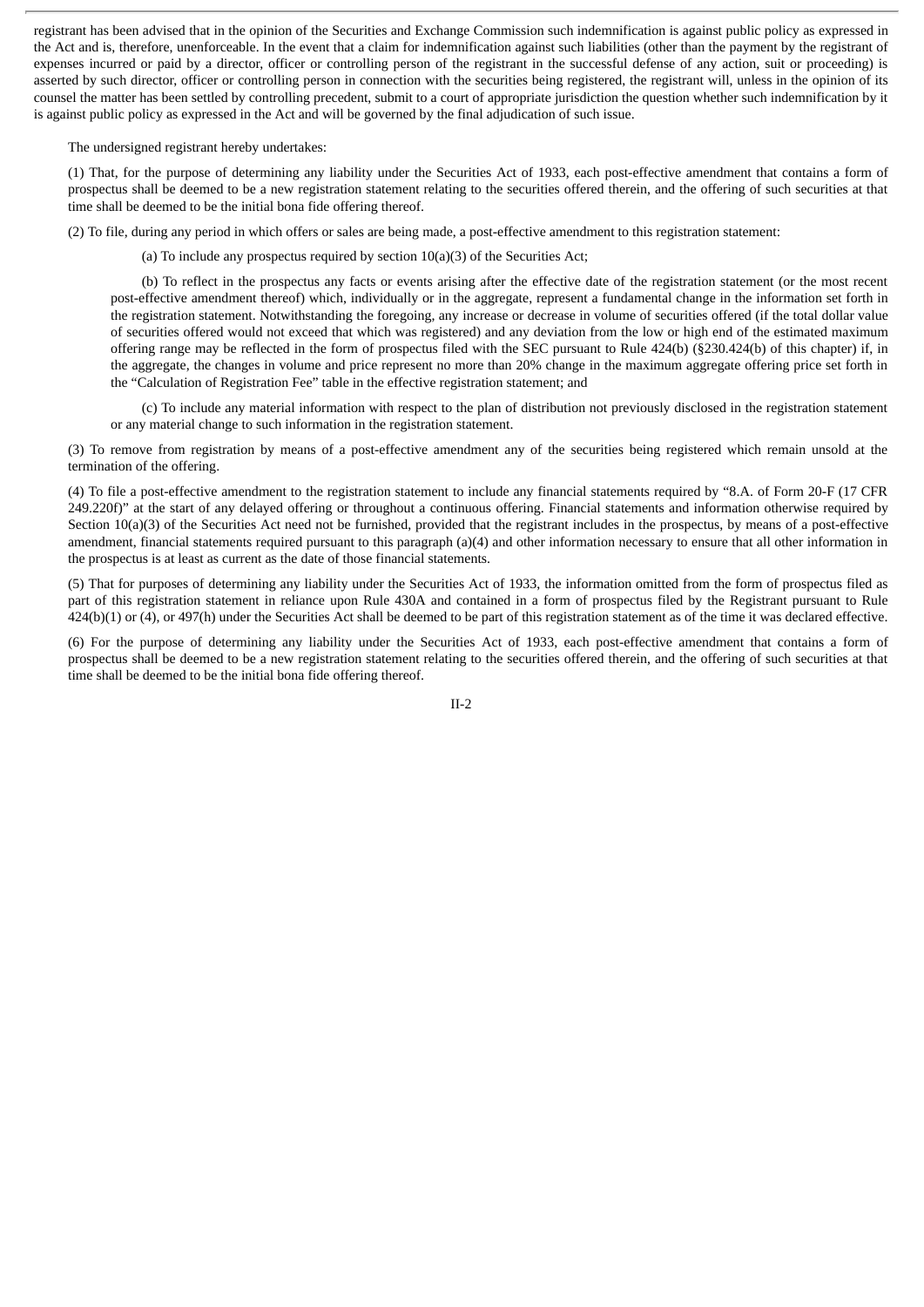# **EXHIBIT INDEX**

(a) *Exhibits.* The following exhibits are included herein or incorporated herein by reference:

The following documents are filed as part of this registration statement:

| <b>Exhibit</b><br>No. | <b>Description of Exhibit</b>                                                                                                                                                                                                                                                                                                                                                                       |
|-----------------------|-----------------------------------------------------------------------------------------------------------------------------------------------------------------------------------------------------------------------------------------------------------------------------------------------------------------------------------------------------------------------------------------------------|
| 1.1                   | <b>Form of Underwriting Agreement</b>                                                                                                                                                                                                                                                                                                                                                               |
| $3.1**$               | Form of Second Amended and Restated Memorandum and Articles of Association of the Registrant (effective immediately prior to the<br>completion of this offering)                                                                                                                                                                                                                                    |
| $4.1***$              | Form of Shareholder's Agreement among the Registrant and other parties thereto                                                                                                                                                                                                                                                                                                                      |
| $4.2**$               | Form of Registration Rights Agreement among the Registrant and other parties thereto                                                                                                                                                                                                                                                                                                                |
| $5.1**$               | Opinion of Maples and Calder (Cayman) LLP regarding the validity of the ordinary shares being registered                                                                                                                                                                                                                                                                                            |
| $10.1**$              | 2021 Share Incentive Plan                                                                                                                                                                                                                                                                                                                                                                           |
| $10.2**$              | Form of Director and Officer Indemnification Agreement                                                                                                                                                                                                                                                                                                                                              |
| $10.3$ †**            | <u>Materials Supply Agreement, dated April 25, 2017, between the Company and Soitec S.A.</u>                                                                                                                                                                                                                                                                                                        |
| 10.4+**               | Addendum to Materials Supply Agreement, dated November 2, 2020, between the Company and Soitec S.A.                                                                                                                                                                                                                                                                                                 |
| 10.5+**               | Amended and Restated Exhibit 3 to the Long Term Addendum, dated July 1, 2021, between the Company and Soitec S.A.                                                                                                                                                                                                                                                                                   |
| $10.6**$              | Term Loan Facility Agreement, dated September 3, 2021, between GLOBALFOUNDRIES Singapore Pte. Ltd., the Company and<br><b>Economic Development Board</b>                                                                                                                                                                                                                                            |
| 10.7**                | 2017 Share Incentive Plan                                                                                                                                                                                                                                                                                                                                                                           |
| $10.8**$              | 2018 Share Incentive Plan                                                                                                                                                                                                                                                                                                                                                                           |
| $10.9**$              | 2021 Amendment of the GLOBALFOUNDRIES Inc. 2018 Share Incentive Plan Share Option Agreement                                                                                                                                                                                                                                                                                                         |
| $10.10**$             | 2021 Amendment of the GLOBALFOUNDRIES Inc. 2018 Share Incentive Plan                                                                                                                                                                                                                                                                                                                                |
| $10.11**$             | 2021 Employee Stock Purchase Plan                                                                                                                                                                                                                                                                                                                                                                   |
| 10.12**               | 2019 Revolving and L/C Facilities Agreement, dated October 18, 2019, between the Company and Citibank, N.A., London Branch and<br><b>DBS</b> Bank Ltd.                                                                                                                                                                                                                                              |
| $10.13**$             | 2020 Amendment Agreement to Revolving and L/C Facilities Agreement, dated November 11, 2020, between the Company and Bank<br>of America, N.A., Citibank, N.A., DBS Bank Ltd. and JPMorgan Chase Bank, N.A. Intesa Sanpaolo S.p.A., London Branch, Morgan<br>Stanley Senior Funding, Inc., Deutsche Bank AG, ING Bank, Commerzbank AG and Credit Suisse AG, Cayman Islands Branch                    |
| 10.14**               | 2021 Amendment to Revolving and L/C Facilities Agreement, dated October 13, 2021, between Bank of America, N.A., DBS Bank<br>Ltd., Intesa Sanpaolo S.p.A., London Branch, JPMorgan Chase Bank, N.A., Morgan Stanley Senior Funding, Inc., Citibank, N.A.,<br>Deutsche Bank AG, Credit Suisse AG, Cayman Islands Branch, HSBC Bank USA, National Association and First Abu Dhabi Bank<br><b>PJSC</b> |
| 10.15**               | Share Purchase Agreement by and between the Company and Silver Lake, dated as of October 18, 2021                                                                                                                                                                                                                                                                                                   |
| $16.1***$             | Letter from Ernst & Young LLP Regarding Change in Registrant's Certifying Accountant                                                                                                                                                                                                                                                                                                                |
| $21.1***$             | List of subsidiaries of the Registrant                                                                                                                                                                                                                                                                                                                                                              |
| $23.1**$              | Consent of Ernst & Young LLP, Independent Registered Public Accounting Firm                                                                                                                                                                                                                                                                                                                         |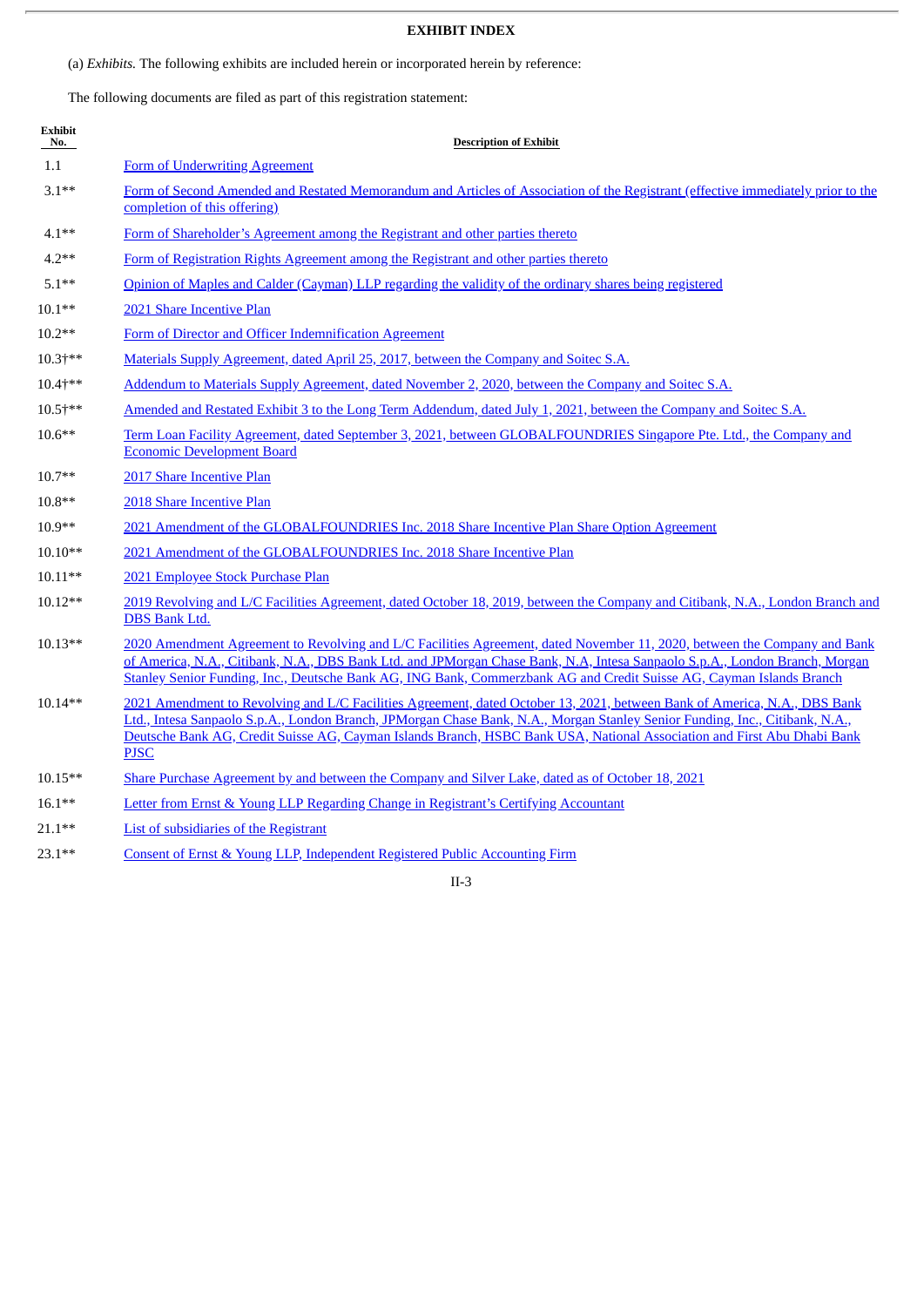| Exhibit<br>No. | <b>Description of Exhibit</b>                                       |
|----------------|---------------------------------------------------------------------|
| $23.2**$       | Consent of Maples and Calder (Cayman) LLP (included in Exhibit 5.1) |
| $24.1**$       | Powers of Attorney (included on signature page)                     |

\*\* Previously filed.

† Pursuant to Item 601(b)(10) of Regulation S-K, certain confidential portions of this exhibit have been omitted by means of marking such portions with asterisks [\*\*\*] as the identified confidential information is both (i) not material and (ii) is the type that the registrant treats as private or confidential.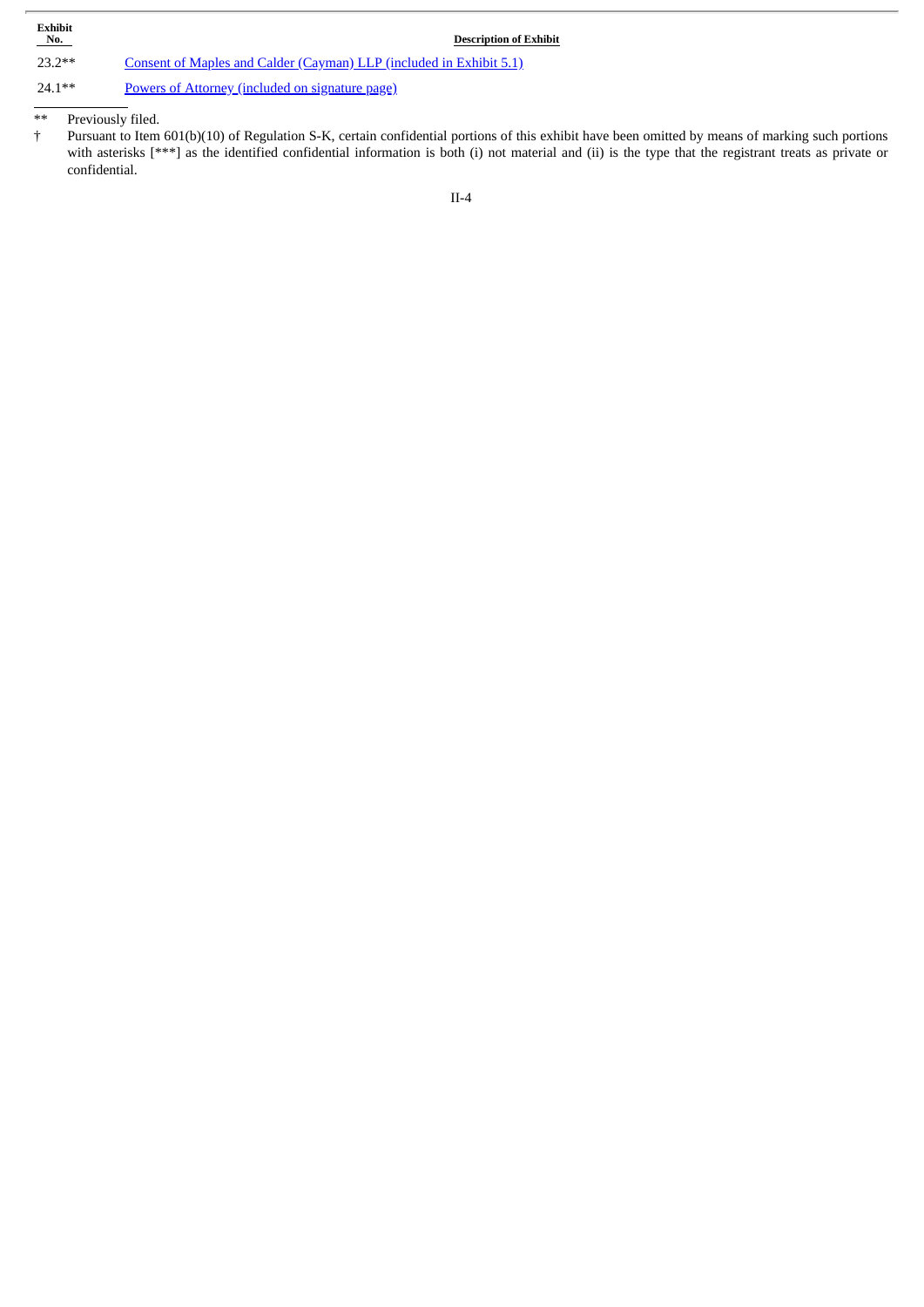## **SIGNATURES**

Pursuant to the requirements of the Securities Act of 1933, as amended, the registrant certifies that it has reasonable grounds to believe that it meets all of the requirements for filing on Form F-1 and has duly caused this registration statement to be signed on its behalf by the undersigned, thereunto duly authorized, in the city of Malta, New York, on October 26, 2021.

# **GLOBALFOUNDRIES Inc.**

By: /s/ Thomas Caulfield

Name: Dr. Thomas Caulfield Title: Chief Executive Officer and Director

Pursuant to the requirements of the Securities Act of 1933, as amended, this Registration Statement has been signed by the following persons in the capacities set forth below on October 26, 2021.

| /s/ Thomas Caulfield         | Chief Executive Officer and Director                                                      |
|------------------------------|-------------------------------------------------------------------------------------------|
| Name: Dr. Thomas Caulfield   | (principal executive officer)                                                             |
| $\ast$<br>Name: David Reeder | Chief Financial Officer<br>(principal financial officer and principal accounting officer) |
| $\ast$                       |                                                                                           |
| Name: Ahmed Yahia Al Idrissi | Director                                                                                  |
| $\ast$                       |                                                                                           |
| Name: Ahmed Saeed Al Calily  | Director                                                                                  |
| $\ast$                       |                                                                                           |
| Name: Tim Breen              | Director                                                                                  |
| $\ast$                       |                                                                                           |
| Name: Glenda Dorchak         | Director                                                                                  |
|                              | $II-5$                                                                                    |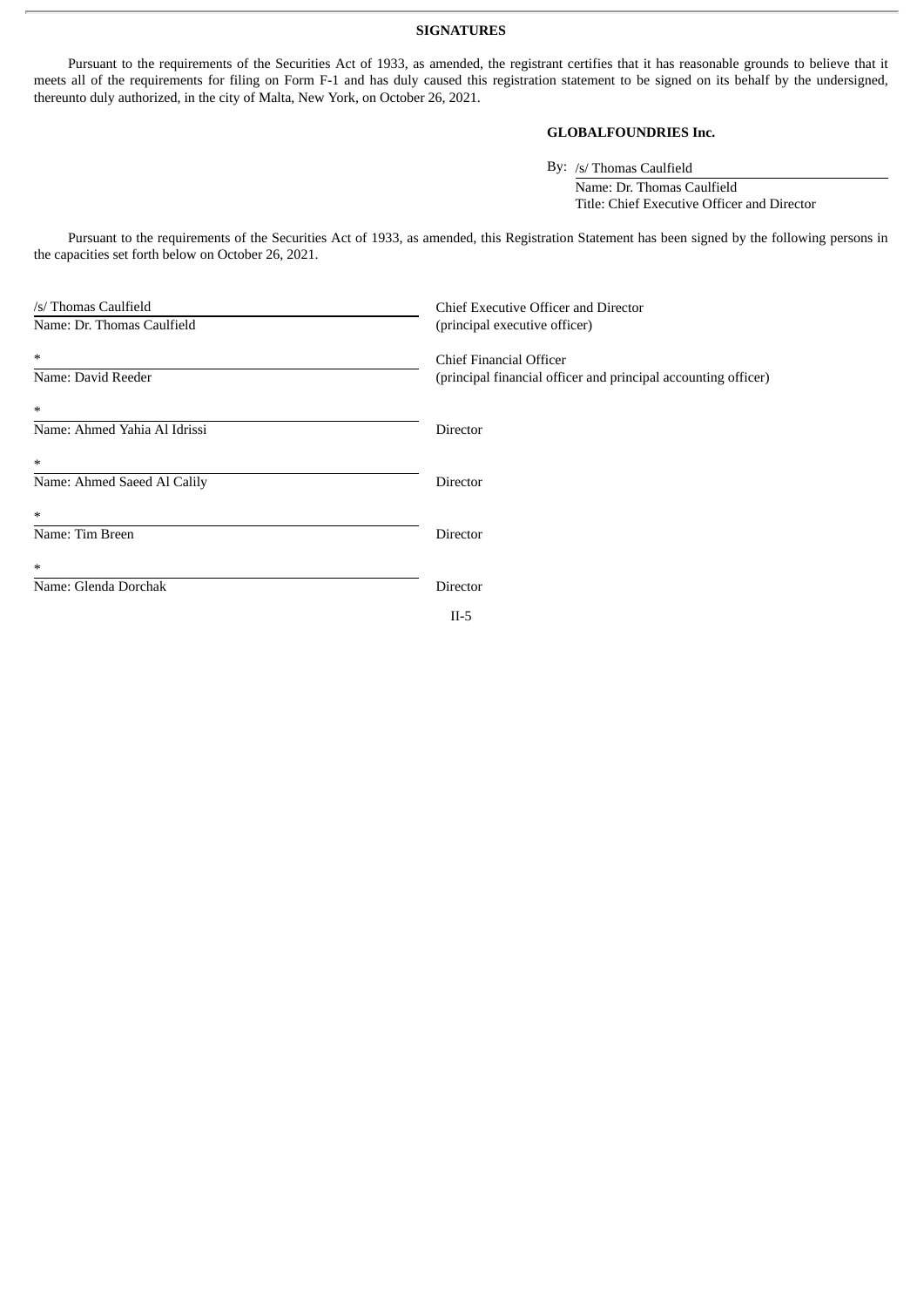| $\ast$                     |          |
|----------------------------|----------|
| Name: Martin L. Edelman    | Director |
| ∗                          |          |
| Name: David Kerko          | Director |
| ∗                          |          |
| Name: Jack Lazar           | Director |
| $\ast$                     |          |
| Name: Elissa E. Murphy     | Director |
| ∗                          |          |
| Name: Carlos Obeid         | Director |
| *By: /s/ Thomas Caulfield  |          |
| Name: Dr. Thomas Caulfield |          |
| Title: Attorney-in-Fact    |          |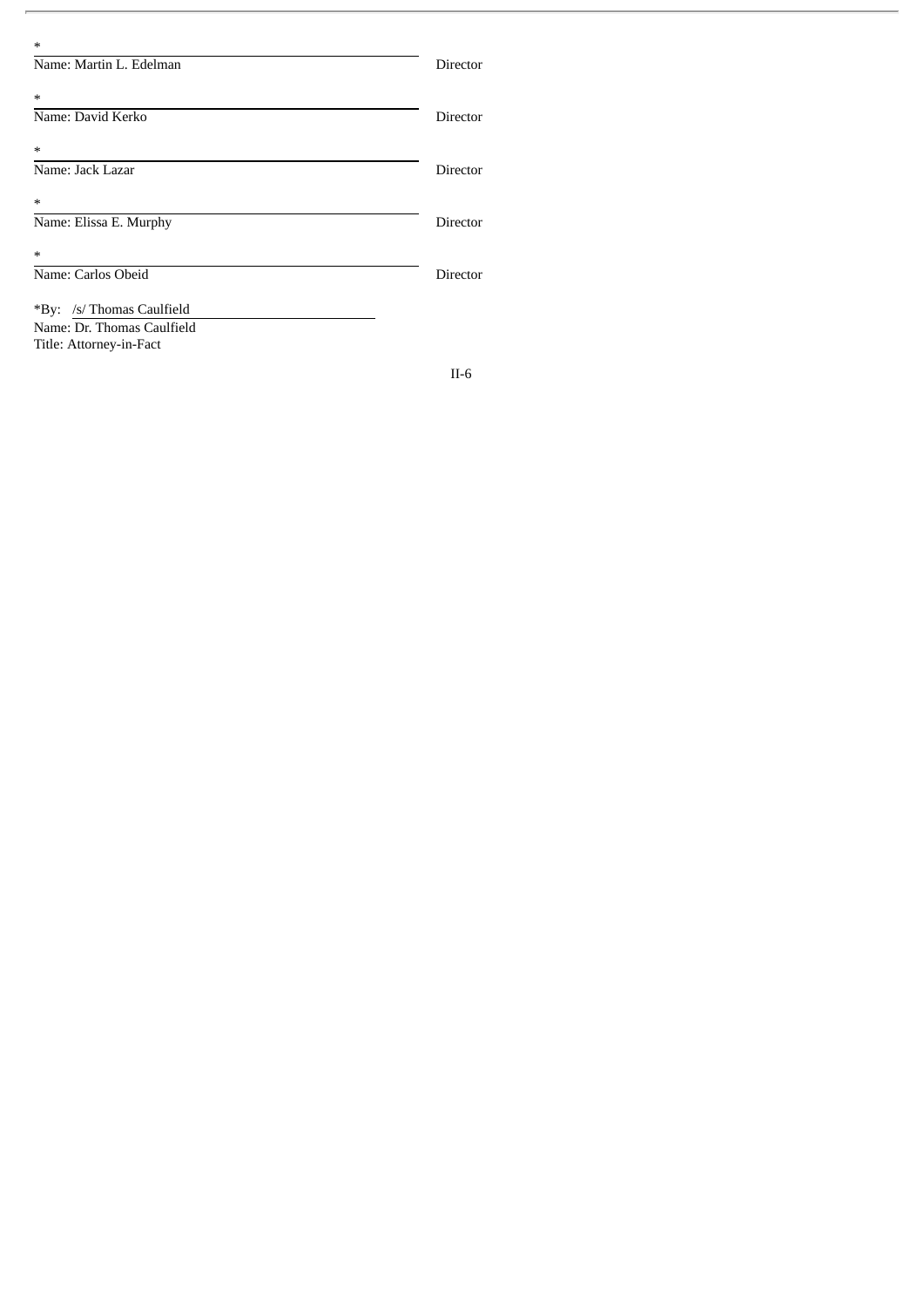# **SIGNATURE OF AUTHORIZED REPRESENTATIVE IN THE UNITED STATES**

Pursuant to the requirements of the Securities Act of 1933, the Registrant's duly authorized representative has signed this registration statement on Form F-1 in the city of Malta, New York, on October 26, 2021.

## By: /s/ Thomas Caulfield

Name: Dr. Thomas Caulfield Title: Authorized Representative in the United States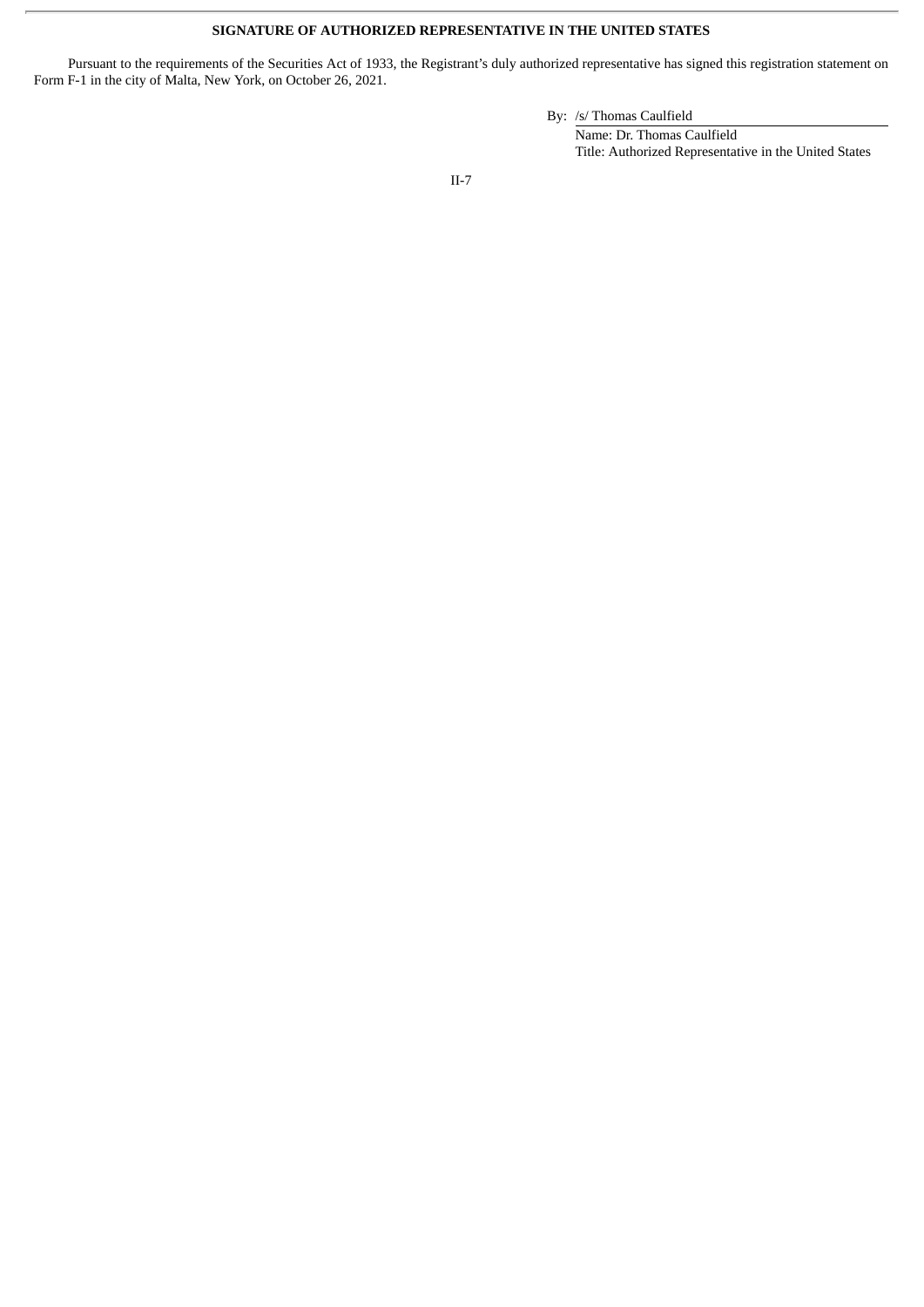# **[•] Shares**

# **GLOBALFOUNDRIES Inc.**

# **ORDINARY SHARES, PAR VALUE \$0.02 PER SHARE**

# **UNDERWRITING AGREEMENT**

<span id="page-9-0"></span>[•], 2021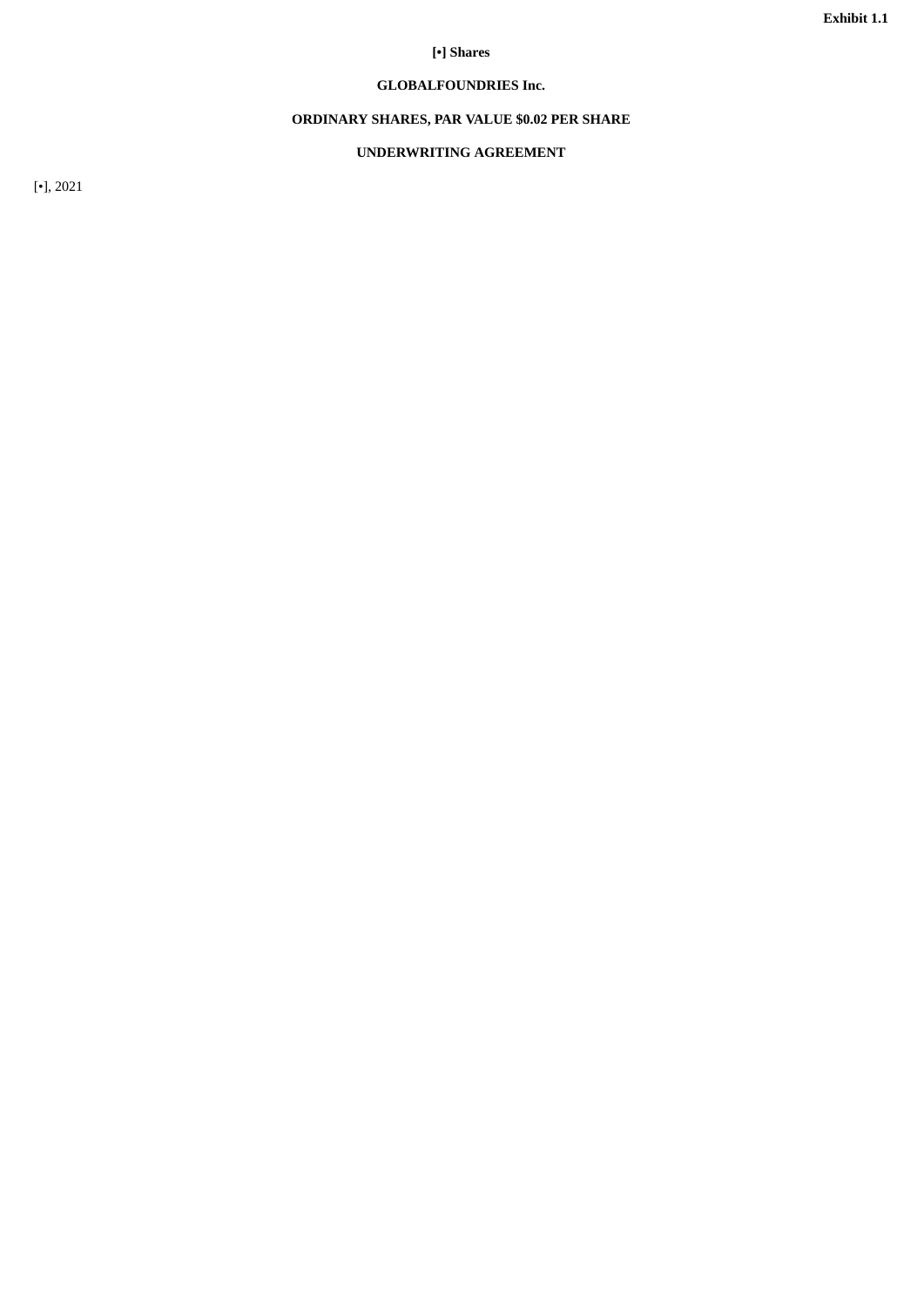Morgan Stanley & Co. LLC BofA Securities, Inc. J.P. Morgan Securities LLC

> c/o Morgan Stanley & Co. LLC 1585 Broadway New York, New York 10036

c/o BofA Securities, Inc. One Bryant Park New York, New York 10036

c/o J.P. Morgan Securities LLC 383 Madison Avenue New York, New York 10179

### Ladies and Gentlemen:

GLOBALFOUNDRIES Inc., an exempted company with limited liability incorporated under the laws of the Cayman Islands (the "**Company**"), proposes to issue and sell to the several Underwriters named in Schedule II hereto (the "**Underwriters**"), and certain shareholders of the Company (the "**Selling Shareholders**") named in Schedule I hereto severally and not jointly propose to sell to the several Underwriters, an aggregate of [•] ordinary shares, par value \$0.02 per share, of the Company (the "**Firm Shares**"), of which [•] shares are to be issued and sold by the Company and [•] shares are to be sold by the Selling Shareholders. Each Selling Shareholder is selling the amount set forth opposite such Selling Shareholder's name in Schedule I hereto.

The Selling Shareholders also severally and not jointly propose to sell to the several Underwriters not more than an additional [•] ordinary shares, par value \$0.02 per share, of the Company (the "**Additional Shares**"), if and to the extent that Morgan Stanley & Co. LLC ("**Morgan Stanley**"), BofA Securities, Inc. ("**BofA**") and J.P. Morgan Securities LLC ("**JPM**") as representatives of the offering (the "**Representatives**"), shall have determined to exercise, on behalf of the Underwriters, the right to purchase such ordinary shares granted to the Underwriters in Section 3 hereof. The Firm Shares and the Additional Shares are hereinafter collectively referred to as the "**Shares**." The ordinary shares, par value \$0.02 per share, of the Company to be outstanding after giving effect to the sales contemplated hereby are hereinafter referred to as the "**Ordinary Shares**." The Company and the Selling Shareholders are hereinafter sometimes collectively referred to as the "**Sellers**."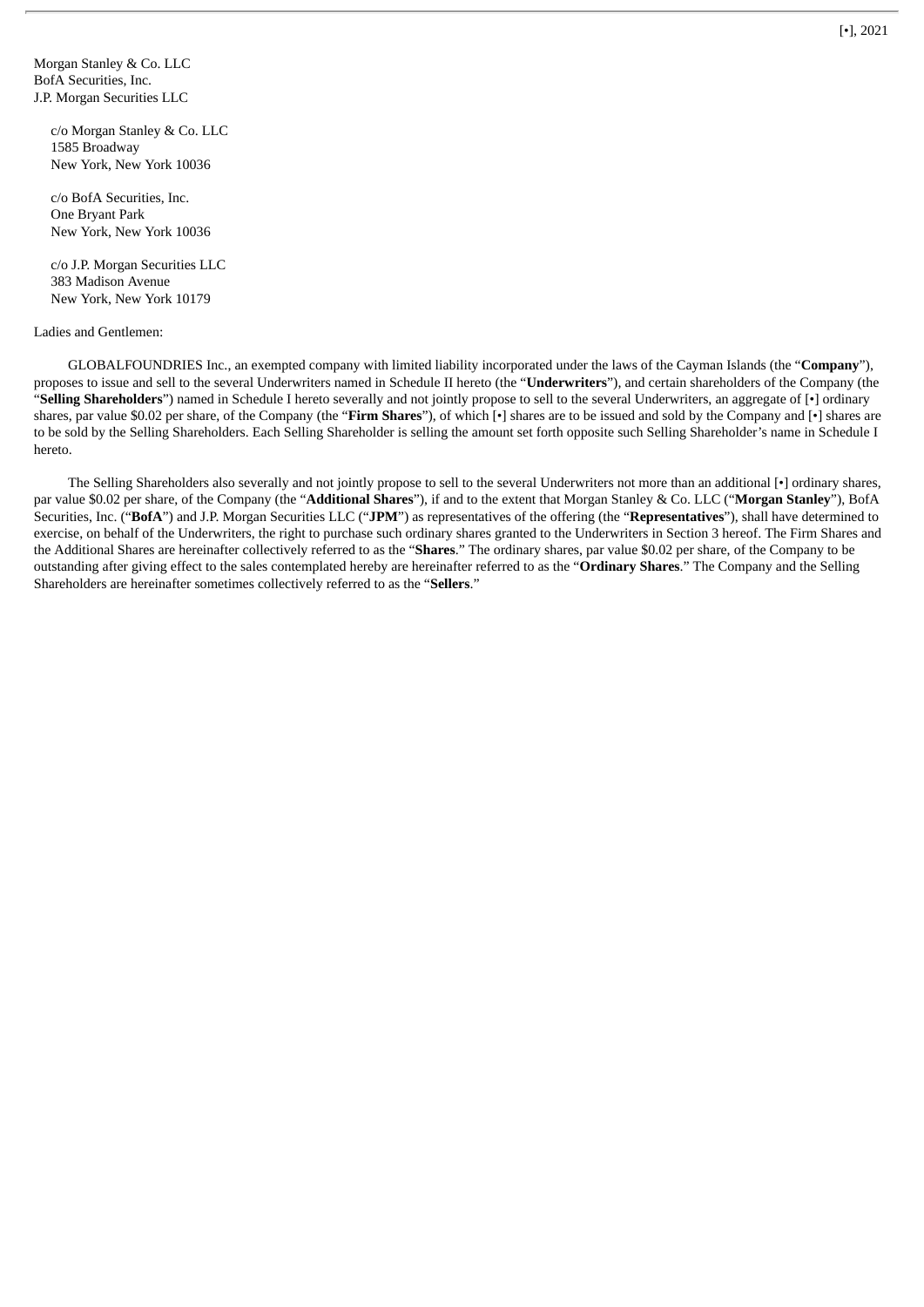The Company has filed with the Securities and Exchange Commission (the "**Commission**") a registration statement on Form F-1 (File No. 333-260003), including a preliminary prospectus, relating to the Shares. The registration statement as amended at the time it becomes effective, including the information (if any) deemed to be part of the registration statement at the time of effectiveness pursuant to Rule 430A under the Securities Act of 1933, as amended (the "**Securities Act**"), is hereinafter referred to as the "**Registration Statement**"; the prospectus in the form first used to confirm sales of Shares (or in the form first made available to the Underwriters by the Company to meet requests of purchasers pursuant to Rule 173 under the Securities Act) is hereinafter referred to as the "**Prospectus**." If the Company has filed an abbreviated registration statement to register additional Ordinary Shares pursuant to Rule 462(b) under the Securities Act (a "**Rule 462 Registration Statement**"), then any reference herein to the term "**Registration Statement**" shall be deemed to include such Rule 462 Registration Statement.

For purposes of this Agreement, "**free writing prospectus**" has the meaning set forth in Rule 405 under the Securities Act, "**preliminary prospectus**" shall mean each prospectus used prior to the effectiveness of the Registration Statement, and each prospectus that omitted information pursuant to Rule 430A under the Securities Act that was used after such effectiveness and prior to the execution and delivery of this Agreement, "**Time of Sale Prospectus**" means the preliminary prospectus contained in the Registration Statement at the time of its effectiveness together with the documents and pricing information set forth in Schedule III hereto, and "**broadly available road show**" means a "bona fide electronic road show" as defined in Rule 433(h)(5) under the Securities Act that has been made available without restriction to any person. As used herein, the terms "Registration Statement," "preliminary prospectus," "Time of Sale Prospectus" and "Prospectus" shall include the documents, if any, incorporated by reference therein as of the date hereof.

Morgan Stanley has agreed to reserve a portion of the Shares to be purchased by it under this Agreement for sale to the Company's directors, officers, employees and business associates and other parties related to the Company (collectively, "**Participants**"), as set forth in each of the Time of Sale Prospectus and the Prospectus under the heading "Underwriters" (the "**Directed Share Program**"). The Shares to be sold by Morgan Stanley and its affiliates pursuant to the Directed Share Program, at the direction of the Company, are referred to hereinafter as the "**Directed Shares**." Any Directed Shares not orally or electronically confirmed for purchase by any Participant by the end of the business day on which this Agreement is executed will be offered to the public by the Underwriters as set forth in the Prospectus.

1. *Representations and Warranties of the Company*. The Company represents and warrants to and agrees with each of the Underwriters that:

(a) The Registration Statement has become effective; no stop order suspending the effectiveness of the Registration Statement is in effect, and no proceedings for such purpose or pursuant to Section 8A under the Securities Act are pending before or, to the Company's knowledge, threatened by the Commission.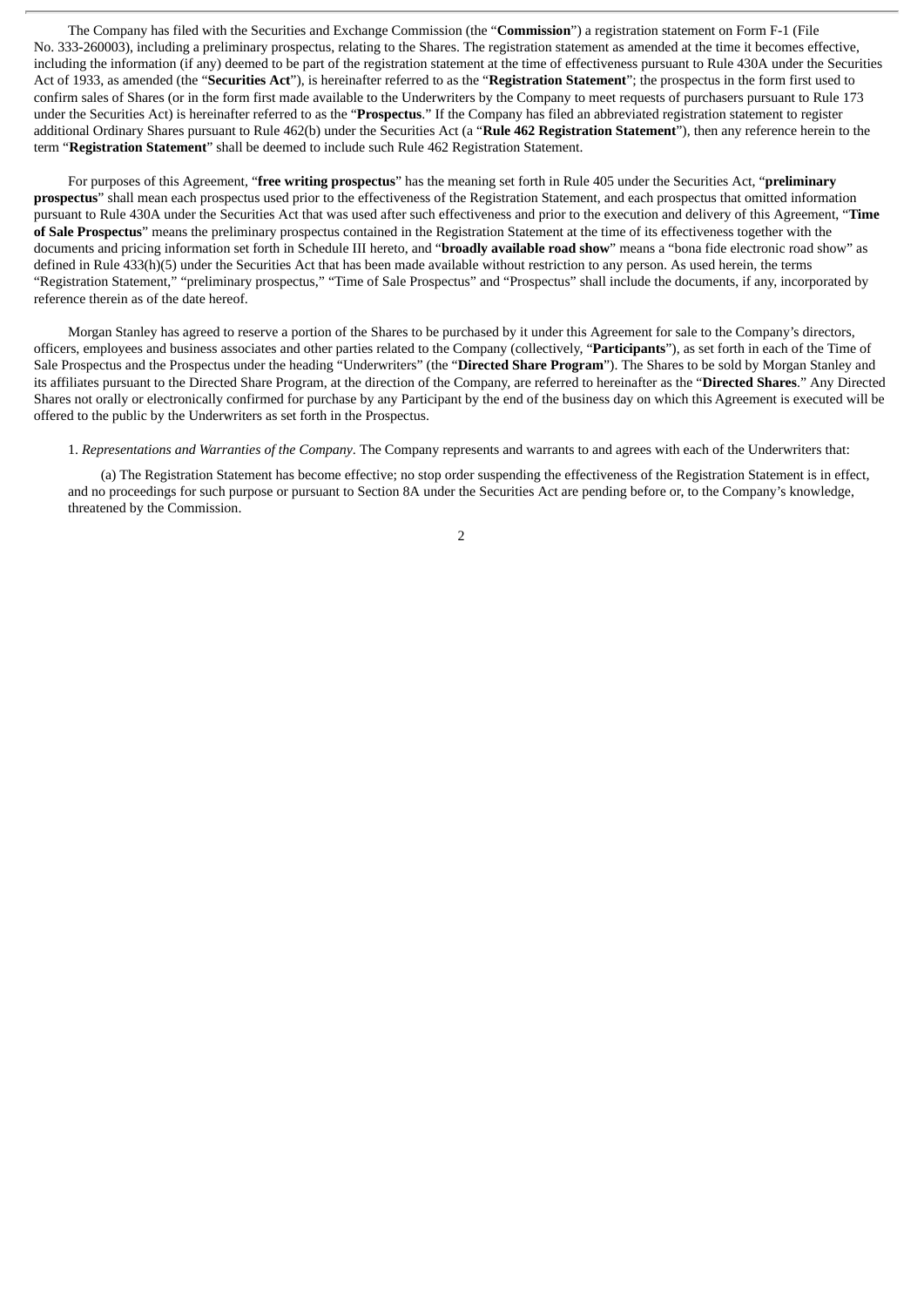(b) (i) The Registration Statement, when it became effective, did not contain and, as amended or supplemented, if applicable, when such amendments or supplements become effective, will not contain any untrue statement of a material fact or omit to state a material fact required to be stated therein or necessary to make the statements therein not misleading, (ii) the Registration Statement and the Prospectus, at their respective dates, complied and, as amended or supplemented, if applicable, at the dates of the applicable amendments or supplements, will comply in all material respects with the Securities Act and the applicable rules and regulations of the Commission thereunder, (iii) the Time of Sale Prospectus, at its date, does not, and at the time of each sale of the Shares in connection with the offering when the Prospectus is not yet available to prospective purchasers and at the Closing Date (as defined in Section 5), the Time of Sale Prospectus, as then amended or supplemented by the Company, if applicable, will not, contain any untrue statement of a material fact or omit to state a material fact necessary to make the statements therein, in the light of the circumstances under which they were made, not misleading, (iv) each broadly available road show, if any, when considered together with the Time of Sale Prospectus, does not contain any untrue statement of a material fact or omit to state a material fact necessary to make the statements therein, in the light of the circumstances under which they were made, not misleading and (v) the Prospectus, at its date, does not contain and, as amended or supplemented, if applicable, at the dates of the applicable amendments or supplements, will not contain any untrue statement of a material fact or omit to state a material fact necessary to make the statements therein, in the light of the circumstances under which they were made, not misleading, except that the representations and warranties set forth in this paragraph do not apply to statements or omissions in the Registration Statement, the Time of Sale Prospectus or the Prospectus based upon the Underwriter Information (as defined in Section 11(c) herein).

(c) The Company is not an "ineligible issuer" in connection with the offering pursuant to Rules 164, 405 and 433 under the Securities Act. Any free writing prospectus that the Company is required to file pursuant to Rule 433(d) under the Securities Act has been, or will be, filed with the Commission in accordance with the requirements of the Securities Act and the applicable rules and regulations of the Commission thereunder. Each free writing prospectus that the Company has filed, or is required to file, pursuant to Rule 433(d) under the Securities Act or that was prepared by or on behalf of or used or referred to by the Company complies or will comply in all material respects with the requirements of the Securities Act and the applicable rules and regulations of the Commission thereunder. Except for the free writing prospectuses, if any, identified in Schedule III hereto, and electronic road shows, if any, each furnished to the Representatives before first use, the Company has not prepared, used or referred to, and will not, without the Representatives' prior consent, prepare, use or refer to, any free writing prospectus.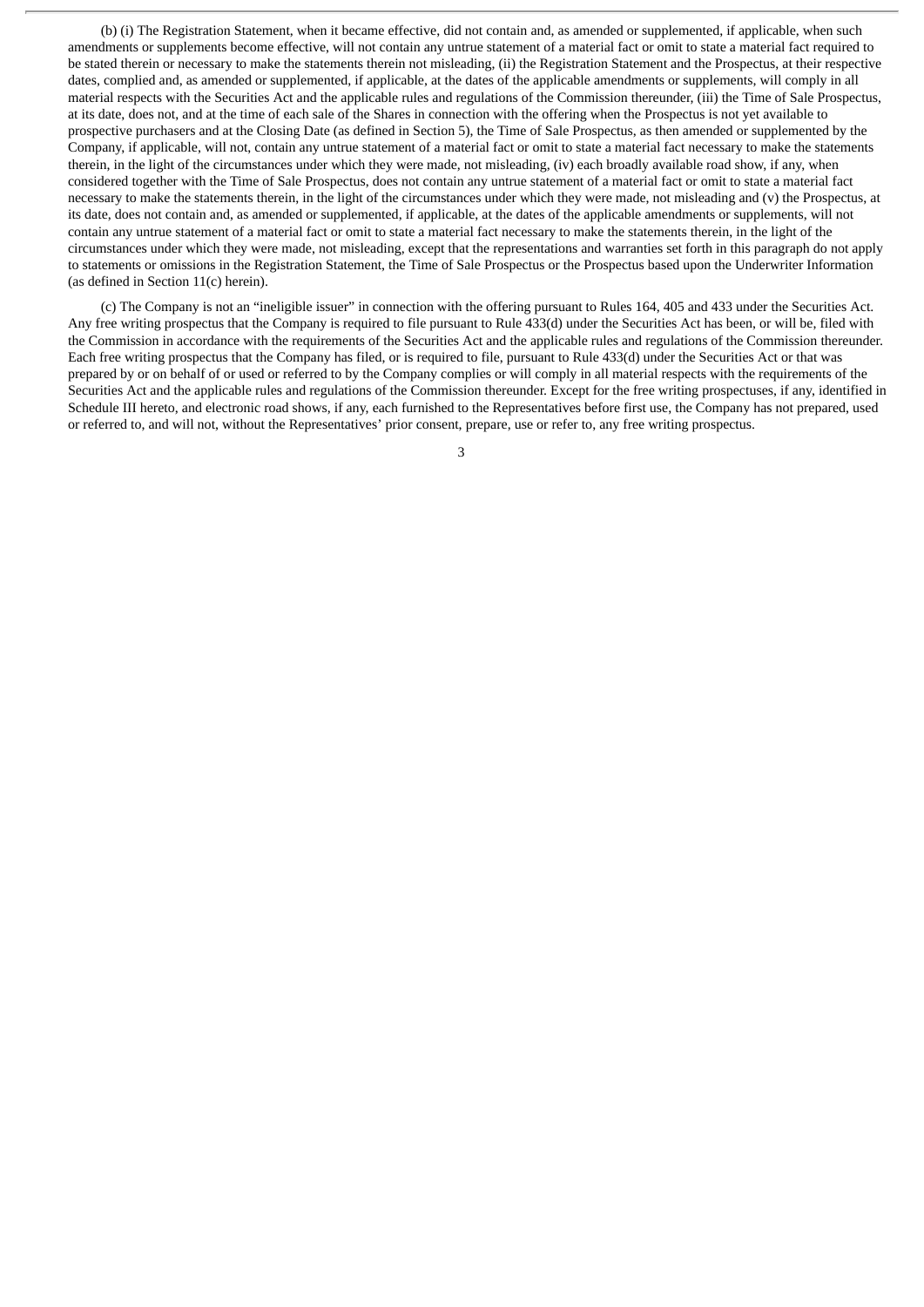(d) The Company has been duly incorporated, is validly existing as an exempted company in good standing under the laws of the jurisdiction of its incorporation, has the corporate power and authority to own or lease its property and to conduct its business as described in each of the Registration Statement, the Time of Sale Prospectus and the Prospectus and is duly qualified to transact business and is in good standing in each jurisdiction in which the conduct of its business or its ownership or leasing of property requires such qualification (to the extent the concept of good standing is applicable in such jurisdiction), except to the extent that the failure to be so qualified or be in good standing would not, singly or in the aggregate, reasonably be expected to have a material adverse effect on the Company and its subsidiaries, taken as a whole.

(e) Each subsidiary of the Company has been duly incorporated, organized or formed, is validly existing as a corporation or other business entity in good standing under the laws of the jurisdiction of its incorporation, organization or formation (to the extent the concept of good standing is applicable in such jurisdiction), has the corporate or other business entity power and authority to own or lease its property and to conduct its business as described in each of the Registration Statement, the Time of Sale Prospectus and the Prospectus and is duly qualified to transact business and is in good standing in each jurisdiction in which the conduct of its business or its ownership or leasing of property requires such qualification (to the extent the concept of good standing is applicable in such jurisdiction), except to the extent that the failure to be so qualified or be in good standing would not, reasonably be expected to, have a material adverse effect on the Company and its subsidiaries, taken as a whole; all of the issued shares of capital stock or other equity interests of each subsidiary of the Company have been duly and validly authorized and issued, are fully paid and non-assessable (to the extent such concepts are applicable under relevant law) and are owned directly or indirectly by the Company, free and clear of all liens, encumbrances, equities or claims, except as described in the Registration Statement, the Time of Sale Prospectus and the Prospectus.

(f) This Agreement has been duly authorized, executed and delivered by the Company.

(g) The authorized share capital of the Company conforms as to legal matters to the description thereof contained in each of the Registration Statement, the Time of Sale Prospectus and the Prospectus, as of the dates set forth therein.

(h) The Ordinary Shares (including the Shares to be sold by the Selling Shareholders) outstanding prior to the issuance of the Shares to be sold by the Company have been duly authorized and are validly issued, fully paid and non-assessable.

(i) The Shares to be sold by the Company have been duly authorized and, when issued, delivered and paid for in accordance with the terms of this Agreement, will be validly issued, fully paid and non-assessable, and the issuance of the Shares will not be subject to any preemptive or similar rights.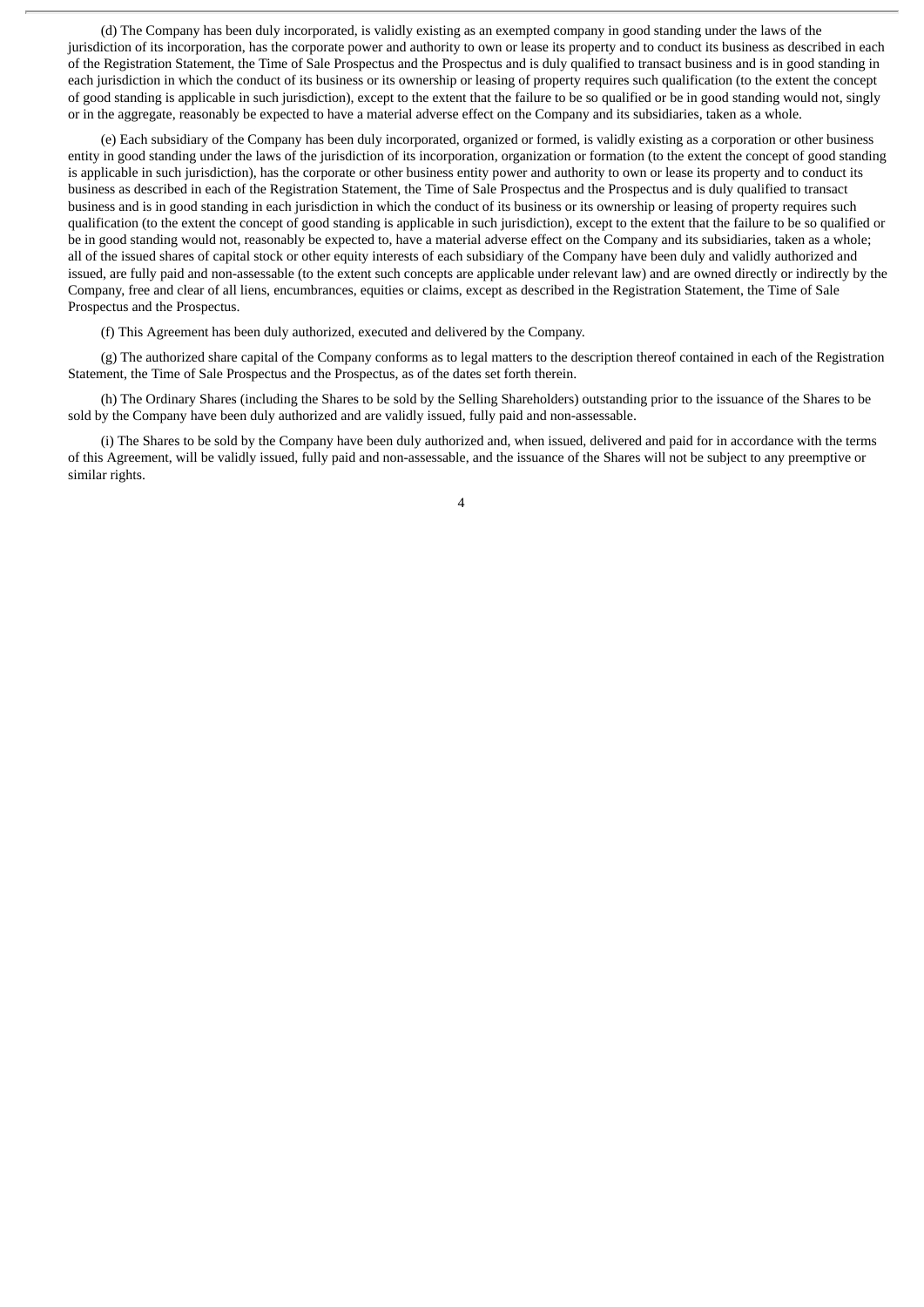(j) The execution and delivery by the Company of, and the performance by the Company of its obligations under, this Agreement will not (i) contravene (a) any provision of applicable law, (b) the memorandum and articles of association of the Company or (c) any agreement or other instrument binding upon the Company or any of its subsidiaries that is material to the Company and its subsidiaries, taken as a whole, or any judgment, order or decree of any governmental body, agency or court having jurisdiction over the Company or any subsidiary, except that, in the case of clauses (i)(a) and (i)(c) as would not, individually or in the aggregate, reasonably be expected to have a material adverse effect on the Company and its subsidiaries, taken as a whole, or on the power and ability of the Company to perform its obligations under this Agreement, and (ii) no consent, approval, authorization or order of, or qualification with, any governmental body, agency or court is required for the performance by the Company of its obligations under this Agreement, except such as have already been obtained or made or as may be required by the Financial Industry Regulatory Authority, Inc. ("**FINRA**") and under the securities or Blue Sky laws of the various states in connection with the offer and sale of the Shares.

(k) There has not occurred any material adverse change, or any development involving a prospective material adverse change, in the condition, financial or otherwise, or in the earnings, business or operations of the Company and its subsidiaries, taken as a whole, from that set forth in the Time of Sale Prospectus.

(l) There are no legal or governmental proceedings pending or, to the knowledge of the Company, threatened to which the Company or any of its subsidiaries is a party or to which any of the properties of the Company or any of its subsidiaries is subject (i) other than proceedings accurately described in all material respects in each of the Registration Statement, the Time of Sale Prospectus and the Prospectus and proceedings that would not, singly or in the aggregate, reasonably be expected to have a material adverse effect on the Company and its subsidiaries, taken as a whole, or on the power or ability of the Company to perform its obligations under this Agreement or to consummate the transactions contemplated by each of the Registration Statement, the Time of Sale Prospectus and the Prospectus or (ii) that are required to be described in the Registration Statement, the Time of Sale Prospectus or the Prospectus and are not so described in all material respects; and there are no statutes, regulations, contracts or other documents that are required to be described in the Registration Statement, the Time of Sale Prospectus or the Prospectus or to be filed as exhibits to the Registration Statement that are not described or filed as required.

(m) Each preliminary prospectus filed as part of the Registration Statement as originally filed or as part of any amendment thereto, or filed pursuant to Rule 424 under the Securities Act, complied when so filed in all material respects with the Securities Act and the applicable rules and regulations of the Commission thereunder.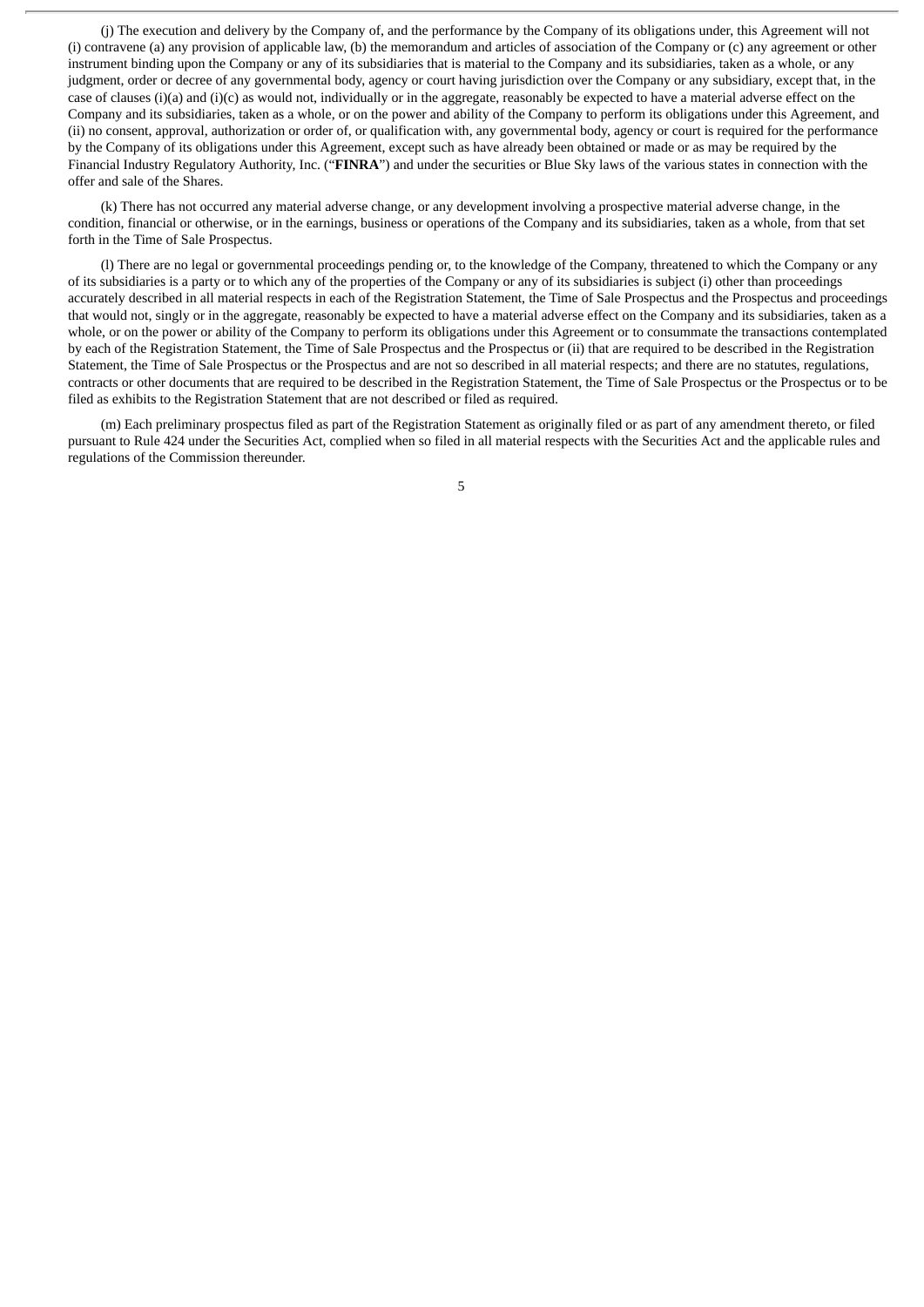(n) The Company is not, and after giving effect to the offering and sale of the Shares and the application of the proceeds thereof as described in each of the Registration Statement, the Time of Sale Prospectus and the Prospectus will not be, required to register as an "investment company" as such term is defined in the Investment Company Act of 1940, as amended.

(o) Except as described in the Registration Statement, the Time of Sale Prospectus or the Prospectus, the Company and each of its subsidiaries (i) are in compliance with any and all applicable foreign, federal, state and local laws and regulations relating to the protection of human health and safety, the environment or hazardous or toxic substances or wastes, pollutants or contaminants ("**Environmental Laws**"), (ii) have received all permits, licenses or other approvals required of them under applicable Environmental Laws to conduct their respective businesses and (iii) are in compliance with all terms and conditions of any such permit, license or approval, except where such noncompliance with Environmental Laws, failure to receive required permits, licenses or other approvals or failure to comply with the terms and conditions of such permits, licenses or approvals would not, singly or in the aggregate, have a material adverse effect on the Company and its subsidiaries, taken as a whole.

(p) Except as described in the Registration Statement, the Time of Sale Prospectus or the Prospectus, there are no costs or liabilities associated with Environmental Laws (including, without limitation, any capital or operating expenditures required for clean-up, closure of properties or compliance with Environmental Laws or any permit, license or approval, any related constraints on operating activities and any potential liabilities to third parties) which would, singly or in the aggregate, have a material adverse effect on the Company and its subsidiaries, taken as a whole.

(q) There are no contracts, agreements or understandings between the Company and any person granting such person the right to require (i) the Company to file a registration statement under the Securities Act with respect to any securities of the Company, except for the Registration Rights Agreement (as defined in the Registration Statement) or (ii) the Company to include any securities of the Company with the Shares registered pursuant to the Registration Statement.

(r) (i) None of the Company or any of its subsidiaries or, to the Company's knowledge, any director or officer of the Company or any of its subsidiaries when acting on behalf of the Company, has taken any action in material violation of the law in furtherance of an offer, payment, promise to pay, or authorization or approval of the payment, giving or receipt of money, property, gifts or anything else of value, directly or indirectly, to any government official (including any officer or employee of a government or government-owned or controlled entity or of a public international organization, or any person acting in an official capacity for or on behalf of any of the foregoing, or any political party or party official or candidate for political office) ("**Government Official**") in order to influence official action, or to any person in violation of any applicable anti-corruption laws; (ii) the Company and each of its subsidiaries have conducted their businesses in compliance with the U.S. Foreign Corrupt Practices Act and the U.K. Bribery Act 2010 and in material compliance with all other applicable anti-corruption laws and have instituted and maintained and will continue to maintain policies and procedures reasonably designed to promote compliance with such laws; and (iii) neither the Company nor any of its subsidiaries will use, directly or knowingly indirectly, the proceeds of the offering in furtherance of an offer, payment, promise to pay, or authorization of the payment or giving of money, or anything else of value, to any person in material violation of any applicable anti-corruption laws by the Company or any of its subsidiaries.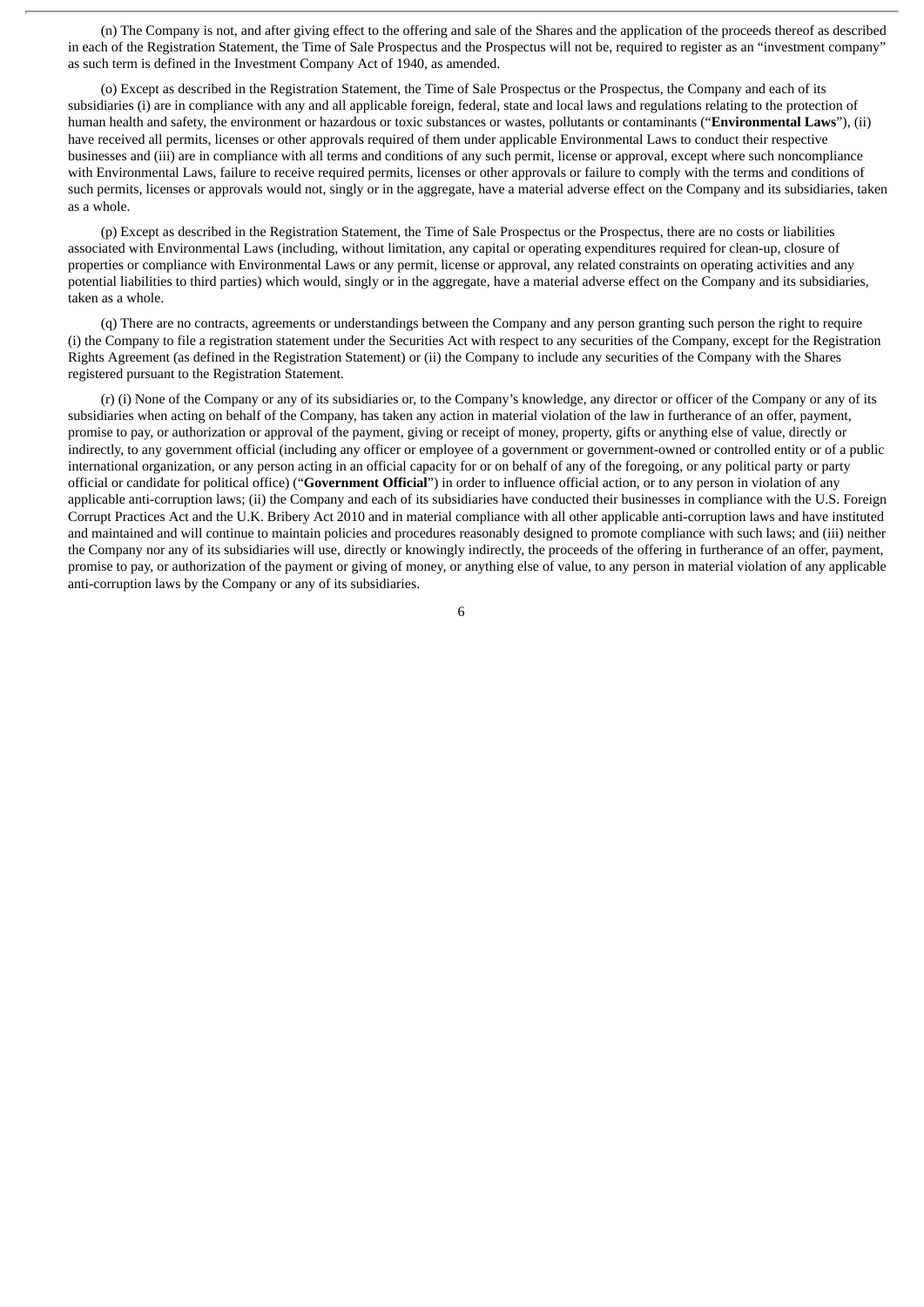(s) The operations of the Company and each of its subsidiaries are and have been conducted at all times in material compliance with all applicable financial recordkeeping and reporting requirements, including those of the Bank Secrecy Act, as amended by Title III of the Uniting and Strengthening America by Providing Appropriate Tools Required to Intercept and Obstruct Terrorism Act of 2001 (USA PATRIOT Act), and the applicable anti-money laundering statutes of jurisdictions where the Company and each of its subsidiaries conduct business, the rules and regulations thereunder and any related or similar rules, regulations or guidelines, issued, administered or enforced by any governmental agency (collectively, the "**Anti-Money Laundering Laws**"), and, to the knowledge of the Company, no action, suit or proceeding by or before any court or governmental agency, authority or body or any arbitrator involving the Company or any of its subsidiaries with respect to the Anti-Money Laundering Laws is pending or threatened.

(t) (i) None of the Company, any of its subsidiaries, or any director or officer thereof, or, to the Company's knowledge, any employee, agent or representative acting on behalf of the Company or any of its subsidiaries, is an individual or entity ("**Person**") that is, is owned more than 50% by, or is controlled by, one or more Persons that are:

(A) subject to blanket prohibitions on dealings under sanctions administered or enforced by the United States Department of the Treasury's Office of Foreign Assets Control, the United Nations Security Council (the Council as a whole and not individual member states), the European Union (the European Union as a whole and not individual member states) or Her Majesty's Treasury of the United Kingdom (collectively, "**Sanctions**") (each, a **Sanctioned Person**"), or

(B) located, organized or resident in a country or territory that is the subject of comprehensive Sanctions (including, without limitation, Crimea, Cuba, Iran, North Korea and Syria; each, a "**Sanctioned Country**").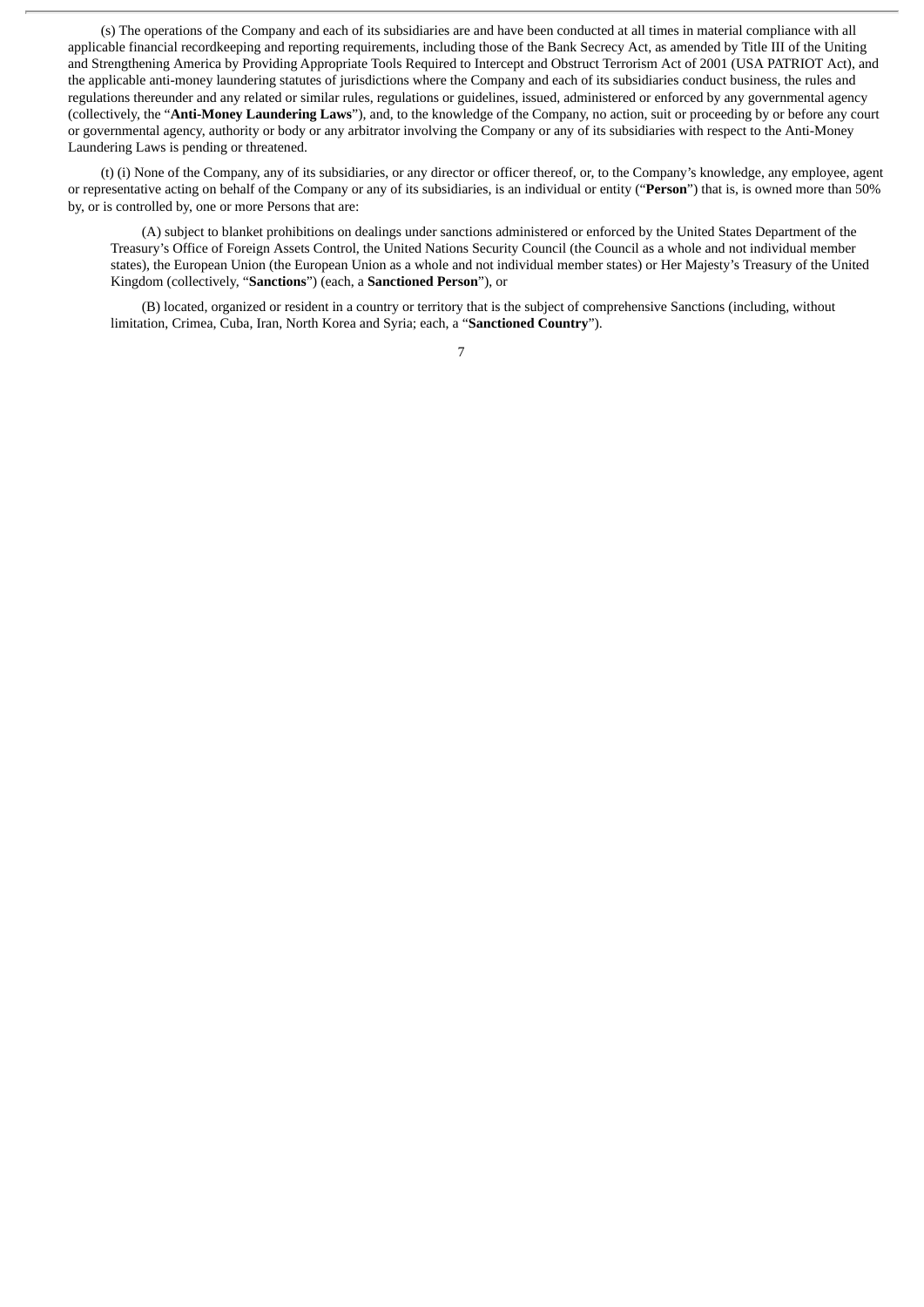(ii) The Company will not, directly or knowingly indirectly, use the proceeds of the offering, or lend, contribute or otherwise make available such proceeds to any subsidiary, joint venture partner or other Person:

(A) to fund or facilitate any activities or business of or with any Sanctioned Person or in any Sanctioned Country; or

(B) in any other manner, in each case, that will result in a violation of Sanctions by it.

(iii) For the past five years, the Company and its subsidiaries have not knowingly engaged in, and are not now knowingly engaged in, any dealings or transactions with a Sanctioned Person or with any Sanctioned Country.

(u) Subsequent to the respective dates as of which information is given in each of the Registration Statement, the Time of Sale Prospectus and the Prospectus, (i) the Company and its subsidiaries, taken as a whole, have not incurred any material liability or obligation, direct or contingent, nor entered into any material transaction; (ii) the Company has not purchased any of its outstanding capital stock, nor declared, paid or otherwise made any dividend or distribution of any kind on its capital stock other than ordinary and customary dividends; and (iii) there has not been any material change in the capital stock, short-term debt or long-term debt of the Company and its subsidiaries, taken as a whole, except, in each case, as set forth or contemplated by the Registration Statement, the Time of Sale Prospectus and the Prospectus.

(v) The Company and each of its subsidiaries have good and marketable title in fee simple to all real property and good and marketable title to all personal property owned by them which is material to the business of the Company and its subsidiaries, in each case free and clear of all liens, encumbrances and defects except such as are described in the Time of Sale Prospectus or such as do not materially affect the value of such property and do not interfere with the use made and proposed to be made of such property by the Company and its subsidiaries; and any real property and buildings held under lease by the Company and its subsidiaries are held by them under valid, subsisting and, to the Company's knowledge, enforceable leases with such exceptions as are not material and do not materially interfere with the use made and proposed to be made of such property and buildings by the Company and its subsidiaries, in each case except as described in the Registration Statement, the Time of Sale Prospectus and the Prospectus.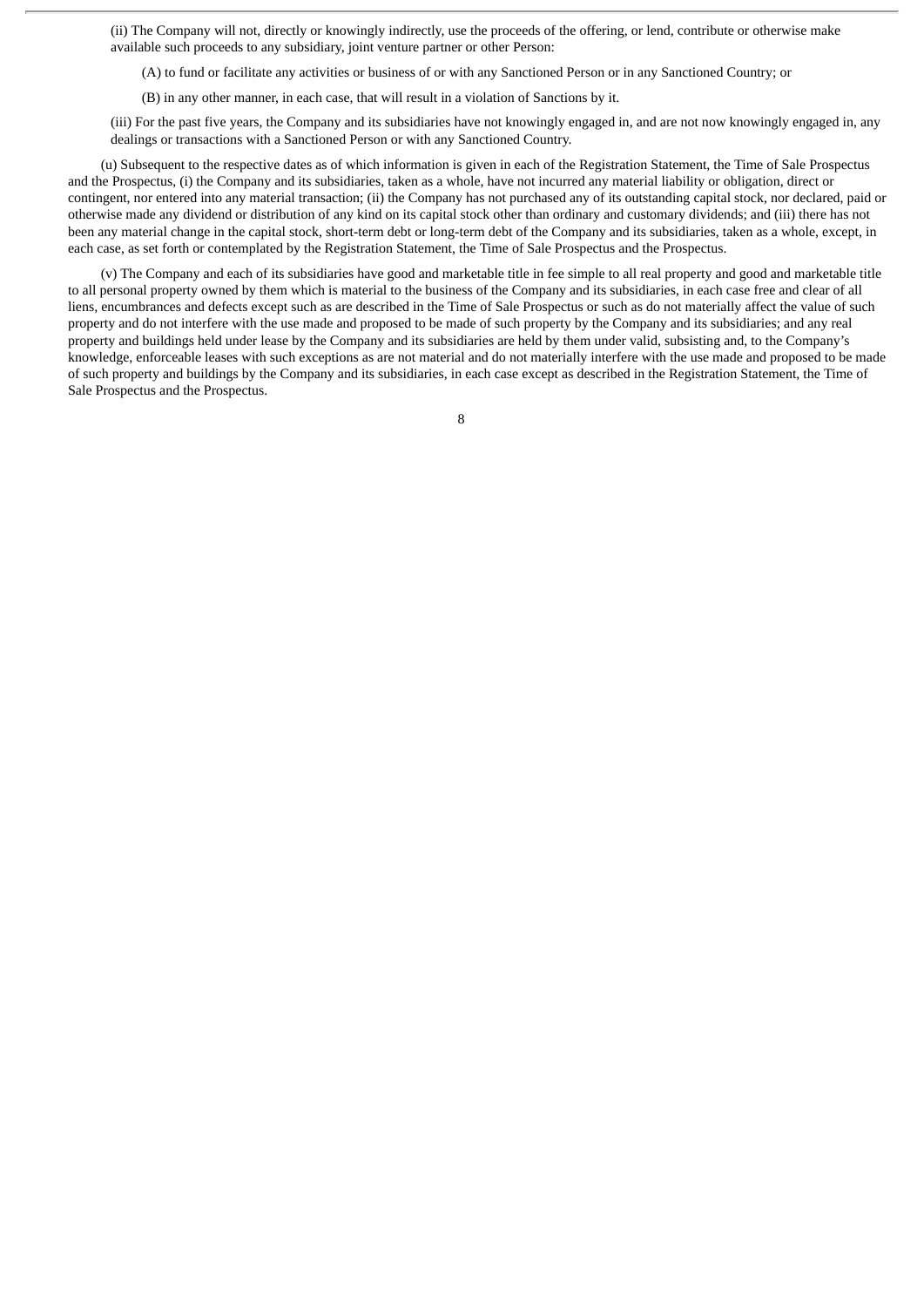(w) (i) Except as would not reasonably be expected, singly or in the aggregate, to result in a material adverse effect: (i) to the Company's knowledge, the Company and its subsidiaries own or have a valid right to use all patents, rights in inventions, copyrights, rights in know how (including trade secrets and other unpatented and/or unpatentable proprietary systems or procedures), trademarks, service marks and trade names (collectively, "**Intellectual Property Rights**") used in or reasonably necessary to the conduct of their businesses as currently conducted; (ii) to the Company's knowledge, the Intellectual Property Rights owned or purported to be owned by the Company and its subsidiaries are valid, subsisting and enforceable; (iii) there is no pending or, to the Company's knowledge, threatened action, suit, proceeding or claim by others challenging the validity, scope or enforceability of any of the Company's or its subsidiaries' Intellectual Property Rights; (iv) neither the Company nor any of its subsidiaries has received any written notice alleging any infringement, misappropriation or other violation of a third party's Intellectual Property Rights; and (v) to the Company's knowledge, the Company and its subsidiaries use, and have used, commercially reasonable efforts to appropriately maintain all information intended to be maintained as a trade secret. Except as would not reasonably be expected, singly or in the aggregate, to result in a material adverse effect, to the Company's knowledge, neither the Company nor any of its subsidiaries has, within the past three years, infringed, misappropriated or otherwise violated, or is infringing, misappropriating or otherwise violating, any Intellectual Property Rights of a third party.

(x) Except as would not reasonably be expected, singly or in the aggregate, to result in a material adverse effect, the Company and each of its subsidiaries are presently in compliance with all internal and external privacy policies, contractual obligations, applicable laws, legally binding industry guidelines, statutes, judgments, orders, rules and regulations of any court or arbitrator or other governmental or regulatory authority and any other legal obligations in each case, relating to the collection, use, transfer, import, export, storage, protection, disposal, processing, and disclosure by the Company or any of its subsidiaries of personal, personally identifiable, household, sensitive, confidential or regulated data ("**Data Security Obligations**", and such data, "**Data**") and (ii) the Company has not received any written notification of or complaint regarding, and is unaware of any other facts that, individually or in the aggregate, would reasonably indicate, in each case of the foregoing, material non-compliance with any Data Security Obligation that has not been remediated and (iii) and there is no action, suit or proceeding by or before any court or governmental agency, authority or body pending or, to the Company's knowledge, threatened in writing alleging non-compliance by the Company or its subsidiaries with any Data Security Obligation.

(y) Except as would not reasonably be expected, singly or in the aggregate, to result in a material adverse effect, the Company and each of its subsidiaries (i) have implemented and maintained, and required all vendors and other third parties that process Data for or on behalf of the Company to implement and maintain, commercially reasonable technical and organizational measures to protect the information technology systems and Data used in connection with the operation of the Company's and its subsidiaries' businesses; and (ii) have implemented and maintained a written information security program and commercially reasonable information technology, information security, cyber security and data protection controls, policies and procedures, including oversight, access controls, encryption, technological and physical safeguards and business continuity/disaster recovery and security plans to (A) protect against and prevent breach, destruction, loss, unauthorized distribution, use, access, disablement, misappropriation or modification, or other compromise, unauthorized access, or misuse of or relating to any information technology system or Data used in connection with the operation of the Company's and its subsidiaries' businesses ("**Breach**"); and (B) identify and address internal and external risks to the privacy and security of Data in their possession or control; and (C) provide prompt notification to the Company in the event of any Breach. Except as would not reasonably be expected, singly or in the aggregate, to result in a material adverse effect, to the knowledge of the Company, the Company and its subsidiaries have never experienced any such Breach.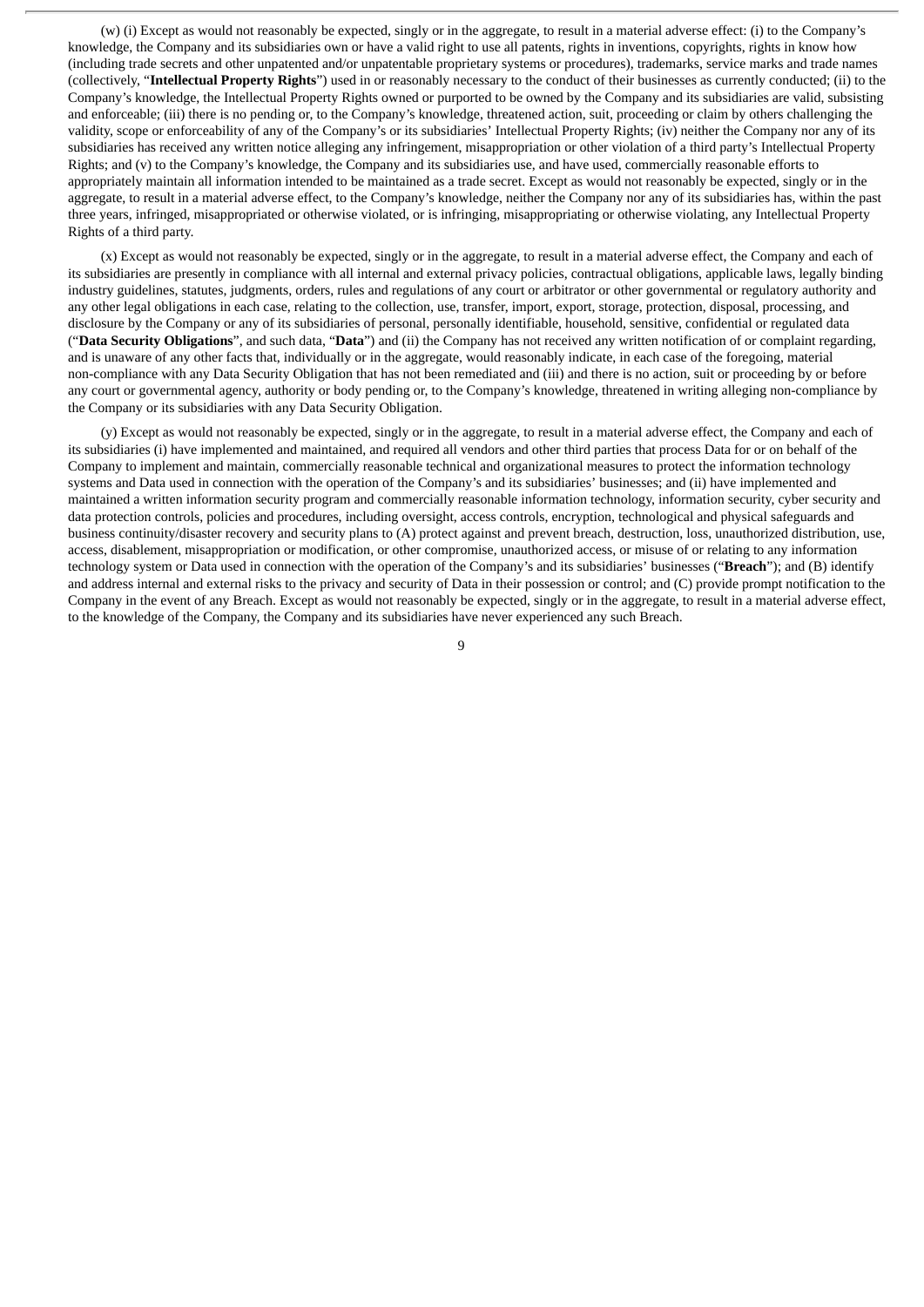(z) No material labor dispute with the employees of the Company or any of its subsidiaries exists, or, to the knowledge of the Company, is imminent; and the Company is not aware of any existing, threatened or imminent labor disturbance by the employees of any of its principal suppliers, manufacturers or contractors that, singly or in the aggregate, would reasonably be expected to have a material adverse effect on the Company and its subsidiaries, taken as a whole.

(aa) Except as would not reasonably be expected, singly or in the aggregate, to result in a material adverse effect, each Plan has been maintained and operated in compliance with its terms and the requirements of any applicable statutes, orders, rules and regulations, including the Employee Retirement Income Security Act of 1974, as amended, and the regulations and published interpretations thereunder (collectively, "**ERISA**") and the Internal Revenue Code of 1986, as amended, and the regulations and published interpretations thereunder (collectively, the "**Code**"). For purposes of this paragraph, the term "Plan" means a plan (within the meaning of Section 3(3) of ERISA) with respect to which the Company or any of its subsidiaries would have any liability.

(bb) The Company and its subsidiaries are insured by insurers of recognized financial responsibility against such losses and risks and in such amounts as are, in the reasonable judgment of the Company, prudent and customary in the businesses in which they are engaged; neither the Company nor any of its subsidiaries has been refused any insurance coverage sought or applied for, except to the extent that such refusal would not reasonably be expected to have a material adverse effect on the Company and its subsidiaries, taken as a whole; and neither the Company nor any of its subsidiaries has any reason to believe that it will not be able to renew its existing insurance coverage as and when such coverage expires or to obtain similar coverage from similar insurers as may be necessary to continue its business at a cost that would not, singly or in the aggregate, reasonably be expected to have a material adverse effect on the Company and its subsidiaries, taken as a whole.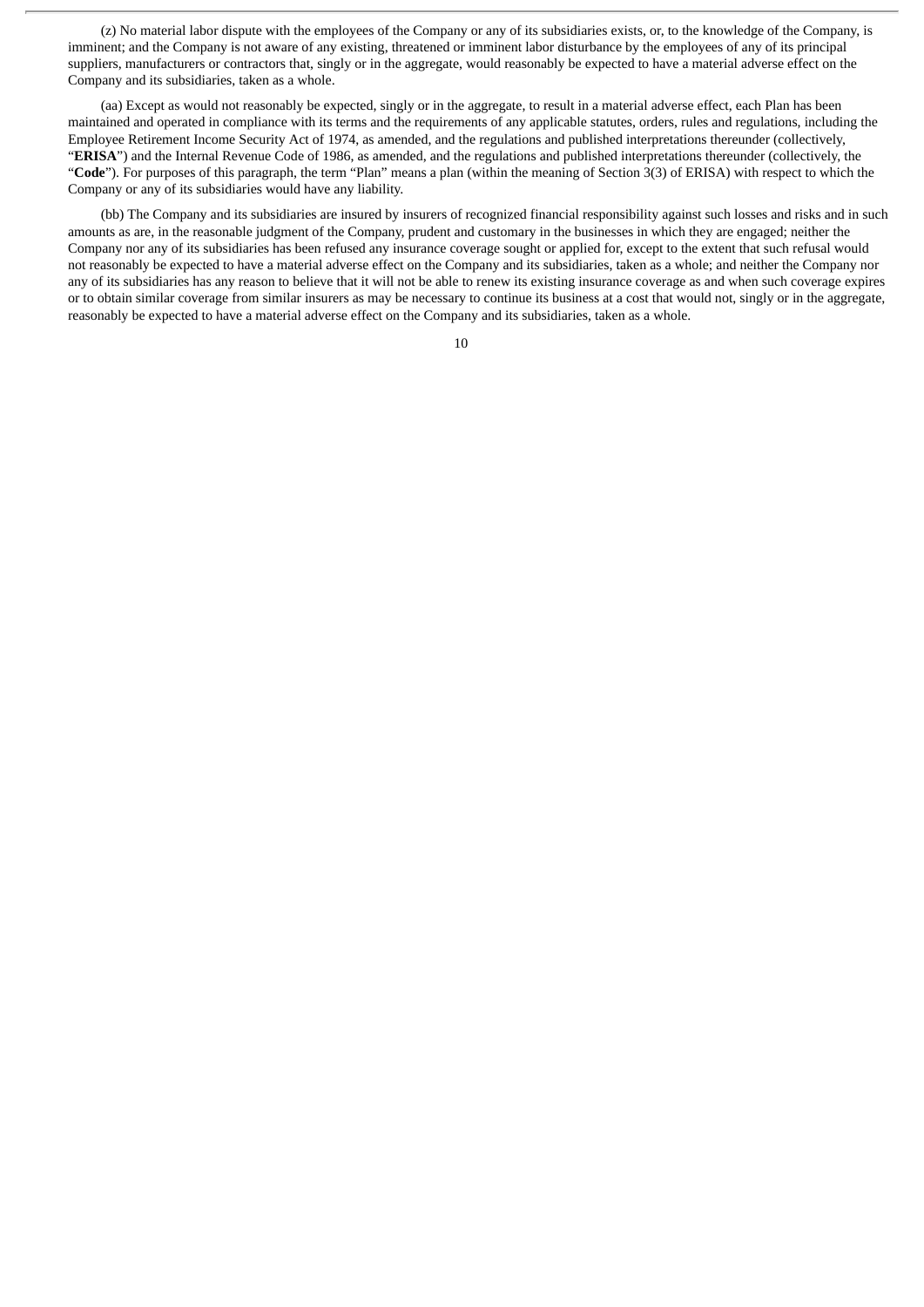(cc) The Company and its subsidiaries possess all certificates, authorizations and permits issued by the appropriate federal, state or foreign regulatory authorities necessary to conduct their respective businesses, except where the failure to obtain such certificates, authorizations or permits, individually or in the aggregate, would not, singly or in the aggregate, reasonably be expected to have a material adverse effect on the Company and its subsidiaries, taken as a whole, and neither the Company nor any of its subsidiaries has received any notice of proceedings relating to the revocation or modification of any such certificate, authorization or permit which, singly or in the aggregate, if the subject of an unfavorable decision, ruling or finding, would reasonably be expected to have a material adverse effect on the Company and its subsidiaries, taken as a whole.

(dd) The financial statements included in each of the Registration Statement, the Time of Sale Prospectus and the Prospectus, together with the related schedules and notes thereto, comply as to form in all material respects with the applicable accounting requirements of the Securities Act and present fairly the consolidated financial position of the Company and its subsidiaries as of the dates shown and its results of operations and cash flows for the periods shown, and such financial statements have been prepared in conformity with International Financial Reporting Standards as issued by the International Accounting Standards Board ("**IFRS**") applied on a consistent basis throughout the periods covered thereby except for any normal year-end adjustments in the Company's quarterly financial statements. The other financial information included in each of the Registration Statement, the Time of Sale Prospectus and the Prospectus has been derived from the accounting records of the Company and its consolidated subsidiaries and presents fairly in all material respects the information shown thereby. The statistical, industry-related and market-related data included in each of the Registration Statement, the Time of Sale Prospectus and the Prospectus are based on or derived from sources which the Company reasonably and in good faith believes are reliable and accurate and such data is consistent with the sources from which they are derived, in each case in all material respects.

(ee) Ernst & Young LLP, who have certified certain financial statements of the Company and its subsidiaries and delivered its report with respect to the audited consolidated financial statements and schedules filed with the Commission as part of the Registration Statement and included in each of the Registration Statement, the Time of Sale Prospectus and the Prospectus, is an independent registered public accounting firm with respect to the Company within the meaning of the Securities Act and the applicable rules and regulations thereunder adopted by the Commission and the Public Company Accounting Oversight Board (United States).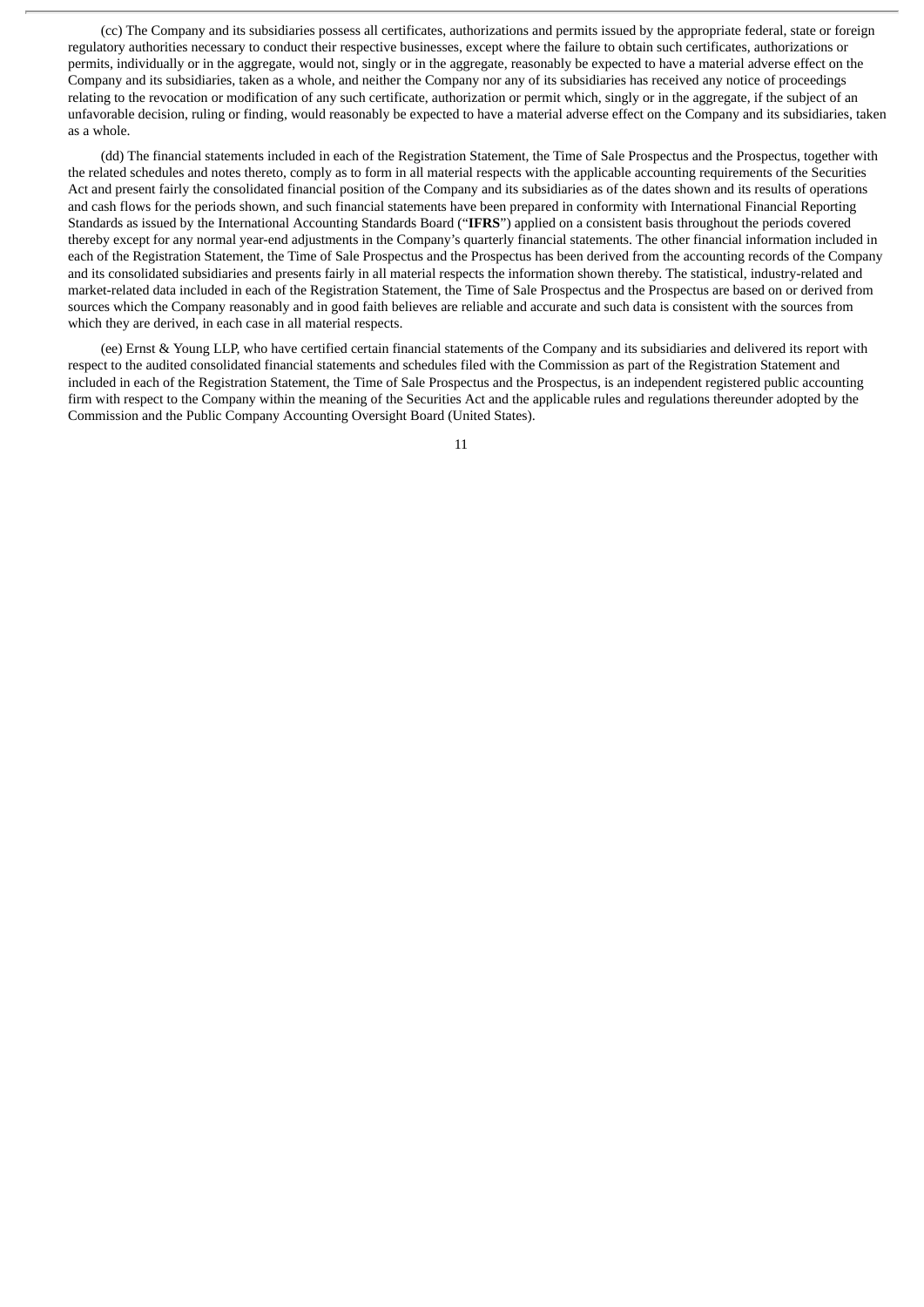(ff) The Company and its subsidiaries maintain a system of internal accounting controls sufficient to provide reasonable assurance (it being understood that this subsection shall not require the Company to comply with Section 404 of the Sarbanes Oxley Act of 2002, as amended, as of an earlier date than it would otherwise be required to so comply under applicable law) that (i) transactions are executed in accordance with management's general or specific authorizations; (ii) transactions are recorded as necessary to permit preparation of financial statements in conformity with IFRS and to maintain asset accountability; (iii) access to assets is permitted only in accordance with management's general or specific authorization; and (iv) the recorded accountability for assets is compared with the existing assets at reasonable intervals and appropriate action is taken with respect to any differences. Since the end of the Company's most recent audited fiscal year, there has been (A) no material weakness in the Company's internal control over financial reporting (whether or not remediated) and (B) no change in the Company's internal control over financial reporting that has materially affected, or is reasonably likely to materially affect, the Company's internal control over financial reporting.

(gg) Except as described in the Registration Statement, the Time of Sale Prospectus and the Prospectus, the Company has not sold, issued or distributed any Ordinary Shares during the six-month period preceding the date hereof, including any sales pursuant to Rule 144A under, or Regulation D or S of, the Securities Act, other than shares issued pursuant to employee benefit plans, qualified stock option plans, equity or equity-based compensation plans or other employee compensation plans or pursuant to outstanding options, rights or warrants.

(hh) The Registration Statement, the Prospectus, the Time of Sale Prospectus and any preliminary prospectus comply, and any amendments or supplements thereto will comply, with any applicable laws or regulations of foreign jurisdictions in which the Prospectus, the Time of Sale Prospectus or any preliminary prospectus, as amended or supplemented, if applicable, are distributed in connection with the Directed Share Program.

(ii) No consent, approval, authorization or order of, or qualification with, any governmental body or agency, other than those obtained, is required in connection with the offering of the Directed Shares in any jurisdiction where the Directed Shares are being offered.

(jj) The Company has not offered, or caused Morgan Stanley or any Morgan Stanley Entity as defined in Section 12 to offer, Shares to any person pursuant to the Directed Share Program with the specific intent to unlawfully influence (i) a customer or supplier of the Company to alter the customer's or supplier's level or type of business with the Company, or (ii) a trade journalist or publication to write or publish favorable information about the Company or its products.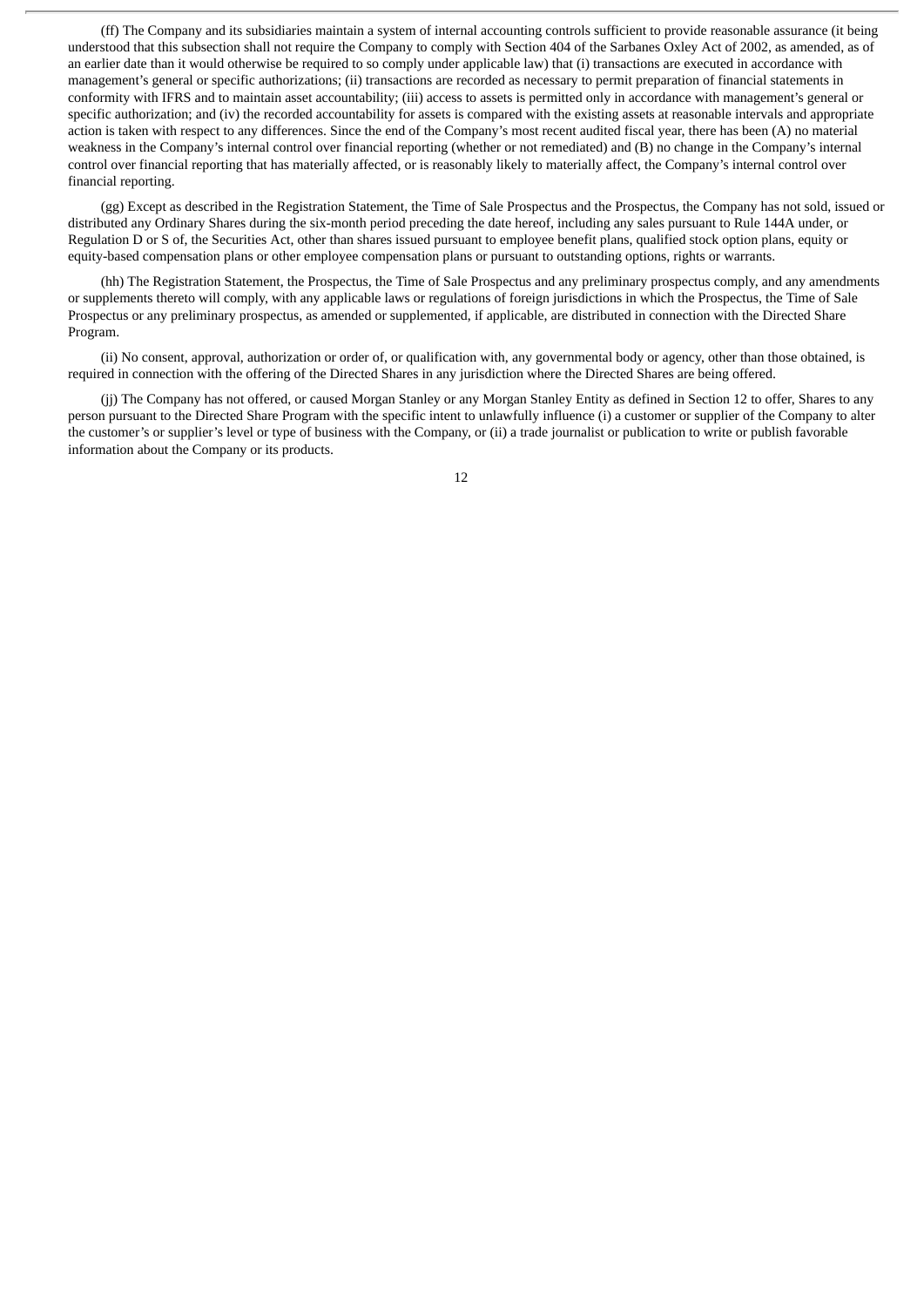(kk) The Company and each of its subsidiaries have filed all federal, state, local and foreign tax returns required to be filed by it through the date of this Agreement or have requested extensions thereof and have paid all taxes required to be paid thereon (except for cases in which the failure to file or pay would not, singly or in the aggregate, have a material adverse effect on the Company or its subsidiaries, and except as currently being contested in good faith and for which reserves required by generally accepted accounting principles have been created in the financial statements of the Company), and no tax deficiency has been determined adversely to the Company or any of its subsidiaries which, singly or in the aggregate, has had (nor does the Company nor any of its subsidiaries have any notice or knowledge of any assessed, pending or threatened tax deficiency which could reasonably be expected to have) a material adverse effect on the Company or any of its subsidiaries.

(ll) The Company (i) has not alone engaged in any Testing-the-Waters Communication with any person other than Testing-the-Waters Communications with the consent of the Representatives with entities that are reasonably believed to be qualified institutional buyers within the meaning of Rule 144A under the Securities Act or institutions that are reasonably believed to be accredited investors within the meaning of Rule 501 under the Securities Act and (ii) has not authorized anyone other than the Representatives to engage in Testing-the-Waters Communications. The Company reconfirms that the Representatives have been authorized to act on its behalf in undertaking Testing-the-Waters Communications. The Company has not distributed any Testing-the-Waters Communication that is a written communication within the meaning of Rule 405 under the Securities Act. "**Testing-the-Waters Communication**" means any communication with potential investors undertaken in reliance on Section 5(d) or Rule 163B of the Securities Act.

(mm) As of the time of each sale of the Shares in connection with the offering when the Prospectus is not yet available to prospective purchasers, none of (A) the Time of Sale Prospectus, (B) any free writing prospectus, when considered together with the Time of Sale Prospectus, and (C) any individual Testing-the-Waters Communication, when considered together with the Time of Sale Prospectus, included, includes or will include an untrue statement of a material fact or omitted, omits or will omit to state a material fact necessary in order to make the statements therein, in the light of the circumstances under which they were made, not misleading.

(nn) Neither the Company nor any of its subsidiaries has any securities rated by any "nationally recognized statistical rating organization," as such term is defined in Section 3(a)(62) of the Exchange Act.

(oo) No stamp, documentary, issuance, registration, transfer, withholding, capital gains, income or other taxes or duties are payable by or on behalf of the Underwriters, the Company or any of its subsidiaries in the Cayman Islands or, other than for any taxes or duties imposed on the fees paid to the Underwriters hereunder solely as a result of an existing connection between the Underwriters and such other jurisdiction (other than a connection arising solely as a result of this offering) any other jurisdiction (or political subdivision thereof) in which the Company is engaged in business for tax purposes or is otherwise resident for tax purposes or has a permanent establishment, or, in each case, to any taxing authority thereof or therein in connection with (i) the execution, delivery or consummation of this Agreement, (ii) the creation, allotment and issuance of the Shares, (iii) the sale and delivery of the Shares to the Underwriters or purchasers procured by the Underwriters, or (iv) the resale and delivery of the shares by the Underwriters in the manner contemplated herein.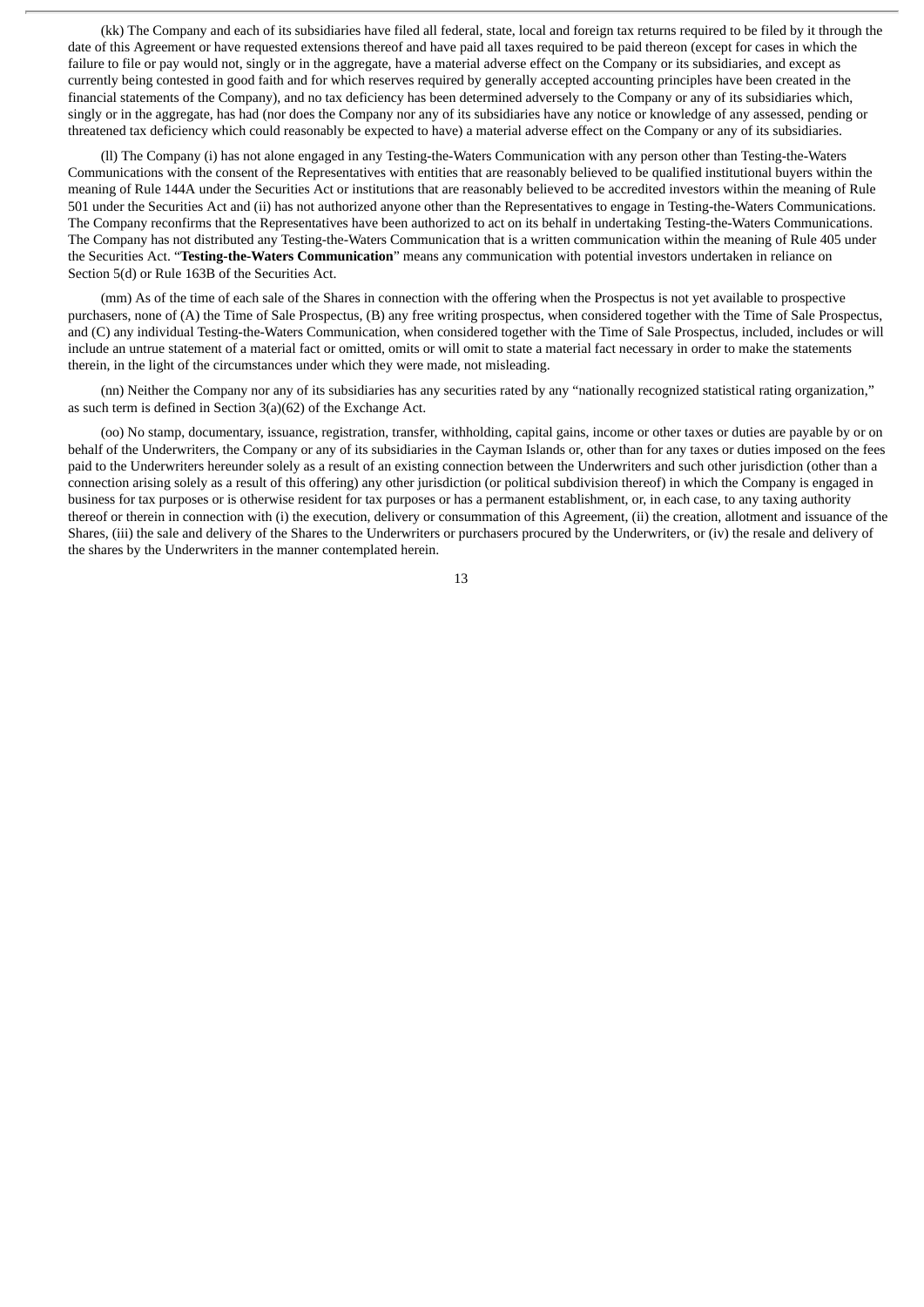(pp) The Company believes that it was not a "passive foreign investment company" ("**PFIC**") for U.S. federal income tax purposes for its most recent taxable year and it does not expect to be a PFIC for its current taxable year or in the foreseeable future.

(qq) It is not necessary under the laws of the Cayman Islands (i) to enable the Underwriters to enforce their rights under this Agreement, *provided* that they are not otherwise engaged in business in the Cayman Islands, or (ii) solely by reason of the execution, delivery or consummation of this Agreement or the offering or sale by the Selling Shareholders of the Shares, for any of the Underwriters to be qualified or entitled to carry out business in the Cayman Islands.

(rr) This Agreement is in proper form under the laws of the Cayman Islands for the enforcement thereof against the Company, and to ensure the legality, validity, enforceability or admissibility into evidence in the Cayman Islands of this Agreement.

(ss) The Company is a "foreign private issuer" as defined in Rule 405 of the Securities Act.

(tt) The courts of the Cayman Islands would recognize as a valid judgment any final monetary judgment obtained against the Company in the courts of the State of New York.

(uu) Neither the Company nor any of its subsidiaries nor any of its or their properties or assets has any immunity from the jurisdiction of any court or from any legal process (whether through service or notice, attachment prior to judgment, attachment in aid of execution or otherwise) under the laws of the Cayman Islands. The irrevocable and unconditional waiver and agreement of the Company contained in Section 20 not to plead or claim any such immunity in any legal action, suit or proceeding based on this Agreement is valid and binding under the laws of the Cayman Islands.

<sup>14</sup>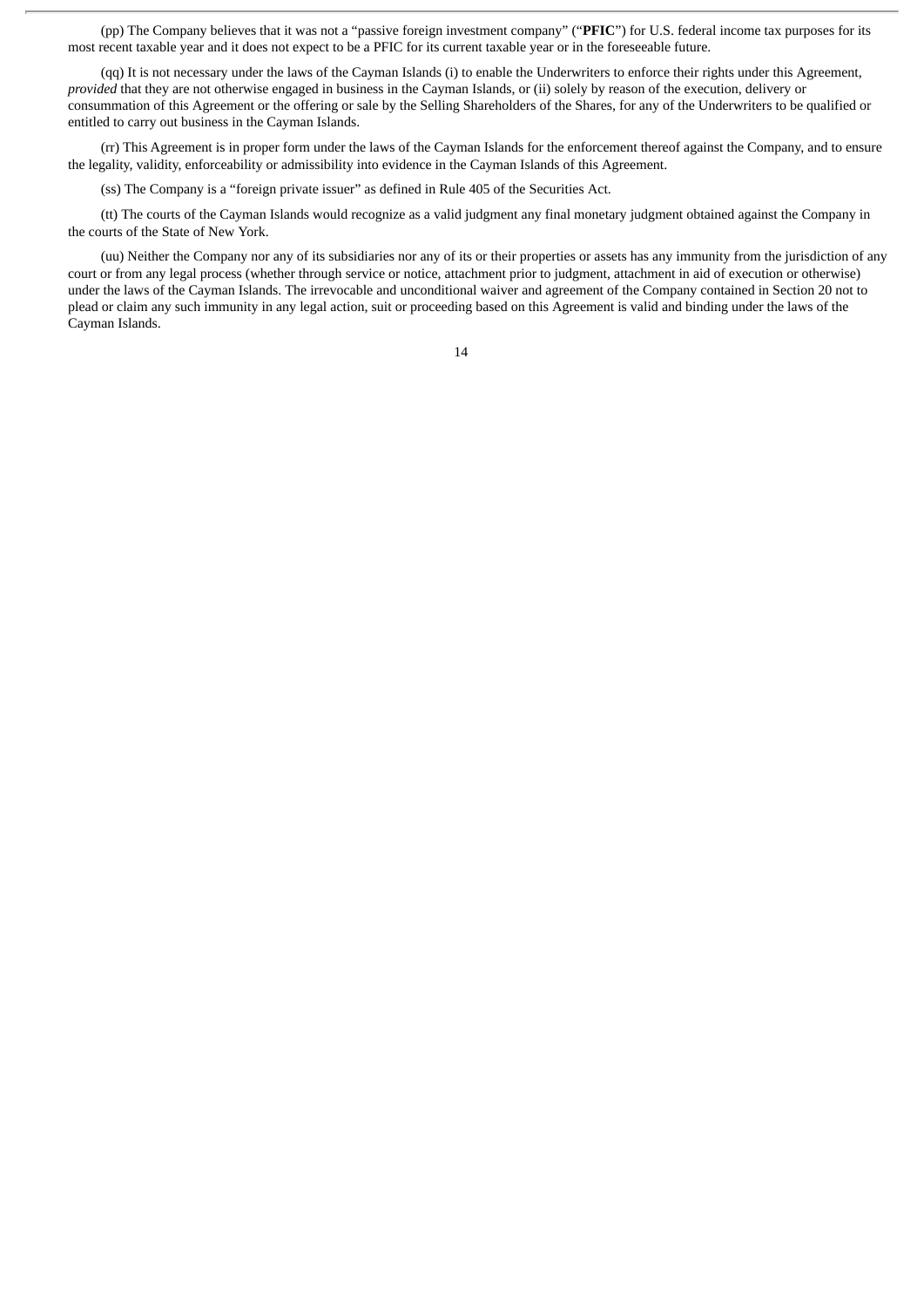(vv) The Company acknowledges and agrees that, in connection with this Agreement, it is acting in a commercial capacity and not as part of the instrumentality of a government to achieve a public function.

(ww) The choice of law of the State of New York as the governing law of this Agreement is a valid choice of law under the laws of the Cayman Islands and will be honored by the courts of the Cayman Islands. The Company has the power to submit, and pursuant to Section 20(a) has, to the extent permitted by law, legally, validly, effectively and irrevocably submitted, to the jurisdiction of the Specified Courts (as defined in Section 20(a)), and has the power to designate, appoint and empower, and pursuant to Section 20(b), has legally, validly and effectively designated, appointed and empowered an agent for service of process in any suit or proceeding based on or arising under this Agreement in any of the Specified Courts.

2. *Representations and Warranties of the Selling Shareholders*. Each Selling Shareholder represents and warrants to and agrees, severally and not jointly, with each of the Underwriters that:

(a) This Agreement has been duly authorized, executed and delivered by or on behalf of such Selling Shareholder.

(b) The execution and delivery by such Selling Shareholder of, and the performance by such Selling Shareholder of its obligations under, this Agreement will not contravene any provision of applicable law, or the organizational documents of such Selling Shareholder (if such Selling Shareholder is a corporate entity), or any agreement or other instrument binding upon such Selling Shareholder or any judgment, order or decree of any governmental body, agency or court having jurisdiction over such Selling Shareholder, other than any contraventions that would not have a material adverse effect on the ability of such Selling Shareholder to consummate the transactions contemplated by this Agreement or to satisfy all of such Selling Shareholder's obligations under this Agreement (a "**Selling Shareholder Material Adverse Effect**"), and no consent, approval, authorization or order of, or qualification with, any governmental body, agency or court is required for the performance by such Selling Shareholder of its obligations under this Agreement, except (in each case): (i) such as may be required by the securities or Blue Sky laws of the various states in connection with the offer and sale of the Shares and (ii) such consents, approvals, authorizations, orders, or qualifications the failure of which to obtain would not give rise to a Selling Shareholder Material Adverse Effect.

(c) Such Selling Shareholder has, and on the Closing Date will have, valid title to, or a valid "security entitlement" within the meaning of Section 8-102 of the New York Uniform Commercial Code ("**UCC**") in respect of the Shares to be sold by such Selling Shareholder, free and clear of all security interests, claims, liens, equities or other encumbrances and the legal right and power, and all authorization and approval required by law, to enter into this Agreement and to sell, transfer and deliver the Shares to be sold by such Selling Shareholder or a security entitlement in respect of such Shares.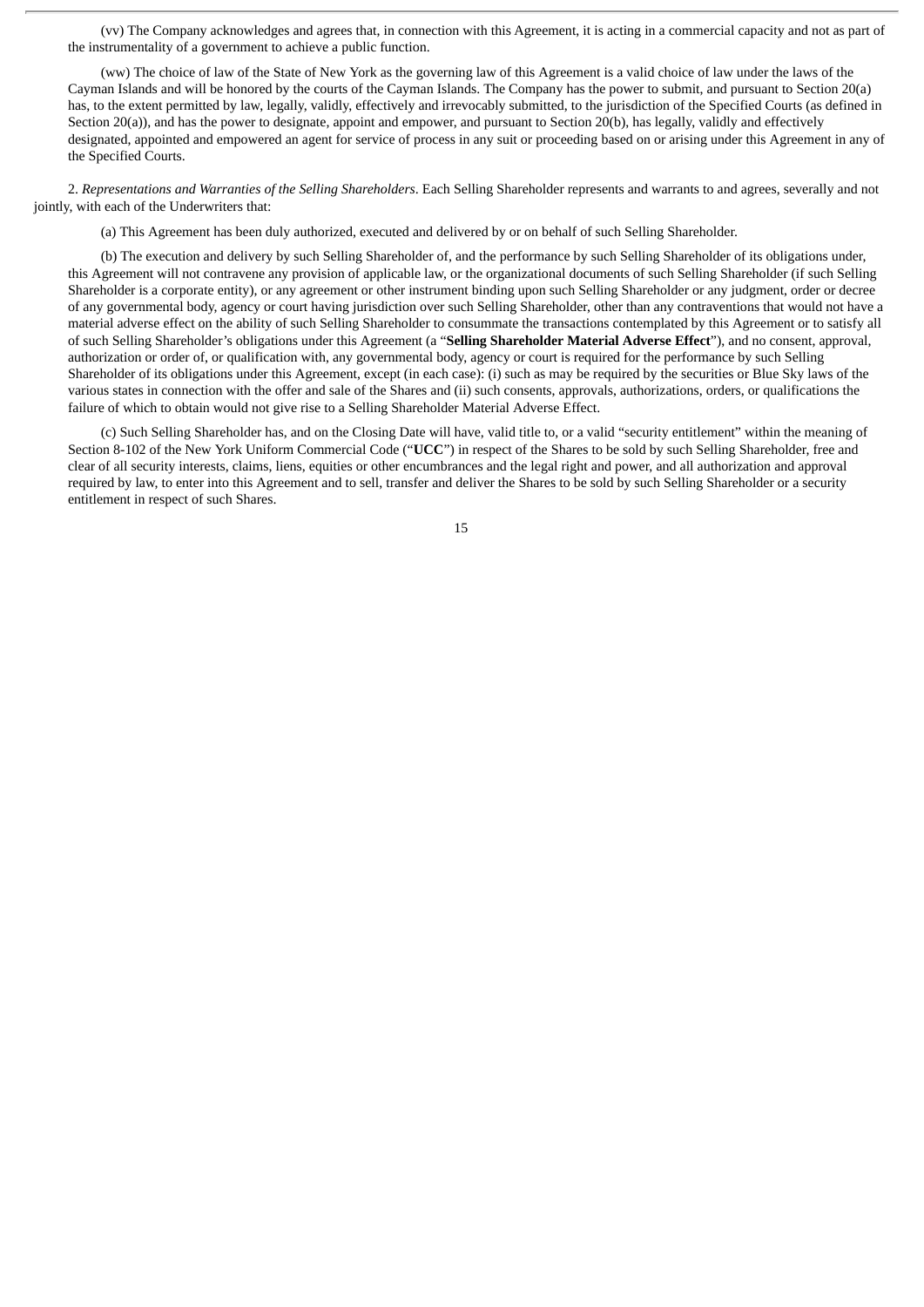(d) Upon payment for the Shares to be sold by such Selling Shareholder pursuant to this Agreement, delivery of such Shares, as directed by the Underwriters, to Cede & Co. ("**Cede**") or such other nominee as may be designated by the Depository Trust Company ("**DTC**"), registration of such Shares in the name of Cede or such other nominee and the crediting of such Shares on the books of DTC to securities accounts of the Underwriters (assuming that neither DTC nor any such Underwriter has notice of any adverse claim (within the meaning of Section 8-105 of the UCC) to such Shares), (A) DTC shall be a "protected purchaser" of such Shares within the meaning of Section 8-303 of the UCC, (B) under Section 8-501 of the UCC, the Underwriters will acquire a valid security entitlement in respect of such Shares and (C) no action based on any "adverse claim", within the meaning of Section 8-102 of the UCC, to such Shares may be asserted against the Underwriters with respect to such security entitlement; for purposes of this representation, such Selling Shareholder may assume that when such payment, delivery and crediting occur, (x) such Shares will have been registered in the name of Cede or another nominee designated by DTC, in each case on the Company's share registry in accordance with its certificate of incorporation, bylaws and applicable law, (y) DTC will be registered as a "clearing corporation" within the meaning of Section 8-102 of the UCC and (z) appropriate entries to the accounts (within the meaning of Section 8-501 of the UCC) of the several Underwriters on the records of DTC will have been made pursuant to the UCC.

(e) Such Selling Shareholder has delivered to the Representatives an executed lock-up agreement in substantially the form attached hereto as Exhibit A (the "**Lock-up Agreement**").

(f) Such Selling Shareholder is not prompted by any information concerning the Company or its subsidiaries which is not set forth in the Registration Statement, the Time of Sale Prospectus or the Prospectus to sell its Shares pursuant to this Agreement.

(g) (i) The Registration Statement, when it became effective, did not contain and, as amended or supplemented, if applicable, will not contain any untrue statement of a material fact or omit to state a material fact required to be stated therein or necessary to make the statements therein not misleading, (ii) the Registration Statement and the Prospectus, at their respective dates, complied and, as amended or supplemented, if applicable, at the dates of the applicable amendments or supplements when such amendments or supplements become effective, will comply in all material respects with the Securities Act and the applicable rules and regulations of the Commission thereunder, (iii) the Time of Sale Prospectus, at its date, does not, and at the time of each sale of the Shares in connection with the offering when the Prospectus is not yet available to prospective purchasers and at the Closing Date, the Time of Sale Prospectus, as then amended or supplemented by the Company, if applicable, will not, contain any untrue statement of a material fact or omit to state a material fact necessary to make the statements therein, in the light of the circumstances under which they were made, not misleading and (iv) the Prospectus, at its date, does not contain and, as amended or supplemented, if applicable, when such amendments or supplements become effective, will not contain any untrue statement of a material fact or omit to state a material fact necessary to make the statements therein, in the light of the circumstances under which they were made, not misleading, *provided* that the representations, warranties and agreements set forth in this Section 2(g) only apply to any untrue statements of a material fact or omissions to state a material fact made in reliance upon and in conformity with any information relating to such Selling Shareholder furnished to the Company in writing by such Selling Shareholder expressly for use in the Registration Statement, the Time of Sale Prospectus or the Prospectus, it being understood and agreed that the only such information furnished by each Selling Shareholder consists of (A) the legal name and address of such Selling Shareholder and the other information about such Selling Shareholder set forth in the footnote relating to such Selling Shareholder under the caption "Principal and Selling Shareholders" and (B) the number of Ordinary Shares beneficially owned by such Selling Shareholder before and after the offering (excluding percentages) that appears in the table (and corresponding footnotes) under the caption "Principal and Selling Shareholders" (collectively with (A), the "**Selling Shareholder Information**").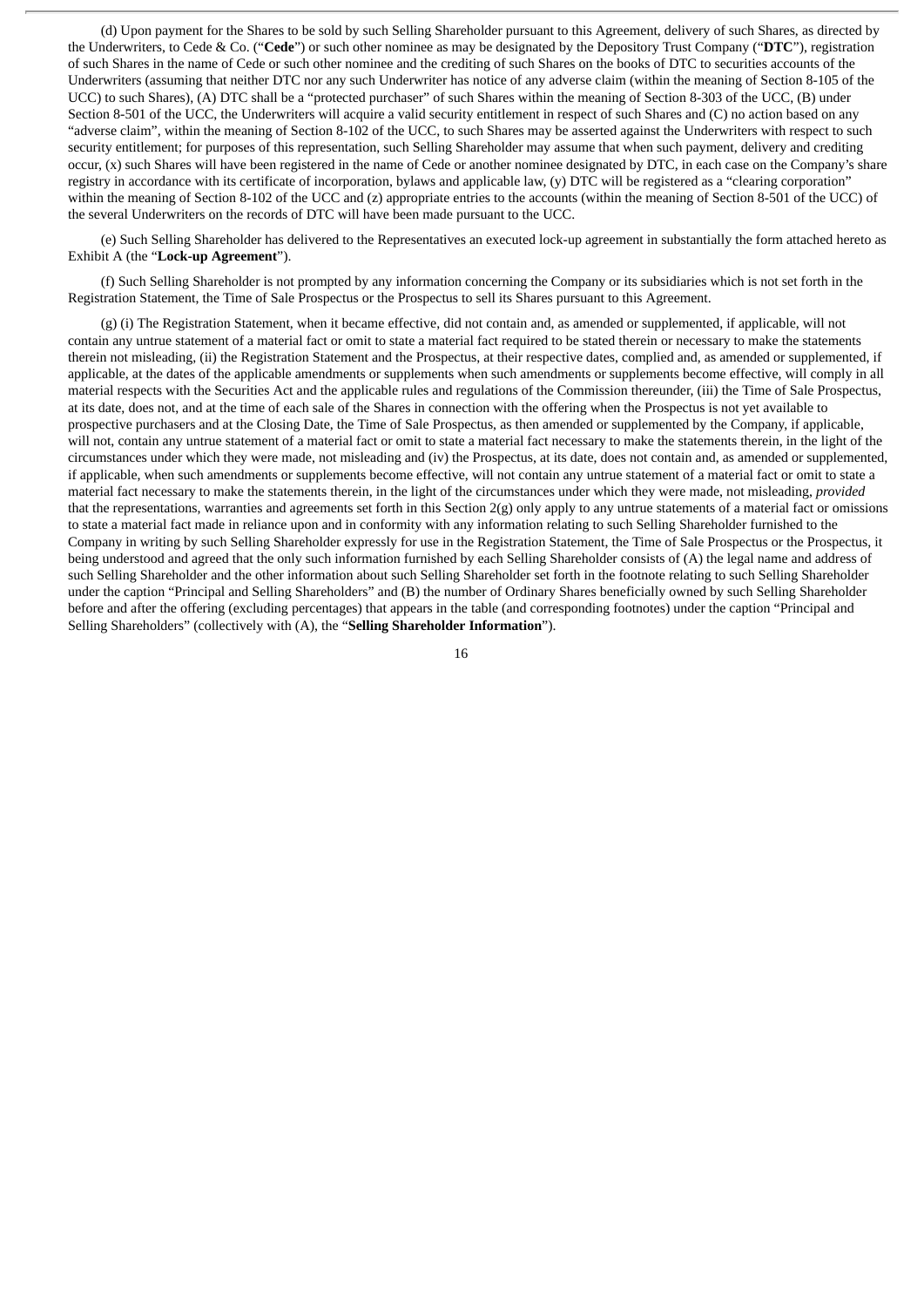(h) (i) None of such Selling Shareholder or any of its subsidiaries, or, to the knowledge of such Selling Shareholder, any director or officer, is a Person that is, is owned more than 50% by, or is controlled by, one or more Persons that are:

(A) Sanctioned Persons, or

(B) located, organized or resident in a Sanctioned Country.

Such Selling Shareholder will not, directly or knowingly indirectly, use the proceeds of the offering, or lend, contribute or otherwise make available such proceeds to any subsidiary, joint venture partner or other Person:

(A) to fund or facilitate any activities or business of or with any Sanctioned Person or in any Sanctioned Country; or

(B) in any other manner, in each case, that will result in a violation of Sanctions by it.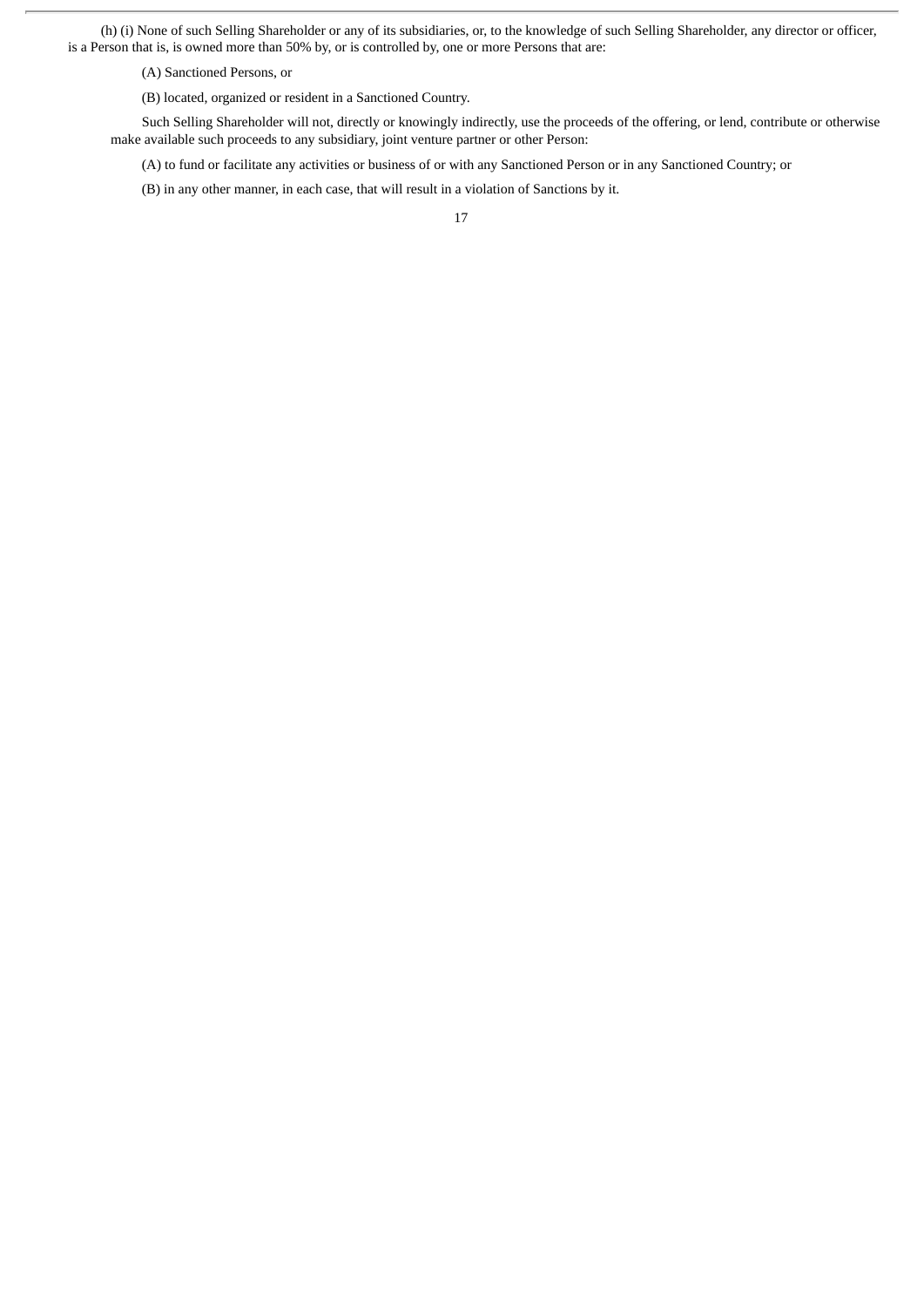(ii) In connection with the Company or its subsidiaries, none of such Selling Shareholder or any of its subsidiaries has taken any action, directly or indirectly, in violation of the U.S. Foreign Corrupt Practices Act or the U.K. Bribery Act 2010 or in material violation of any other applicable anti-corruption laws.

(iii) In connection with the Company or its subsidiaries, the operations of such Selling Shareholder and each of its subsidiaries are and have been conducted at all times in material compliance with all applicable Anti-Money Laundering Laws.

(i) Such Selling Shareholder represents and warrants that it is not (i) an employee benefit plan subject to Title I of ERISA, (ii) a plan or account subject to Section 4975 Code, as amended or (iii) an entity deemed to hold "plan assets" of any such plan or account under Section 3(42) of ERISA, 29 C.F.R. 2510.3-101, or otherwise.

(j) No stamp, documentary, issuance, registration, transfer, withholding, capital gains, income or other taxes or duties are payable by or on behalf of the Underwriters, the Company or any of its subsidiaries in the United Arab Emirates or any other jurisdiction (or political subdivision thereof) in which any Seller may be engaged in business for tax purposes or is otherwise resident for tax purposes or has a permanent establishment, or to any taxing authority thereof or therein in connection with (i) the execution, delivery or consummation of this Agreement, (ii) the sale and delivery of the Shares to the Underwriters or purchasers procured by the Underwriters, or (iii) the resale and delivery of the Shares by the Underwriters in the manner contemplated herein.

(k) Such Selling Shareholder has, to the extent permitted by law, legally, validly, effectively and irrevocably submitted, to the jurisdiction of the Specified Courts (as defined in Section 20(a)), and has the power to designate, appoint and empower, and pursuant to Section 20(c), has legally, validly and effectively designated, appointed and empowered an agent for service of process in any suit or proceeding based on or arising under this Agreement in any of the Specified Courts.

(l) Such Selling Shareholder is subject to civil and commercial law with respect to its obligations under this Agreement and the execution, delivery and performance of this Agreement by it constitutes private and commercial acts rather than public or governmental acts.

3. *Agreements to Sell and Purchase.* Each Seller, severally and not jointly, hereby agrees to sell to the several Underwriters, and each Underwriter, upon the basis of the representations and warranties herein contained, but subject to the terms and conditions hereinafter stated, agrees, severally and not jointly, to purchase from such Seller at \$[•] a share (the "**Purchase Price**") the number of Firm Shares (subject to such adjustments to eliminate fractional shares as the Representatives may determine) that bears the same proportion to the number of Firm Shares to be sold by such Seller as the number of Firm Shares set forth in Schedule II hereto opposite the name of such Underwriter bears to the total number of Firm Shares.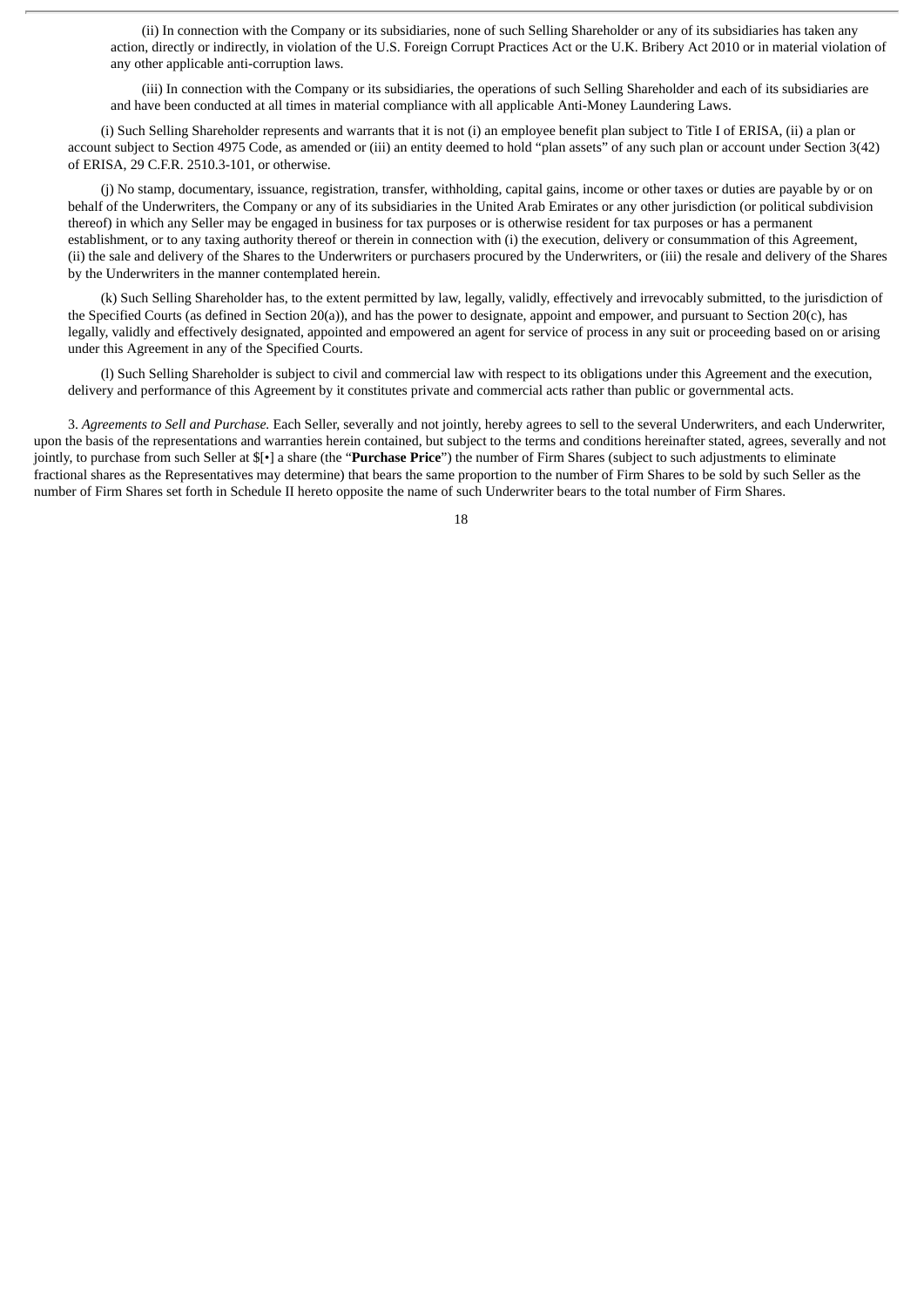On the basis of the representations and warranties contained in this Agreement, and subject to its terms and conditions, the Selling Shareholders severally and not jointly agree to sell to the Underwriters the Additional Shares, and the Underwriters shall have the right to purchase, severally and not jointly, up to [•] Additional Shares at the Purchase Price, provided, however, that the amount paid by the Underwriters for any Additional Shares shall be reduced by an amount per share equal to any dividends declared by the Company and payable on the Firm Shares but not payable on such Additional Shares. The Representatives may exercise this right on behalf of the Underwriters in whole or from time to time in part by giving written notice not later than 30 days after the date of this Agreement. Any exercise notice shall specify the number of Additional Shares to be purchased by the Underwriters and the date on which such shares are to be purchased. Each purchase date must be at least one business day after the written notice is given and may not be earlier than the closing date for the Firm Shares or later than ten business days after the date of such notice. Additional Shares may be purchased as provided in Section 5 hereof solely for the purpose of covering over-allotments made in connection with the offering of the Firm Shares. On each day, if any, that Additional Shares are to be purchased (an "**Option Closing Date**"), each Underwriter agrees, severally and not jointly, to purchase the number of Additional Shares (subject to such adjustments to eliminate fractional shares as the Representatives may determine) that bears the same proportion to the total number of Additional Shares to be purchased on such Option Closing Date as the number of Firm Shares set forth in Schedule II hereto opposite the name of such Underwriter bears to the total number of Firm Shares.

4. *Terms of Public Offering*. The Sellers are advised by the Representatives that the Underwriters propose to make a public offering of their respective portions of the Shares as soon after the Registration Statement and this Agreement have become effective as in the Representatives' judgment is advisable. The Sellers are further advised by the Representatives that the Shares are to be offered to the public initially at \$[•] a share (the "**Public Offering Price**") and to certain dealers selected by the Representatives at a price that represents a concession not in excess of \$[•] a share under the Public Offering Price, and that any Underwriter may allow, and such dealers may reallow, a concession, not in excess of \$[•] a share, to any Underwriter or to certain other dealers.

5. *Payment and Delivery.* Payment for the Firm Shares to be sold by each Seller shall be made to such Seller in Federal or other funds immediately available in New York City against delivery of such Firm Shares for the respective accounts of the several Underwriters at 10:00 a.m., New York City time, on November 1, 2021, or at such other time on the same or such other date, not later than November 8, 2021, as shall be designated in writing by the Representatives. The time and date of such payment are hereinafter referred to as the "**Closing Date**."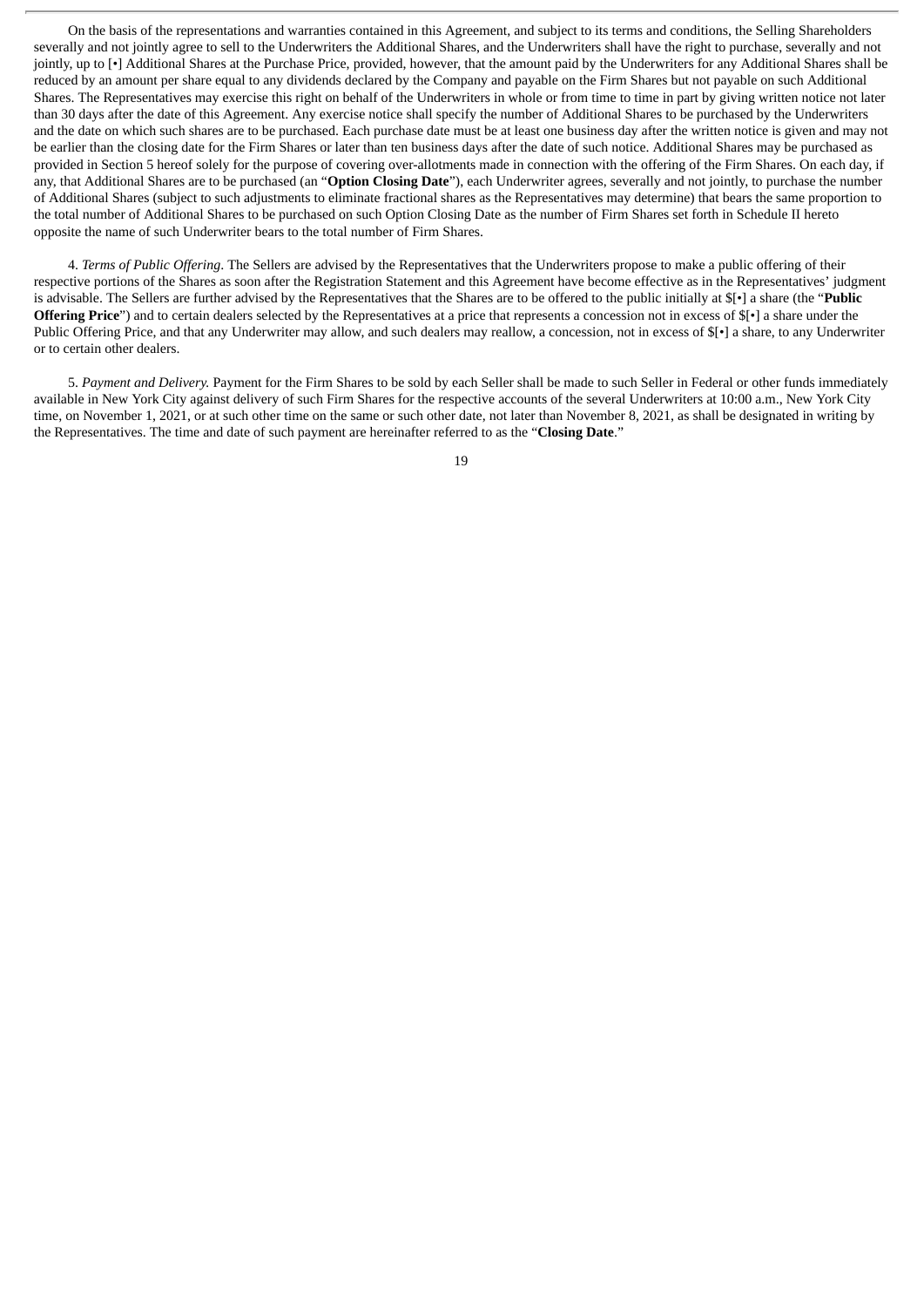Payment for any Additional Shares shall be made to the Company in Federal or other funds immediately available in New York City against delivery of such Additional Shares for the respective accounts of the several Underwriters at 10:00 a.m., New York City time, on the date specified in the corresponding notice described in Section 3 or at such other time on the same or on such other date, in any event not later than [•], 2021, as shall be designated in writing by the Representatives.

The Firm Shares and Additional Shares shall be registered in such names and in such denominations as the Representatives shall request not later than one full business day prior to the Closing Date or the applicable Option Closing Date, as the case may be. The Firm Shares and Additional Shares shall be delivered to the Representatives on the Closing Date or an Option Closing Date, as the case may be, for the respective accounts of the several Underwriters. The Purchase Price payable by the Underwriters shall be reduced by (i) any transfer taxes paid by, or on behalf of, the Underwriters in connection with the transfer of the Shares to the Underwriters duly paid and (ii) any withholding required by law.

6. *Conditions to the Underwriters' Obligations*. The obligations of the Sellers to sell the Shares to the Underwriters and the several obligations of the Underwriters to purchase and pay for the Shares on the Closing Date are subject to the condition that the Registration Statement shall have become effective not later than [•] (New York City time) on the date hereof.

The several obligations of the Underwriters are subject to the following further conditions:

(a) Subsequent to the execution and delivery of this Agreement and prior to the Closing Date:

(b) no order suspending the effectiveness of the Registration Statement shall be in effect, and no proceeding for such purpose or pursuant to Section 8A under the Securities Act shall be pending before or threatened by the Commission; and

(c) there shall not have occurred any change, or any development involving a prospective change, in the condition, financial or otherwise, or in the earnings, business or operations of the Company and its subsidiaries, taken as a whole, from that set forth in the Time of Sale Prospectus that, in the Representatives' judgment, is material and adverse and that makes it, in the Representatives' judgment, impracticable to market the Shares on the terms and in the manner contemplated in the Time of Sale Prospectus.

(d) The Underwriters shall have received on the Closing Date a certificate, dated the Closing Date and signed by an executive officer of the Company, to the effect set forth in Sections  $6(a)(i)$  and  $6(a)(ii)$  above and to the effect that the representations and warranties of the Company contained in this Agreement are true and correct as of the Closing Date and that the Company has complied with all of the agreements and satisfied all of the conditions on its part to be performed or satisfied hereunder on or before the Closing Date.

The officer signing and delivering such certificate may rely upon the best of his or her knowledge as to proceedings threatened.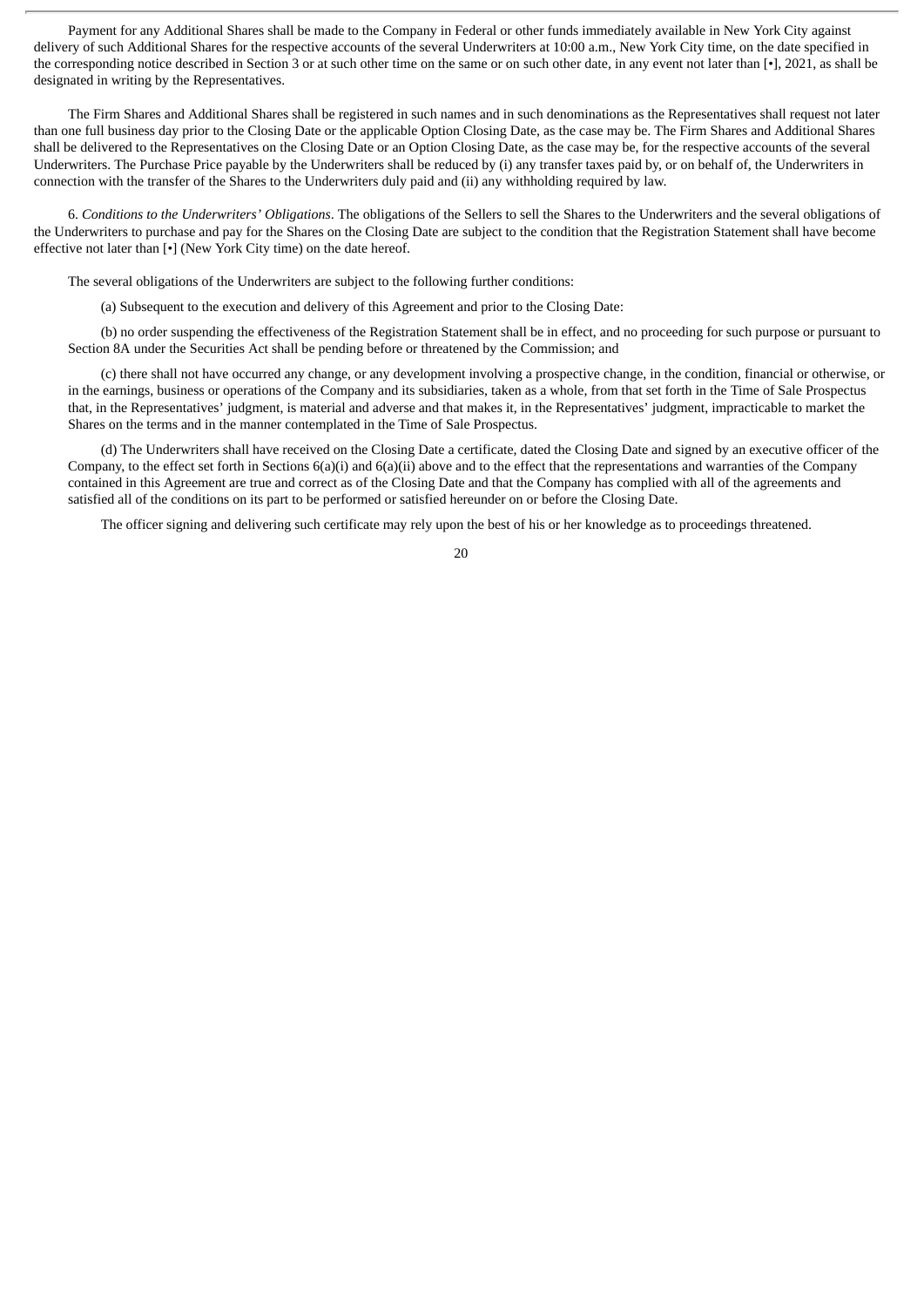(e) The Underwriters shall have received on the Closing Date an opinion and negative assurance letter of Cleary Gottlieb Steen & Hamilton LLP, outside counsel for the Company, dated the Closing Date, in form and substance reasonably satisfactory to the Representatives.

(f) The Underwriters shall have received on the Closing Date an opinion of Maples and Calder (Cayman) LLP, Cayman Islands counsel for the Company, dated the Closing Date, in form and substance reasonably satisfactory to the Representatives.

(g) The Underwriters shall have received on the Closing Date an opinion of each of Cleary Gottlieb Steen & Hamilton LLP, Maples and Calder (Cayman) LLP and Allen & Overy LLP, counsel for the Selling Shareholders, dated the Closing Date, in form and substance reasonably satisfactory to the Representatives.

(h) The Underwriters shall have received on the Closing Date an opinion and negative assurance letter of Latham & Watkins LLP, counsel for the Underwriters, dated the Closing Date, in form and substance reasonably satisfactory to the Representatives.

With respect to the negative assurance letters to be delivered pursuant to Sections 6(e) and 6(h) above, Cleary Gottlieb Steen & Hamilton LLP and Latham & Watkins LLP may state that their opinions and beliefs are based upon their participation in the preparation of the Registration Statement, the Time of Sale Prospectus and the Prospectus and any amendments or supplements thereto and review and discussion of the contents thereof, but are without independent check or verification, except as specified.

The opinions of Cleary Gottlieb Steen & Hamilton LLP, Maples and Calder (Cayman) LLP and Allen & Overy LLP described in Sections 6(e), 6(f) and 6(g) above shall be rendered to the Underwriters at the request of the Company or one or more of the Selling Shareholders, as the case may be, and shall so state therein.

(i) The Underwriters shall have received, on each of the date hereof and the Closing Date, a letter dated the date hereof or the Closing Date, as the case may be, in form and substance satisfactory to the Underwriters, from each of Ernst & Young LLP and KPMG LLP, independent public accountants, containing statements and information of the type ordinarily included in accountants' "comfort letters" to underwriters with respect to the financial statements and certain financial information contained in the Registration Statement, the Time of Sale Prospectus and the Prospectus; *provided* that the letters delivered on the Closing Date shall use a "cut-off date" not earlier than the date hereof.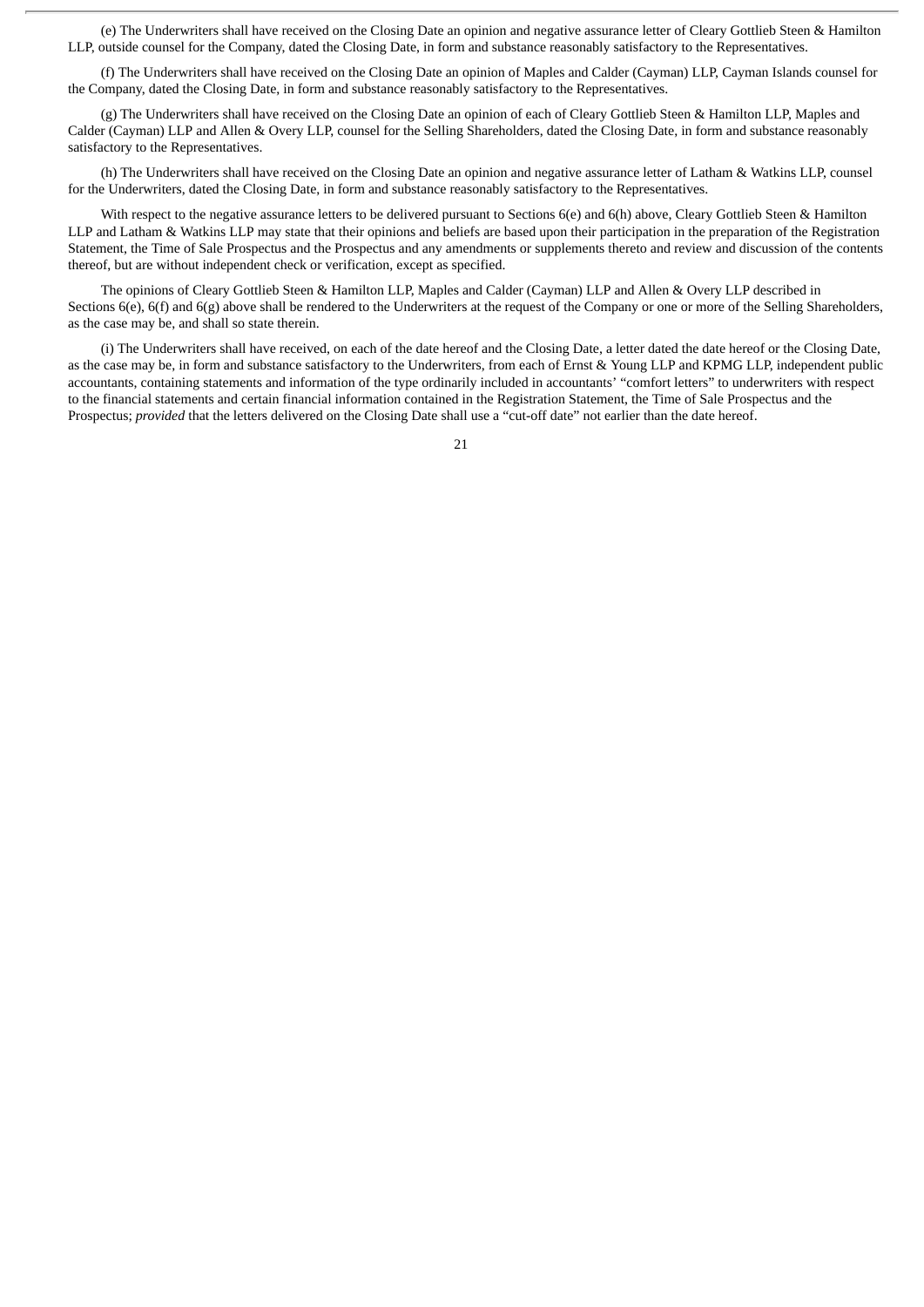(j) The Lock-up Agreements between the Representatives and the Selling Shareholders shall be in full force and effect on the Closing Date.

(k) The several obligations of the Underwriters to purchase Additional Shares hereunder are subject to the delivery to the Representatives on the applicable Option Closing Date of the following:

(i) a certificate, dated the Option Closing Date and signed by an executive officer of the Company, confirming that the certificate delivered on the Closing Date pursuant to Section 6(b) hereof remains true and correct as of such Option Closing Date;

(ii) an opinion and negative assurance letter of Cleary Gottlieb Steen & Hamilton LLP and an opinion of Maples and Calder (Cayman) LLP, outside counsel for the Company, dated the Option Closing Date, relating to the Additional Shares to be purchased on such Option Closing Date and otherwise to the same effect as the respective opinions required by Sections 6(c) and 6(d) hereof;

(iii) opinions of each of Cleary Gottlieb Steen & Hamilton LLP, Maples and Calder (Cayman) LLP and Allen & Overy LLP, outside counsel for the Selling Shareholders, dated the Option Closing Date, relating to the Additional Shares to be purchased on such Option Closing Date and otherwise to the same effect as the respective opinions required by Section 6(e) hereof;

(iv) an opinion and negative assurance letter of Latham & Watkins LLP, counsel for the Underwriters, dated the Option Closing Date, relating to the Additional Shares to be purchased on such Option Closing Date and otherwise to the same effect as the opinion required by Section 6(f) hereof;

(v) a letter dated the Option Closing Date, in form and substance satisfactory to the Underwriters, from each of Ernst & Young LLP and KPMG LLP, independent public accountants, substantially in the same form and substance as the respective letters furnished to the Underwriters pursuant to Section 6(g) hereof; *provided* that the letters delivered on the Option Closing Date shall use a "cut-off date" not earlier than two business days prior to such Option Closing Date; and

(vi) such other documents as the Representatives may reasonably request with respect to the good standing of the Company, the due authorization and issuance of the Additional Shares to be sold on such Option Closing Date and other matters related to the issuance of such Additional Shares.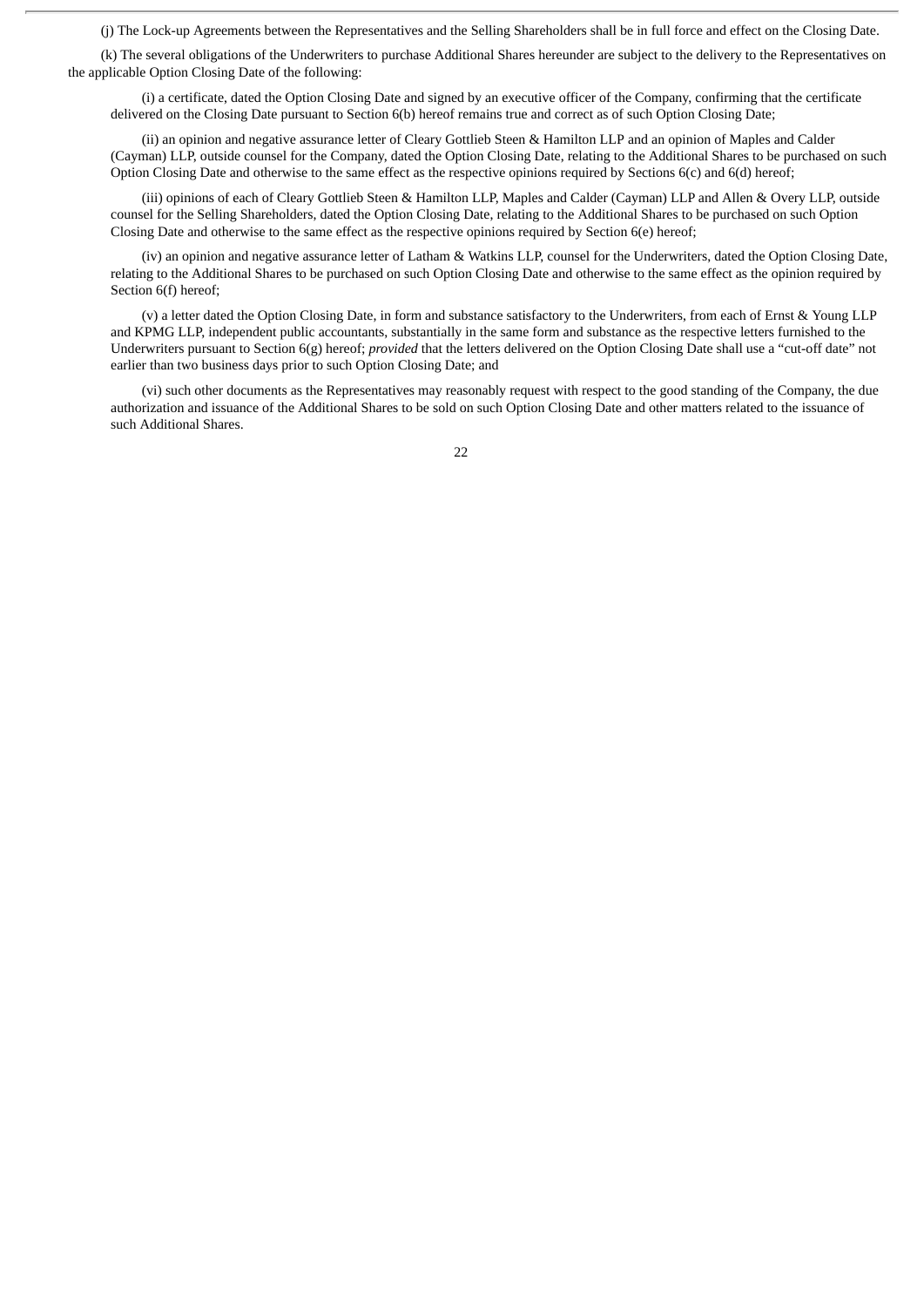7. *Covenants of the Company*. The Company covenants with each Underwriter as follows:

(a) To furnish, if requested, to the Representatives, without charge, nine signed copies of the Registration Statement (including exhibits thereto) and for delivery to each other Underwriter a conformed copy of the Registration Statement (without exhibits thereto) and to furnish to the Representatives in New York City, without charge, prior to 10:00 a.m. New York City time on the business day next succeeding the date of this Agreement and during the period mentioned in Section 7(e) or 7(f) below, as many copies of the Time of Sale Prospectus, the Prospectus and any supplements and amendments thereto or to the Registration Statement as the Representatives may reasonably request.

(b) Before amending or supplementing the Registration Statement, the Time of Sale Prospectus or the Prospectus, to furnish to the Representatives a copy of each such proposed amendment or supplement and not to file any such proposed amendment or supplement to which the Representatives reasonably object, and to file with the Commission within the applicable period specified in Rule 424(b) under the Securities Act any prospectus required to be filed pursuant to such Rule.

(c) To furnish to the Representatives a copy of each proposed free writing prospectus to be prepared by or on behalf of, used by, or referred to by the Company and not to use or refer to any proposed free writing prospectus to which the Representatives reasonably object.

(d) Not to take any action that would result in an Underwriter or the Company being required to file with the Commission pursuant to Rule 433(d) under the Securities Act a free writing prospectus prepared by or on behalf of the Underwriter that the Underwriter otherwise would not have been required to file thereunder.

(e) If the Time of Sale Prospectus is being used to solicit offers to buy the Shares at a time when the Prospectus is not yet available to prospective purchasers and any event shall occur or condition exist as a result of which it is necessary to amend or supplement the Time of Sale Prospectus in order to make the statements therein, in the light of the circumstances, not misleading, or if any event shall occur or condition exist as a result of which the Time of Sale Prospectus conflicts with the information contained in the Registration Statement then on file, or if, in the reasonable opinion of counsel for the Underwriters, it is necessary to amend or supplement the Time of Sale Prospectus to comply with applicable law, forthwith to prepare, file with the Commission and furnish, at its own expense, to the Underwriters and to any dealer upon request, either amendments or supplements to the Time of Sale Prospectus so that the statements in the Time of Sale Prospectus as so amended or supplemented will not, in the light of the circumstances when the Time of Sale Prospectus is delivered to a prospective purchaser, be misleading or so that the Time of Sale Prospectus, as amended or supplemented, will no longer conflict with the Registration Statement, or so that the Time of Sale Prospectus, as amended or supplemented, will comply with applicable law.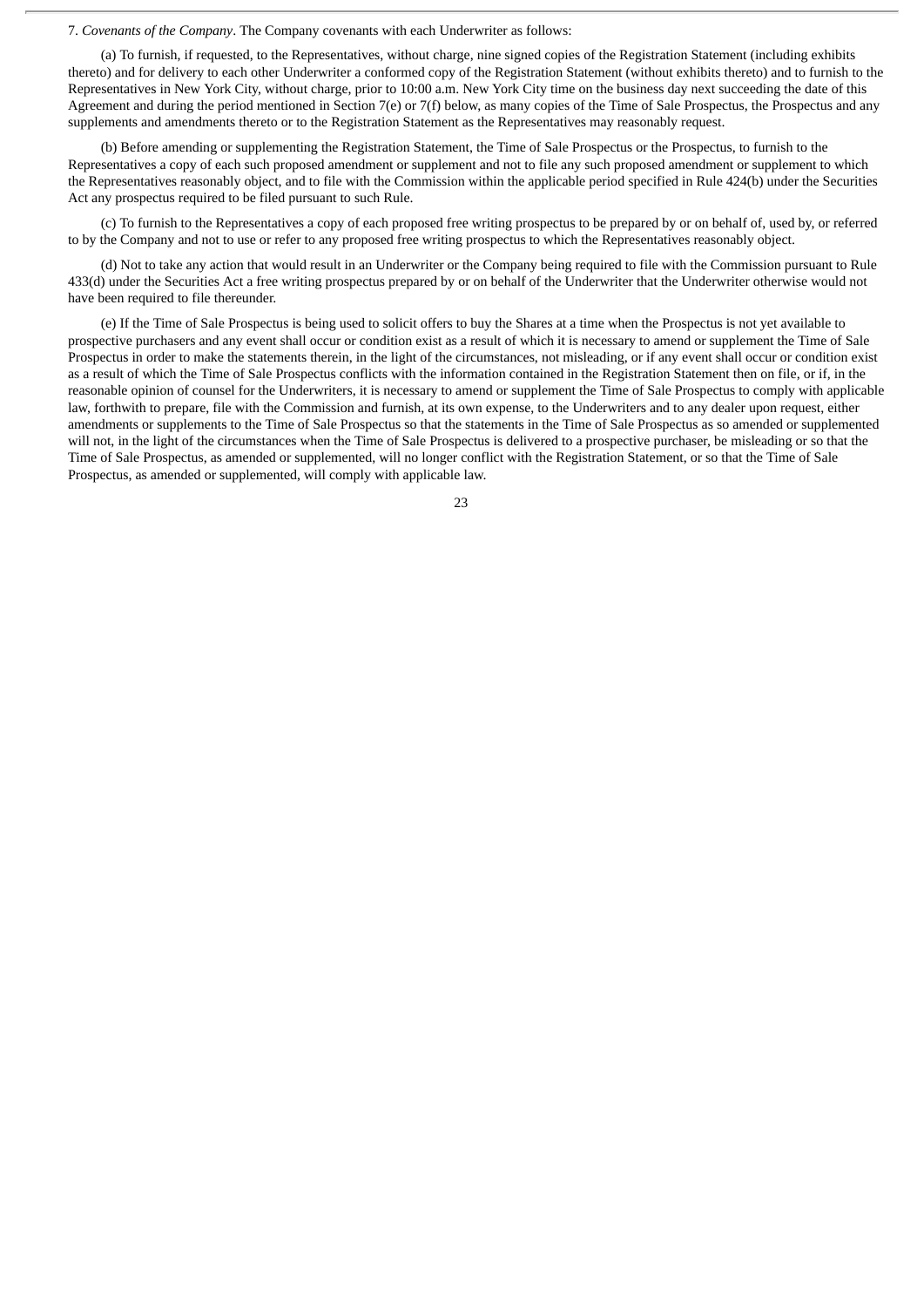(f) If, during such period after the first date of the public offering of the Shares as in the reasonable opinion of counsel for the Underwriters the Prospectus (or in lieu thereof the notice referred to in Rule 173(a) of the Securities Act) is required by law to be delivered in connection with sales by an Underwriter or dealer, any event shall occur or condition exist as a result of which it is necessary to amend or supplement the Prospectus in order to make the statements therein, in the light of the circumstances when the Prospectus (or in lieu thereof the notice referred to in Rule 173(a) of the Securities Act) is delivered to a purchaser, not misleading, or if, in the reasonable opinion of counsel for the Underwriters, it is necessary to amend or supplement the Prospectus to comply with applicable law, forthwith to prepare, file with the Commission and furnish, at its own expense, to the Underwriters and to the dealers (whose names and addresses the Representatives' will furnish to the Company) to which Shares may have been sold by the Representatives on behalf of the Underwriters and to any other dealers upon request, either amendments or supplements to the Prospectus so that the statements in the Prospectus as so amended or supplemented will not, in the light of the circumstances when the Prospectus (or in lieu thereof the notice referred to in Rule 173(a) of the Securities Act) is delivered to a purchaser, be misleading or so that the Prospectus, as amended or supplemented, will comply with applicable law.

(g) To endeavor to qualify the Shares for offer and sale under the securities or Blue Sky laws of such jurisdictions as the Representatives shall reasonably request, provided that the Company shall not be required to (i) qualify as a foreign corporation or other entity or as a dealer in securities in any such jurisdiction where it would not otherwise be required to so qualify, (ii) file any general consent to service of process in any such jurisdiction or (iii) subject itself to taxation in any such jurisdiction if it is not otherwise so subject.

(h) To make generally available to the Company's security holders (which may be satisfied by filing with the Commission on its Electronic Data Gathering Analysis and Retrieval System (or any successor system)) and to the Representatives as soon as practicable an earnings statement covering a period of at least twelve months beginning with the first fiscal quarter of the Company occurring after the date of this Agreement which shall satisfy the provisions of Section 11(a) of the Securities Act and the rules and regulations of the Commission thereunder.

(i) To comply with all applicable securities and other laws, rules and regulations in each jurisdiction in which the Directed Shares are offered in connection with the Directed Share Program.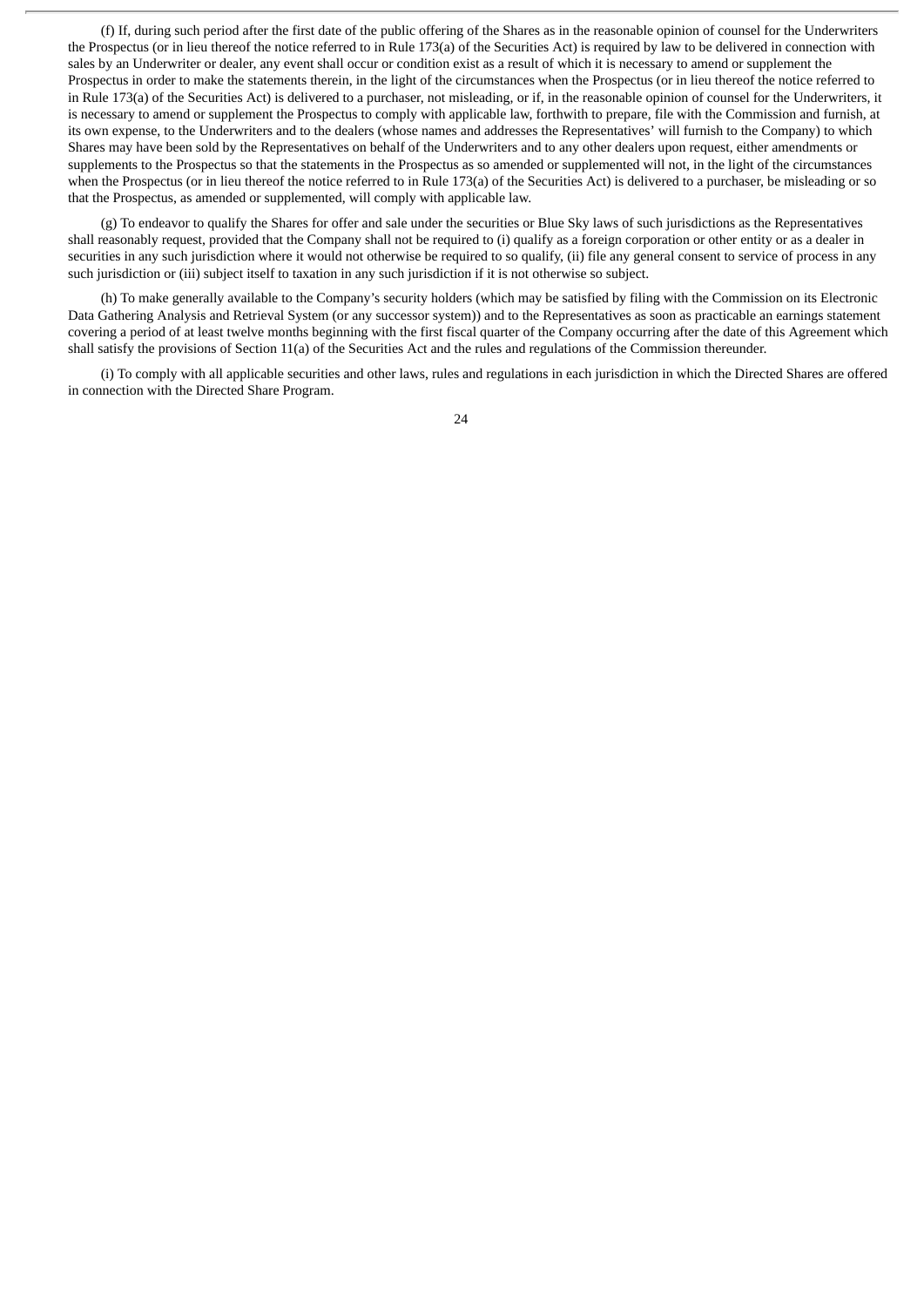(j) If any Seller is not a U.S. person for U.S. federal income tax purposes, the Company will deliver to each Underwriter (or its agent), on or before the Closing Date, (i) a certificate with respect to the Company's status as a "United States real property holding corporation," dated not more than thirty (30) days prior to the Closing Date, as described in Treasury Regulations Sections 1.897-2(h) and 1.1445-2(c)(3), and (ii) proof of delivery to the IRS of the required notice, as described in Treasury Regulations 1.897-2(h)(2).

(k) If at any time following the distribution of any Testing-the-Waters Communication that is a written communication within the meaning of Rule 405 under the Securities Act there occurred or occurs an event or development as a result of which such Testing-the-Waters Communication included or would include an untrue statement of a material fact or omitted or would omit to state a material fact necessary in order to make the statements therein, in the light of the circumstances existing at that subsequent time, not misleading, the Company will promptly notify the Representatives and will promptly amend or supplement, at its own expense, such Testing-the-Waters Communication to eliminate or correct such untrue statement or omission.

(l) The Company shall pay, and shall indemnify and hold the Underwriters harmless against, any stamp, issue, registration, documentary, sales, transfer or other similar taxes or duties imposed under the laws of the Cayman Islands or any political subdivision or taxing authority thereof or therein that is payable in connection with (i) the execution, delivery, consummation or enforcement of this Agreement, (ii) the creation, allotment and issuance of the Shares, (iii) the sale and delivery of the Shares to the Underwriters or purchasers procured by the Underwriters, or (iv) the resale and delivery of the Shares by the Underwriters in the manner contemplated herein.

The Company also covenants with each Underwriter that, without the prior written consent of Morgan Stanley on behalf of the Underwriters, it will not, and will not publicly disclose an intention to, during the period ending 180 days after the date of the Prospectus (the "Restricted Period"), (1) offer, pledge, sell, contract to sell, sell any option or contract to purchase, purchase any option or contract to sell, grant any option, right or warrant to purchase, lend, or otherwise transfer or dispose of, directly or indirectly, any Ordinary Shares or any securities convertible into or exercisable or exchangeable for Ordinary Shares or (2) enter into any swap or other arrangement that transfers to another, in whole or in part, any of the economic consequences of ownership of the Ordinary Shares, whether any such transaction described in clause (1) or (2) above is to be settled by delivery of Ordinary Shares or such other securities, in cash or otherwise or (3) file or confidentially submit any registration statement with the Commission relating to the offering of any Ordinary Shares or any securities convertible into or exercisable or exchangeable for Ordinary Shares.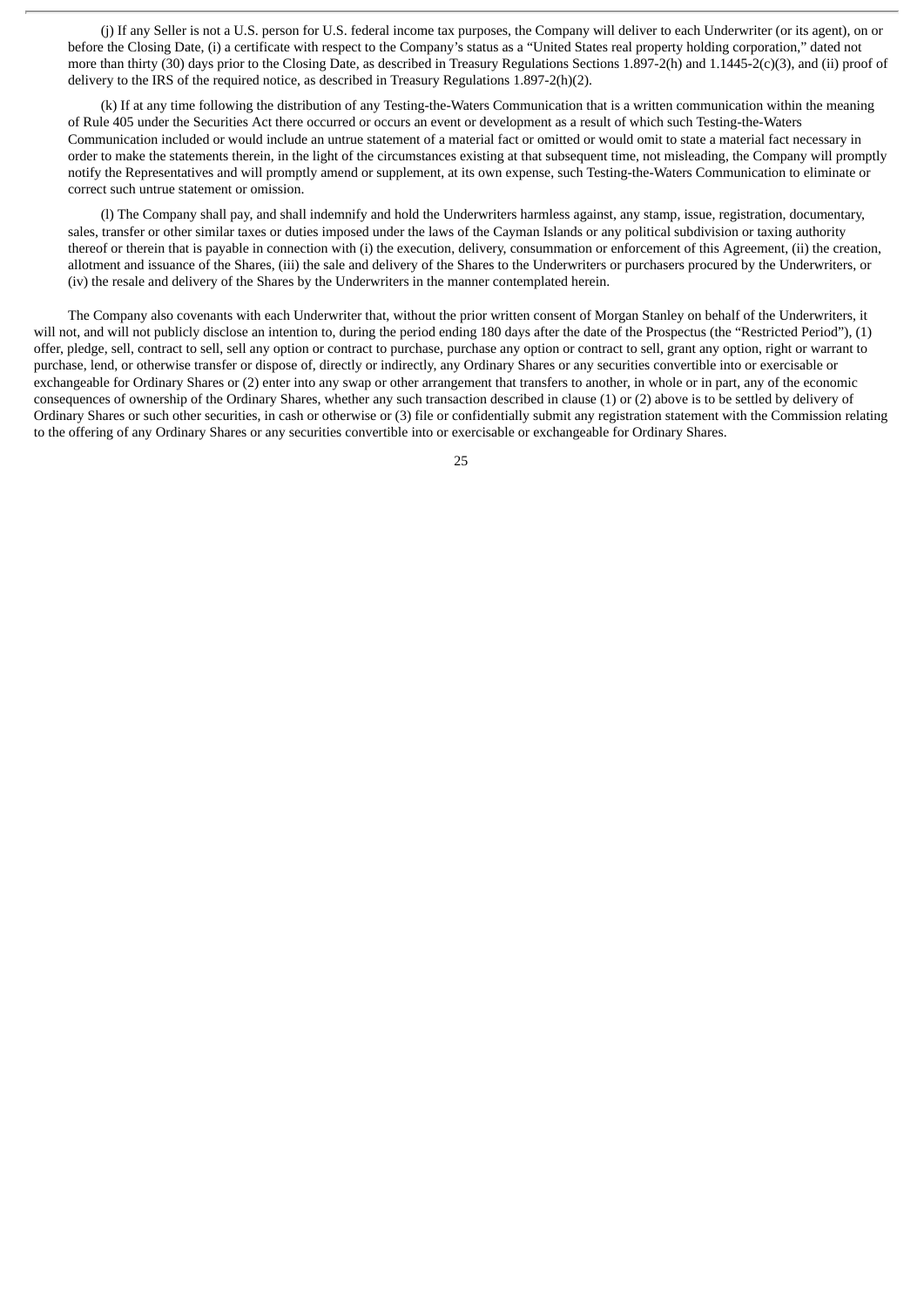The restrictions contained in the preceding paragraph shall not apply to (A) the Firm Shares to be sold hereunder, (B) the issuance by the Company of Ordinary Shares upon the exercise of an option or warrant (including net exercise), settlement of restricted stock units (including net settlement) or the conversion of a security outstanding on the date hereof as described in each of the Time of Sale Prospectus and Prospectus, (C) the issuance by the Company of Ordinary Shares or the grant by the Company of any options or warrants to purchase Ordinary Shares or any securities convertible into, exchangeable for or that represent the right to receive Ordinary Shares, in each case, pursuant to and subject to the terms of the Company's equity incentive plans or employment benefit plans that are described in the Time of Sale Prospectus and the Prospectus, (D) the filing by the Company of a registration statement with the Commission on Form S-8 relating to the offering of securities granted or to be granted in accordance with the terms of an equity incentive plan, employment benefit plan, employment agreement or similar arrangement in effect on the date hereof and described in the Time of Sale prospectus and the Prospectus (provided that any Ordinary Shares or registered pursuant to such registration statement shall be subject to restrictions described in the preceding paragraph for the remainder of the Restricted Period or (E) facilitating the establishment of a trading plan on behalf of a shareholder, officer or director of the Company pursuant to Rule 10b5-1 under the Exchange Act for the transfer of shares of Ordinary Shares, provided that (i) such plan does not provide for the transfer of Ordinary Shares during the Restricted Period and (ii) to the extent a public announcement or filing under the Exchange Act, if any, is required of or voluntarily made by the Company regarding the establishment of such plan, such announcement or filing shall include a statement to the effect that no transfer of Ordinary Shares may be made under such plan during the Restricted Period.

If Morgan Stanley, in its sole discretion, agrees to release or waive the restrictions on the transfer of Shares set forth in a Lock-up Agreement for an officer or director of the Company and provides the Company with notice of the impending release or waiver at least three business days before the effective date of the release or waiver, the Company agrees to announce the impending release or waiver by a press release substantially in the form of Exhibit B hereto through a major news service at least two business days before the effective date of the release or waiver.

8. *Covenants of the Sellers*. Each Seller, severally and not jointly, covenants with each Underwriter as follows:

(a) Each Seller will deliver to each Underwriter (or its agent), prior to or at the Closing Date, a properly completed and executed Internal Revenue Service ("**IRS**") Form W-9 or an IRS Form W-8, as appropriate, together with all required attachments to such form.

(b) Each Seller will deliver to each Underwriter (or its agent), on the date of execution of this Agreement, a properly completed and executed Certification Regarding Beneficial Owners of Legal Entity Customers, together with copies of identifying documentation, and each Seller undertakes to provide such additional supporting documentation as each Underwriter may reasonably request in connection with the verification of the foregoing Certification.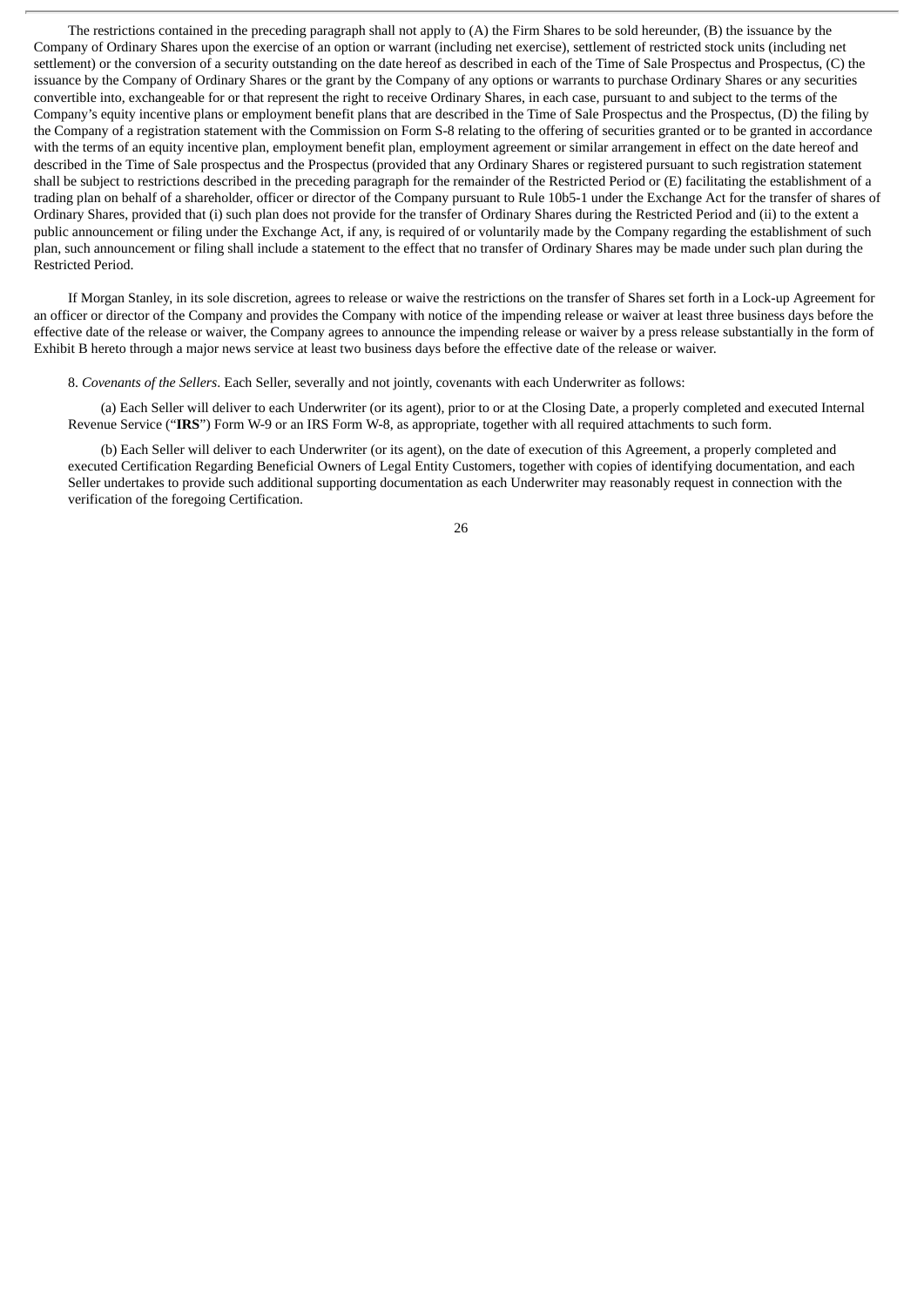(c) All sums payable by the Company or the Selling Shareholders under this Agreement shall be paid free and clear of and without deductions or withholdings of any present or future taxes or duties, unless the deduction or withholding is required by law, in which case the Company or the Selling Shareholders, as the case may be, shall pay such additional amount as will result in the receipt by each Underwriter of the full amount that would have been received had no deduction or withholding been made; provided that the Company (or the Selling Shareholders, as the case may be) shall not be required to pay any additional amounts with respect to taxes that would not have been imposed but for an existing connection between the Underwriters and the taxing jurisdiction (other than a connection arising solely as a result of the offering).

(d) All sums payable to an Underwriter shall be considered exclusive of any value added or similar taxes. Where the Company or, as the case may be, a Selling Shareholder is obliged to pay value added or similar tax on any amount payable hereunder to an Underwriter, the Company or the Selling Shareholder, as the case may be, shall in addition to the sum payable hereunder pay an amount equal to any applicable value added or similar tax.

9. *Expenses*. Whether or not the transactions contemplated in this Agreement are consummated or this Agreement is terminated, the Sellers agree to pay or cause to be paid all expenses incident to the performance of their obligations under this Agreement, including: (i) the fees, disbursements and expenses of the Company's counsel, the Company's accountants and counsel for the Selling Shareholders in connection with the registration and delivery of the Shares under the Securities Act and all other fees or expenses in connection with the preparation and filing of the Registration Statement, any preliminary prospectus, the Time of Sale Prospectus, the Prospectus, any free writing prospectus prepared by or on behalf of, used by, or referred to by the Company and amendments and supplements to any of the foregoing, including all printing costs associated therewith, and the mailing and delivering of copies thereof to the Underwriters and dealers, in the quantities hereinabove specified, (ii) all costs and expenses related to the transfer and delivery of the Shares to the Underwriters, including any transfer or other taxes payable thereon, (iii) the cost of printing or producing any Blue Sky or Legal Investment memorandum in connection with the offer and sale of the Shares under state securities laws and all expenses in connection with the qualification of the Shares for offer and sale under state securities laws as provided in Section 7(g) hereof, including filing fees and the reasonable fees and disbursements of counsel for the Underwriters in connection with such qualification and in connection with the Blue Sky or Legal Investment memorandum, provided that such fees and disbursements of counsel for the Underwriters pursuant to this subsection (iii) shall not exceed \$10,000, (iv) all filing fees and the reasonable fees and disbursements of counsel to the Underwriters incurred in connection with the review and qualification of the offering of the Shares by the Financial Industry Regulatory Authority, provided that such fees and disbursements of counsel for the Underwriters pursuant to this subsection (iv) shall not exceed \$50,000, (v) all fees and expenses in connection with the preparation and filing of the registration statement on Form 8-A relating to the Common Stock and all costs and expenses incident to listing the Shares on the Nasdaq Global Market, (vi) the cost of printing certificates representing the Shares, (vii) the costs and charges of any transfer agent, registrar or depositary, (viii) the costs and expenses of the Company relating to investor presentations on any "road show" undertaken in connection with the marketing of the offering of the Shares, including, without limitation, expenses associated with the preparation or dissemination of any electronic road show, expenses associated with the production of road show slides and graphics, fees and expenses of any consultants engaged in connection with the road show presentations with the prior approval of the Company, travel and lodging expenses of the representatives and officers of the Company and any such consultants, and the cost of any aircraft chartered in connection with the road show, (ix) the document production charges and expenses associated with printing this Agreement, (x) all fees and disbursements of counsel incurred by the Underwriters in connection with the Directed Share Program and stamp duties, similar taxes or duties or other taxes, if any, incurred by the Underwriters in connection with the Directed Share Program and (xi) all other costs and expenses incident to the performance of the obligations of the Company hereunder for which provision is not otherwise made in this Section. It is understood, however, that except as provided in this Section, Section 11 entitled "Indemnity and Contribution," Section 12 entitled "Directed Share Program Indemnification" and the last paragraph of Section 13 below, the Underwriters will pay all of their costs and expenses, including fees and disbursements of their counsel, stock transfer taxes payable on resale of any of the Shares by them and any advertising expenses connected with any offers they may make. The provisions of this Section shall not supersede or otherwise affect any agreement that the Sellers may otherwise have for the allocation of such expenses among themselves.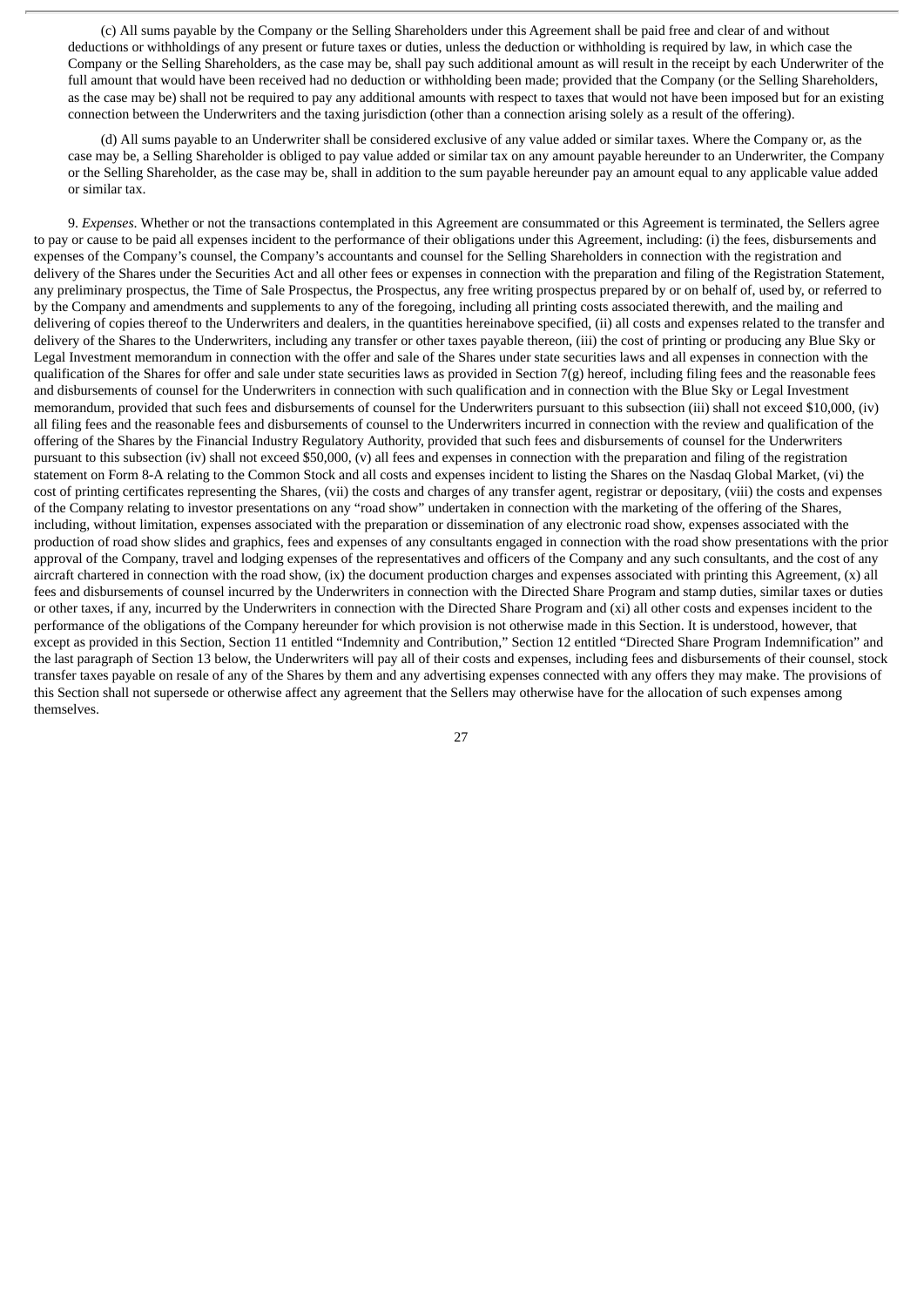10. *Covenants of the Underwriters*. Each Underwriter, severally and not jointly, covenants with the Company not to take any action that would result in the Company being required to file with the Commission under Rule 433(d) a free writing prospectus prepared by or on behalf of such Underwriter that otherwise would not be required to be filed by the Company thereunder, but for the action of the Underwriter.

11. *Indemnity and Contribution.* (a) The Company agrees to indemnify and hold harmless each Underwriter, each person, if any, who controls any Underwriter within the meaning of either Section 15 of the Securities Act or Section 20 of the Exchange Act, and each affiliate of any Underwriter within the meaning of Rule 405 under the Securities Act from and against any and all losses, claims, damages and liabilities (including, without limitation, any documented legal or other expenses reasonably incurred in connection with defending or investigating any such action or claim) that arise out of, or are based upon, any untrue statement or alleged untrue statement of a material fact contained in the Registration Statement or any amendment thereof, any preliminary prospectus, the Time of Sale Prospectus or any amendment or supplement thereto, any issuer free writing prospectus as defined in Rule 433(h) under the Securities Act, any Company information that the Company has filed, or is required to file, pursuant to Rule 433(d) under the Securities Act, any "road show" as defined in Rule 433(h) under the Securities Act (a "**road show**"), the Prospectus or any amendment or supplement thereto, or any Testing-the-Waters Communication, or arise out of, or are based upon, any omission or alleged omission to state therein a material fact required to be stated therein or necessary to make the statements therein not misleading, except insofar as such losses, claims, damages or liabilities arise out of, or are based upon, any such untrue statement or omission or alleged untrue statement or omission made in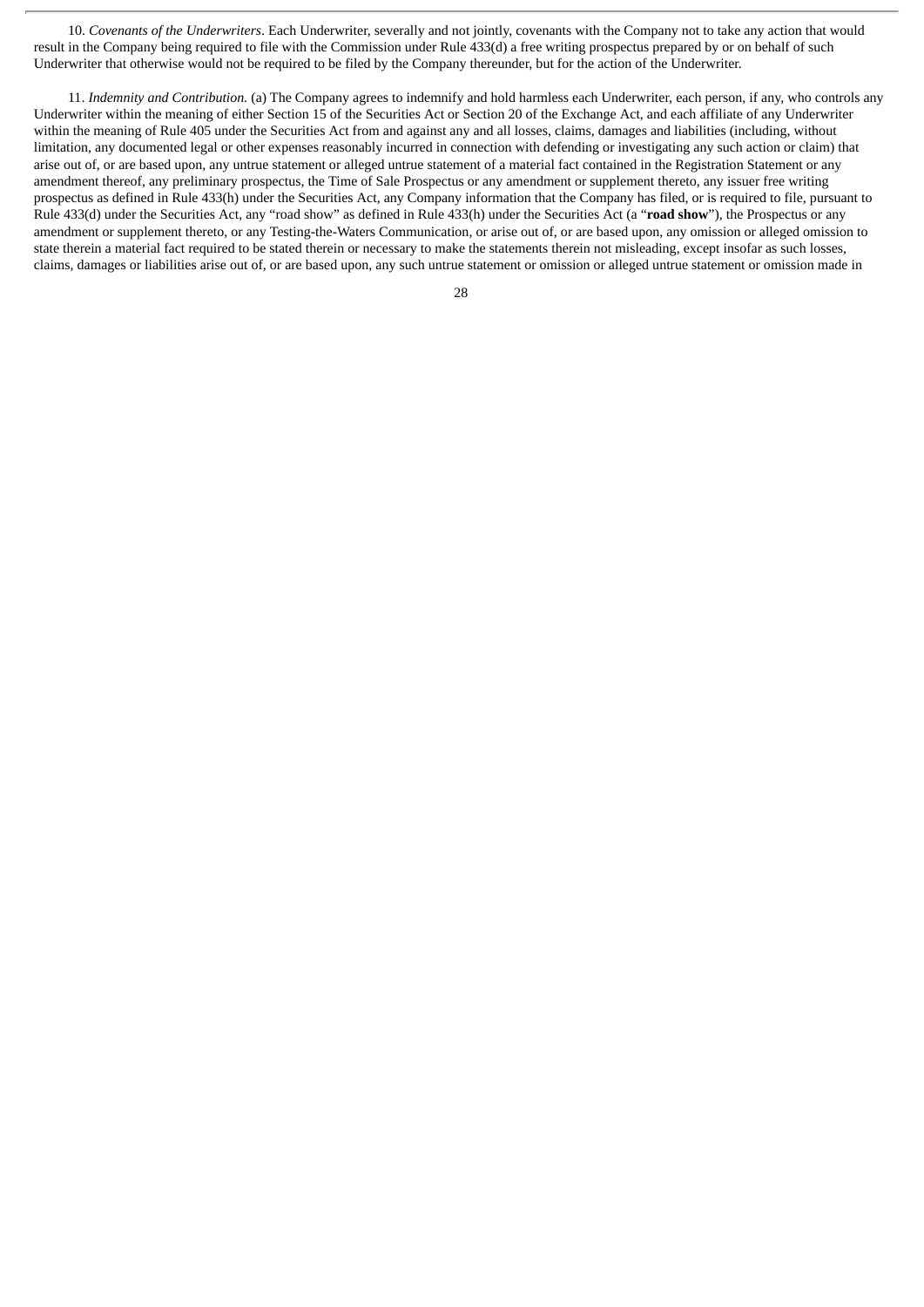reliance upon and in conformity with any information relating to any Underwriter furnished to the Company in writing by such Underwriter through the Representatives expressly for use therein, it being understood and agreed that the only such information furnished by the Underwriters through the Representatives consists of the Underwriter Information, as defined in paragraph (c) below.

(b) Each of the Selling Shareholders agrees severally and not jointly, and in proportion to the number of Shares to be sold by such Selling Shareholder hereunder, to indemnify and hold harmless each Underwriter, each person, if any, who controls any Underwriter within the meaning of either Section 15 of the Securities Act or Section 20 of the Exchange Act, and each affiliate of any Underwriter within the meaning of Rule 405 under the Securities Act, from and against any and all losses, claims, damages and liabilities (including, without limitation, any documented legal or other expenses reasonably incurred in connection with defending or investigating any such action or claim) that arise out of, or are based upon, any untrue statement or alleged untrue statement of a material fact contained in the Registration Statement or any amendment thereof, any preliminary prospectus, the Time of Sale Prospectus or any amendment or supplement thereto, any issuer free writing prospectus as defined in Rule 433(h) under the Securities Act, any Company information that the Company has filed, or is required to file, pursuant to Rule 433(d) under the Securities Act, any road show, any Testing-the-Waters Communication or the Prospectus or any amendment or supplement thereto, or that arise out of, or are based upon, any omission or alleged omission to state therein a material fact required to be stated therein or necessary to make the statements therein not misleading, but only with reference (in each case) to the Selling Shareholder Information. The liability of each Selling Shareholder under the indemnity agreement contained in this paragraph shall be limited to an amount equal to the aggregate net proceeds (after deducting underwriting commissions and discounts) applicable to the Shares sold by such Selling Shareholder pursuant to this Agreement.

(c) Each Underwriter agrees, severally and not jointly, to indemnify and hold harmless the Company, the Selling Shareholders, the directors of the Company, the officers of the Company who sign the Registration Statement and each person, if any, who controls the Company or any Selling Shareholder within the meaning of either Section 15 of the Securities Act or Section 20 of the Exchange Act, from and against any and all losses, claims, damages and liabilities (including, without limitation, any documented legal or other expenses reasonably incurred in connection with defending or investigating any such action or claim) that arise out of, or are based upon, any untrue statement or alleged untrue statement of a material fact contained in the Registration Statement or any amendment thereof, any preliminary prospectus, the Time of Sale Prospectus or any amendment or supplement thereto, any issuer free writing prospectus as defined in Rule 433(h) under the Securities Act, any Company information that the Company has filed, or is required to file, pursuant to Rule 433(d) under the Securities Act, any road show or the Prospectus or any amendment or supplement thereto, or arise out of, or are based upon, any omission or alleged omission to state therein a material fact required to be stated therein or necessary to make the statements therein not misleading, but only with reference to information relating to such Underwriter furnished to the Company in writing by such Underwriter through the Representatives expressly for use in the Registration Statement, any preliminary prospectus, the Time of Sale Prospectus, any issuer free writing prospectus, road show, or the Prospectus or any amendment or supplement thereto (such information furnished by any Underwriter, the "**Underwriter Information**"), it being understood and agreed that the only such information furnished by any Underwriter consists of the following information in the Prospectus furnished on behalf of each Underwriter: the [first] sentence of the [third] paragraph under the caption "Underwriters" in the Prospectus concerning the terms of the offering by the Underwriters, the [seventh] paragraph under the caption "Underwriters" in the Prospectus concerning sales to discretionary accounts, and the [first] sentence of the [fourteenth] paragraph under the caption "Underwriters" in the Prospectus concerning stabilization by the Underwriters.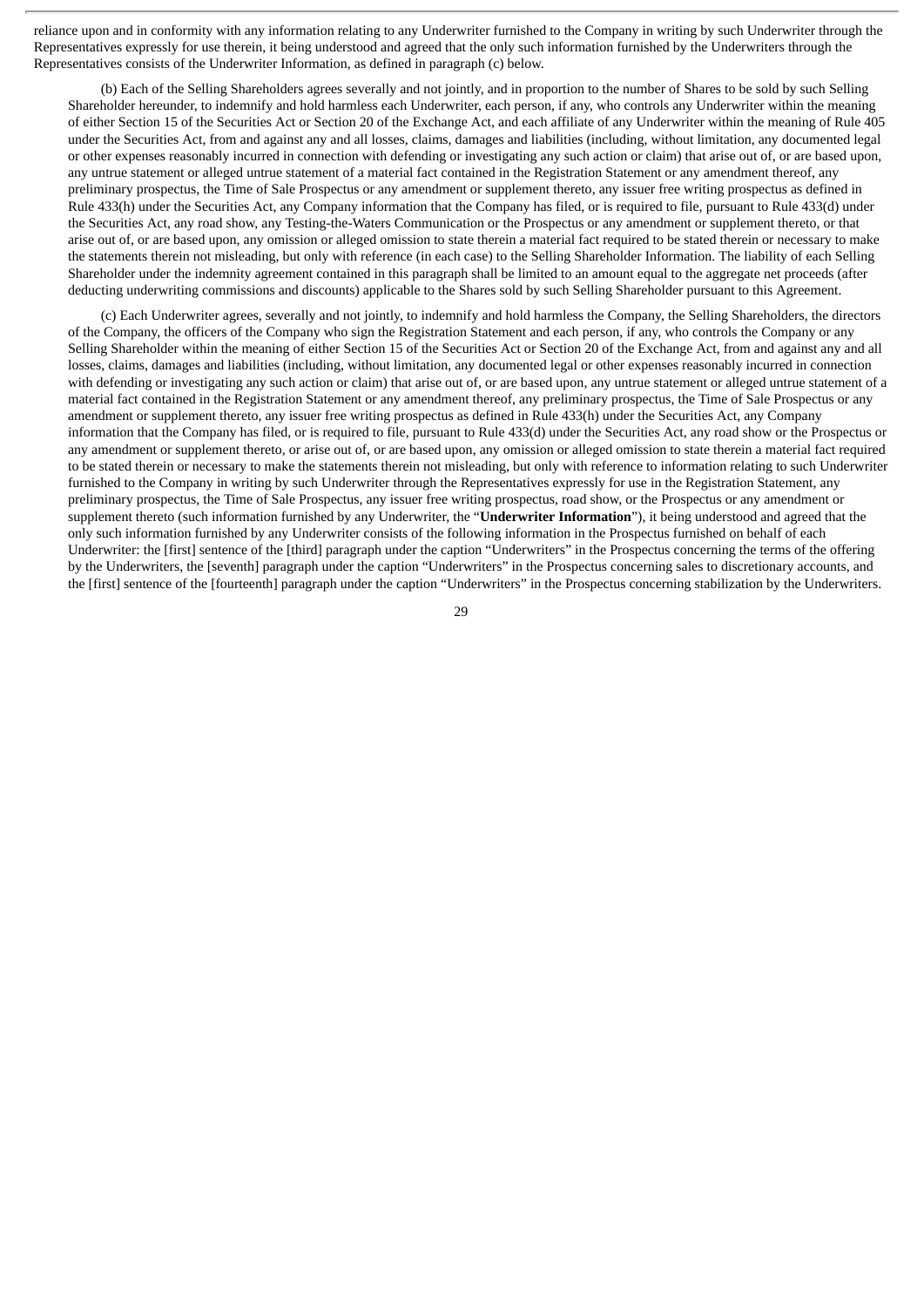(d) In case any proceeding (including any governmental investigation) shall be instituted involving any person in respect of which indemnity may be sought pursuant to Section 11(a), (b) or (c), such person (the "**indemnified party**") shall promptly notify the person against whom such indemnity may be sought (the "**indemnifying party**") in writing and the indemnifying party, upon request of the indemnified party, shall retain counsel reasonably satisfactory to the indemnified party to represent the indemnified party and any others the indemnifying party may designate in such proceeding and shall pay the fees and disbursements of such counsel related to such proceeding. In any such proceeding, any indemnified party shall have the right to retain its own counsel, but the fees and expenses of such counsel shall be at the expense of such indemnified party unless (i) the indemnifying party and the indemnified party shall have mutually agreed to the retention of such counsel or (ii) the named parties to any such proceeding (including any impleaded parties) include both the indemnifying party and the indemnified party and representation of both parties by the same counsel would be inappropriate due to actual or potential differing interests between them. It is understood that the indemnifying party shall not, in respect of the legal expenses of any indemnified party in connection with any proceeding or related proceedings in the same jurisdiction, be liable for (i) the fees and expenses of more than one separate firm (in addition to any local counsel) for all Underwriters and all persons, if any, who control any Underwriter within the meaning of either Section 15 of the Securities Act or Section 20 of the Exchange Act or who are affiliates of any Underwriter within the meaning of Rule 405 under the Securities Act, (ii) the fees and expenses of more than one separate firm (in addition to any local counsel) for the Company, its directors, its officers who sign the Registration Statement and each person, if any, who controls the Company within the meaning of either such Section and (iii) the fees and expenses of more than one separate firm (in addition to any local counsel) for all Selling Shareholders and all persons, if any, who control any Selling Shareholder within the meaning of either such Section, and that all such fees and expenses shall be reimbursed as they are incurred. In the case of any such separate firm for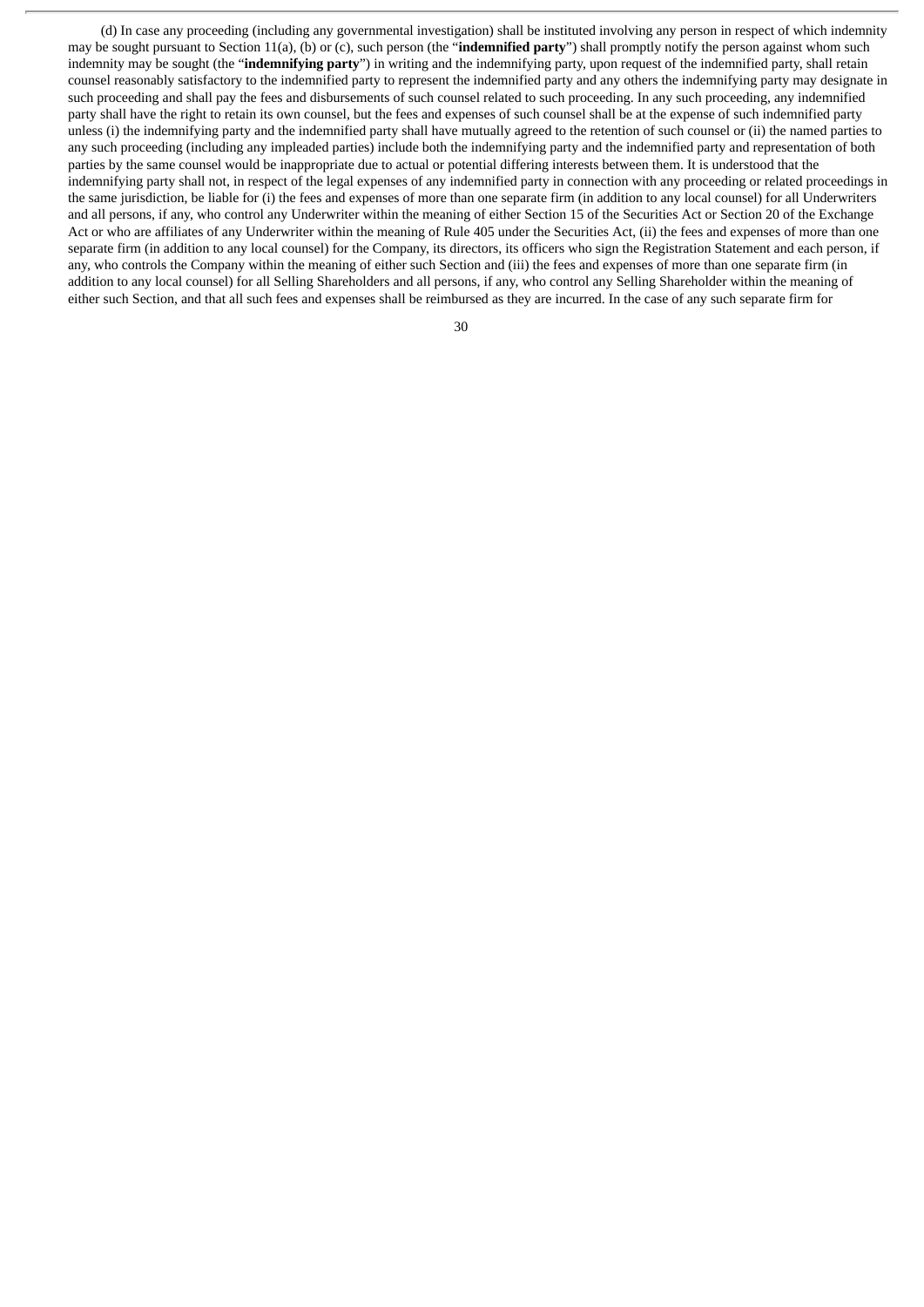the Underwriters and such control persons and affiliates of any Underwriters, such firm shall be designated in writing by the Representatives. In the case of any such separate firm for the Company, and such directors, officers and control persons of the Company, such firm shall be designated in writing by the Company. In the case of any such separate firm for the Selling Shareholders and such control persons of any Selling Shareholders, such firm shall be designated in writing by the persons named as attorneys-in-fact for the Selling Shareholders under the Powers of Attorney. The indemnifying party shall not be liable for any settlement of any proceeding effected without its written consent, but if settled with such consent or if there be a final judgment for the plaintiff, the indemnifying party agrees to indemnify the indemnified party from and against any loss or liability by reason of such settlement or judgment. Notwithstanding the foregoing sentence, if at any time an indemnified party shall have requested an indemnifying party to reimburse the indemnified party for fees and expenses of counsel as contemplated by the second and third sentences of this paragraph, the indemnifying party agrees that it shall be liable for any settlement of any proceeding effected without its written consent if (i) such settlement is entered into more than 30 days after receipt by such indemnifying party of the aforesaid request and (ii) such indemnifying party shall not have reimbursed the indemnified party in accordance with such request prior to the date of such settlement. No indemnifying party shall, without the prior written consent of the indemnified party, effect any settlement of any pending or threatened proceeding in respect of which any indemnified party is or could have been a party and indemnity could have been sought hereunder by such indemnified party, unless such settlement includes an unconditional release of such indemnified party from all liability on claims that are the subject matter of such proceeding.

(e) To the extent the indemnification provided for in Section 11(a) or 11(b) is unavailable to an indemnified party or insufficient in respect of any losses, claims, damages or liabilities referred to therein, then each indemnifying party under such paragraph, in lieu of indemnifying such indemnified party thereunder, shall contribute to the amount paid or payable by such indemnified party as a result of such losses, claims, damages or liabilities (i) in such proportion as is appropriate to reflect the relative benefits received by the indemnifying party or parties on the one hand and the indemnified party or parties on the other hand from the offering of the Shares or (ii) if the allocation provided by clause  $11(e)(i)$  above is not permitted by applicable law, in such proportion as is appropriate to reflect not only the relative benefits referred to in clause 11(e)(i) above but also the relative fault of the indemnifying party or parties on the one hand and of the indemnified party or parties on the other hand in connection with the statements or omissions that resulted in such losses, claims, damages or liabilities, as well as any other relevant equitable considerations. The relative benefits received by the Sellers on the one hand and the Underwriters on the other hand in connection with the offering of the Shares shall be deemed to be in the same respective proportions as the net proceeds from the offering of the Shares (before deducting expenses) received by each Seller and the total underwriting discounts and commissions received by the Underwriters, in each case as set forth in the table on the cover of the Prospectus, bear to the aggregate Public Offering Price of the Shares. The relative fault of the Sellers on the one hand and the Underwriters on the other hand shall be determined by reference to, among other things, whether the untrue or alleged untrue statement of a material fact or the omission or alleged omission to state a material fact relates to information supplied by the Sellers or by the Underwriters and the parties' relative intent, knowledge, access to information and opportunity to correct or prevent such statement or omission. The Underwriters' respective obligations to contribute pursuant to this Section 11 are several in proportion to the respective number of Shares they have purchased hereunder, and not joint.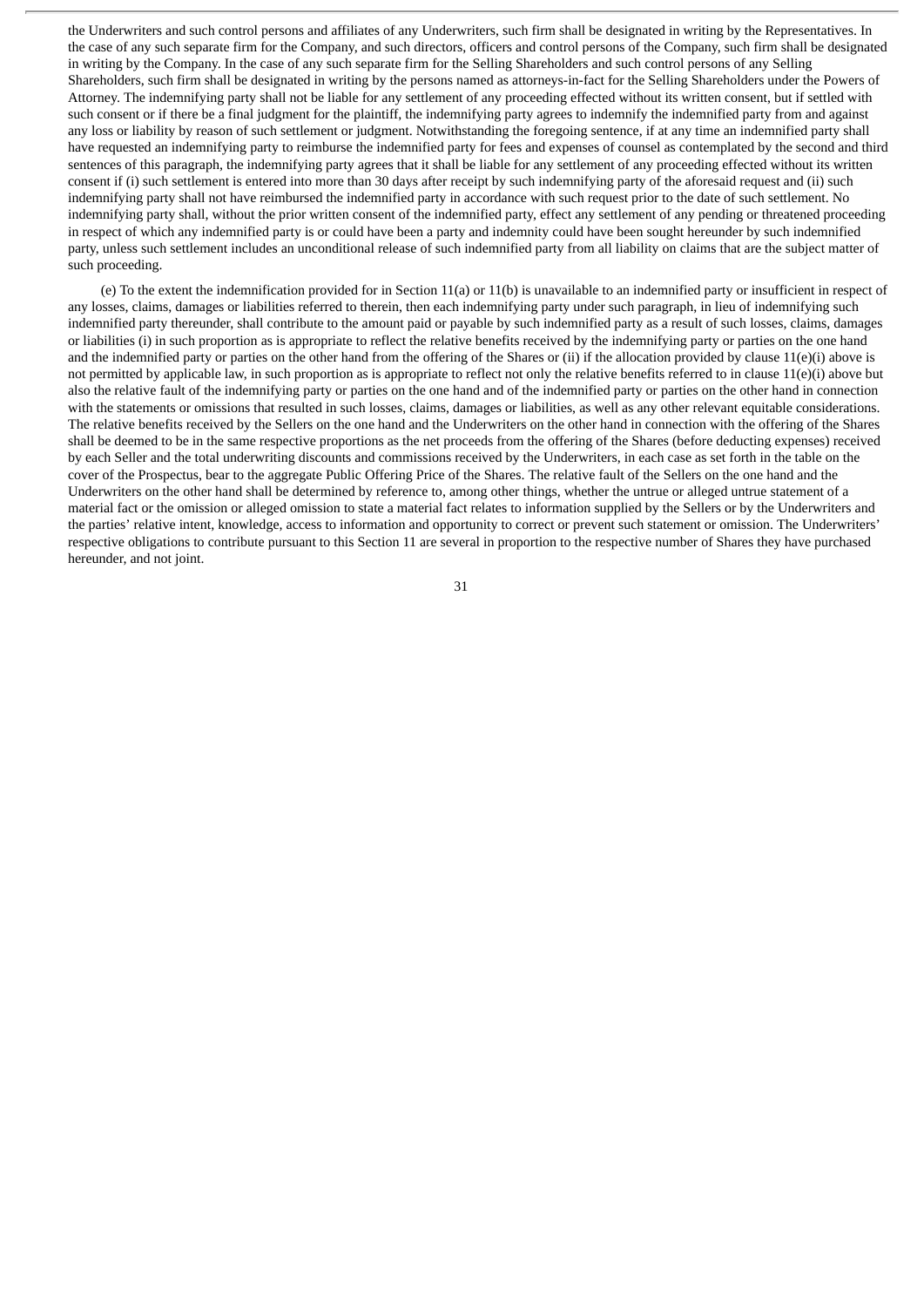(f) The Sellers and the Underwriters agree that it would not be just or equitable if contribution pursuant to this Section 11 were determined by *pro rata* allocation (even if the Sellers or the Underwriters were treated as one entity for such purpose) or by any other method of allocation that does not take account of the equitable considerations referred to in Section 11(e). The amount paid or payable by an indemnified party as a result of the losses, claims, damages and liabilities referred to in Section 11(e) shall be deemed to include, subject to the limitations set forth above, any legal or other expenses reasonably incurred by such indemnified party in connection with investigating or defending any such action or claim. Notwithstanding the provisions of this Section 11, no Underwriter shall be required to contribute any amount in excess of the amount by which the total price at which the Shares underwritten by it and distributed to the public were offered to the public exceeds the amount of any damages that such Underwriter has otherwise been required to pay by reason of such untrue or alleged untrue statement or omission or alleged omission. No person guilty of fraudulent misrepresentation (within the meaning of Section 11(f) of the Securities Act) shall be entitled to contribution from any person who was not guilty of such fraudulent misrepresentation. The remedies provided for in this Section 11 are not exclusive and shall not limit any rights or remedies which may otherwise be available to any indemnified party at law or in equity.

(g) The indemnity and contribution provisions contained in this Section 11 and the representations, warranties and other statements of the Company and the Selling Shareholders contained in this Agreement shall remain operative and in full force and effect regardless of (i) any termination of this Agreement, (ii) any investigation made by or on behalf of any Underwriter, any person controlling any Underwriter or any affiliate of any Underwriter, by or on behalf of any Selling Shareholder or any person controlling any Selling Shareholder, or by or on behalf of the Company, its officers or directors or any person controlling the Company and (iii) acceptance of and payment for any of the Shares.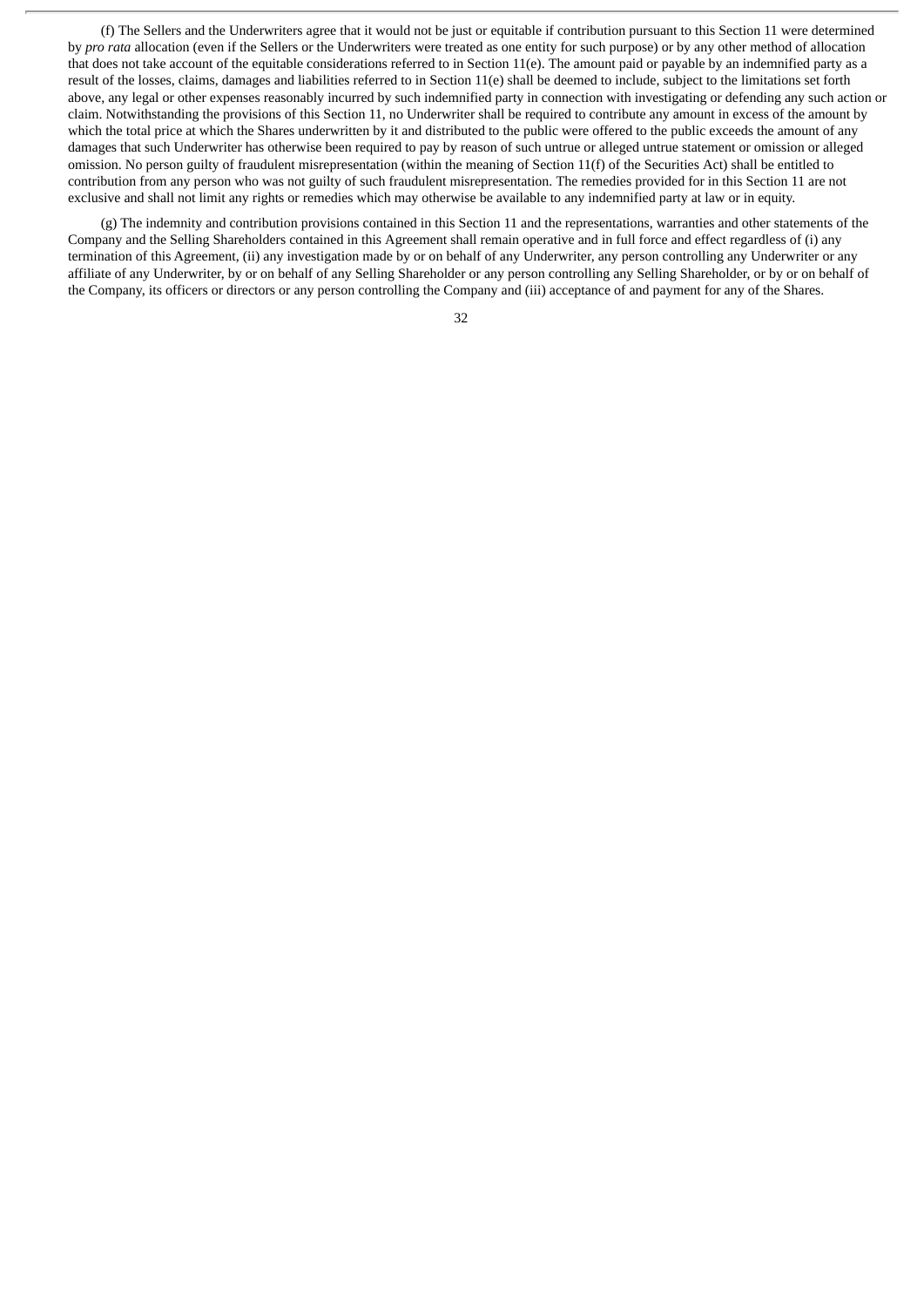12. *Directed Share Program Indemnification.* (a) The Company agrees to indemnify and hold harmless Morgan Stanley, each person, if any, who controls Morgan Stanley within the meaning of either Section 15 of the Securities Act or Section 20 of the Exchange Act and each affiliate of Morgan Stanley within the meaning of Rule 405 of the Securities Act ("**Morgan Stanley Entities**") from and against any and all losses, claims, damages and liabilities (including, without limitation, any legal or other expenses reasonably incurred in connection with defending or investigating any such action or claim) (i) that arise out of, or are based upon, any untrue statement or alleged untrue statement of a material fact contained in any material prepared by or with the consent of the Company for distribution to Participants in connection with the Directed Share Program or arise out of or are based upon any omission or alleged omission to state therein a material fact required to be stated therein or necessary to make the statements therein not misleading; (ii) that arise out of, or are based upon, the failure of any Participant to pay for and accept delivery of Directed Shares that the Participant agreed to purchase; or (iii) related to, arising out of, or in connection with the Directed Share Program, other than losses, claims, damages or liabilities (or expenses relating thereto) that are finally judicially determined to have resulted from the bad faith or gross negligence of Morgan Stanley Entities. The Company agrees and confirms that references to "affiliates" of Morgan Stanley that appear in this Agreement shall be understood to include Mitsubishi UFJ Morgan Stanley Securities Co., Ltd.

(b) In case any proceeding (including any governmental investigation) shall be instituted involving any Morgan Stanley Entity in respect of which indemnity may be sought pursuant to Section 12(a), the Morgan Stanley Entity seeking indemnity, shall promptly notify the Company in writing and the Company, upon request of the Morgan Stanley Entity, shall retain counsel reasonably satisfactory to the Morgan Stanley Entity to represent the Morgan Stanley Entity and any others the Company may designate in such proceeding and shall pay the reasonable fees and disbursements of such counsel related to such proceeding, as incurred. In any such proceeding, any Morgan Stanley Entity shall have the right to retain its own counsel, but the fees and expenses of such counsel shall be at the expense of such Morgan Stanley Entity unless (i) the Company shall have agreed to the retention of such counsel or (ii) the named parties to any such proceeding (including any impleaded parties) include both the Company and the Morgan Stanley Entity and representation of both parties by the same counsel would be inappropriate due to actual or potential differing interests between them. The Company shall not, in respect of the legal expenses of the Morgan Stanley Entities in connection with any proceeding or related proceedings in the same jurisdiction, be liable for the reasonable fees and expenses of more than one separate firm (in addition to any local counsel) for all Morgan Stanley Entities. Any such separate firm for the Morgan Stanley Entities shall be designated in writing by Morgan Stanley. The Company shall not be liable for any settlement of any proceeding effected without its written consent, but if settled with such consent or if there be a final judgment for the plaintiff, the Company agrees to indemnify the Morgan Stanley Entities from and against any loss or liability by reason of such settlement or judgment. Notwithstanding the foregoing sentence, if at any time a Morgan Stanley Entity shall have requested the Company to reimburse it for reasonable fees and expenses of counsel as contemplated by the second and third sentences of this paragraph, the Company agrees that it shall be liable for any settlement of any proceeding effected without its written consent if (i) such settlement is entered into more than 30 days after receipt by the Company of the aforesaid request and (ii) the Company shall not have reimbursed the Morgan Stanley Entity in accordance with such request prior to the date of such settlement. The Company shall not, without the prior written consent of Morgan Stanley, effect any settlement of any pending or threatened proceeding in respect of which any Morgan Stanley Entity is or could have been a party and indemnity could have been sought hereunder by such Morgan Stanley Entity, unless such settlement includes an unconditional release of the Morgan Stanley Entities from all liability on claims that are the subject matter of such proceeding.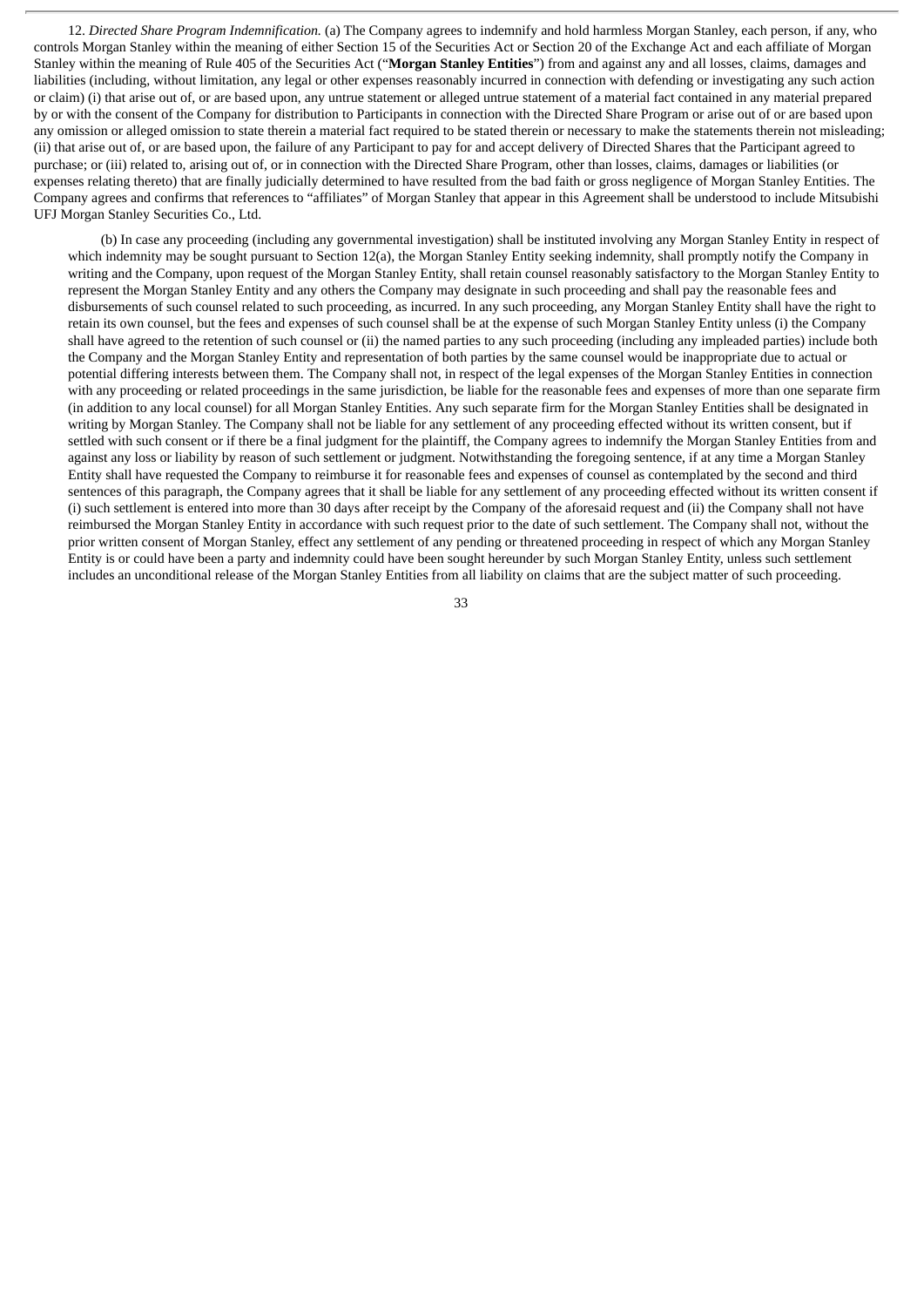(c) To the extent the indemnification provided for in Section 12(a) is unavailable to a Morgan Stanley Entity or insufficient in respect of any losses, claims, damages or liabilities referred to therein, then the Company in lieu of indemnifying the Morgan Stanley Entity thereunder, shall contribute to the amount paid or payable by the Morgan Stanley Entity as a result of such losses, claims, damages or liabilities (i) in such proportion as is appropriate to reflect the relative benefits received by the Company on the one hand and the Morgan Stanley Entities on the other hand from the offering of the Directed Shares or (ii) if the allocation provided by clause 12(c)(i) above is not permitted by applicable law, in such proportion as is appropriate to reflect not only the relative benefits referred to in clause  $12(c)(i)$  above but also the relative fault of the Company on the one hand and of the Morgan Stanley Entities on the other hand in connection with any statements or omissions that resulted in such losses, claims, damages or liabilities, as well as any other relevant equitable considerations. The relative benefits received by the Company on the one hand and the Morgan Stanley Entities on the other hand in connection with the offering of the Directed Shares shall be deemed to be in the same respective proportions as the net proceeds from the offering of the Directed Shares (before deducting expenses) and the total underwriting discounts and commissions received by the Morgan Stanley Entities for the Directed Shares, bear to the aggregate Public Offering Price of the Directed Shares. If the loss, claim, damage or liability is caused by an untrue or alleged untrue statement of a material fact or the omission or alleged omission to state a material fact, the relative fault of the Company on the one hand and the Morgan Stanley Entities on the other hand shall be determined by reference to, among other things, whether the untrue or alleged untrue statement or the omission or alleged omission relates to information supplied by the Company or by the Morgan Stanley Entities and the parties' relative intent, knowledge, access to information and opportunity to correct or prevent such statement or omission.

(d) The Company and the Morgan Stanley Entities agree that it would not be just or equitable if contribution pursuant to this Section 12 were determined by *pro rata* allocation (even if the Morgan Stanley Entities were treated as one entity for such purpose) or by any other method of allocation that does not take account of the equitable considerations referred to in Section 12(c). The amount paid or payable by the Morgan Stanley Entities as a result of the losses, claims, damages and liabilities referred to in the immediately preceding paragraph shall be deemed to include, subject to the limitations set forth above, any legal or other expenses reasonably incurred by the Morgan Stanley Entities in connection with investigating or defending any such action or claim. Notwithstanding the provisions of this Section 12, no Morgan Stanley Entity shall be required to contribute any amount in excess of the amount by which the total price at which the Directed Shares distributed to the public were offered to the public exceeds the amount of any damages that such Morgan Stanley Entity has otherwise been required to pay. The remedies provided for in this Section 12 are not exclusive and shall not limit any rights or remedies which may otherwise be available to any indemnified party at law or in equity.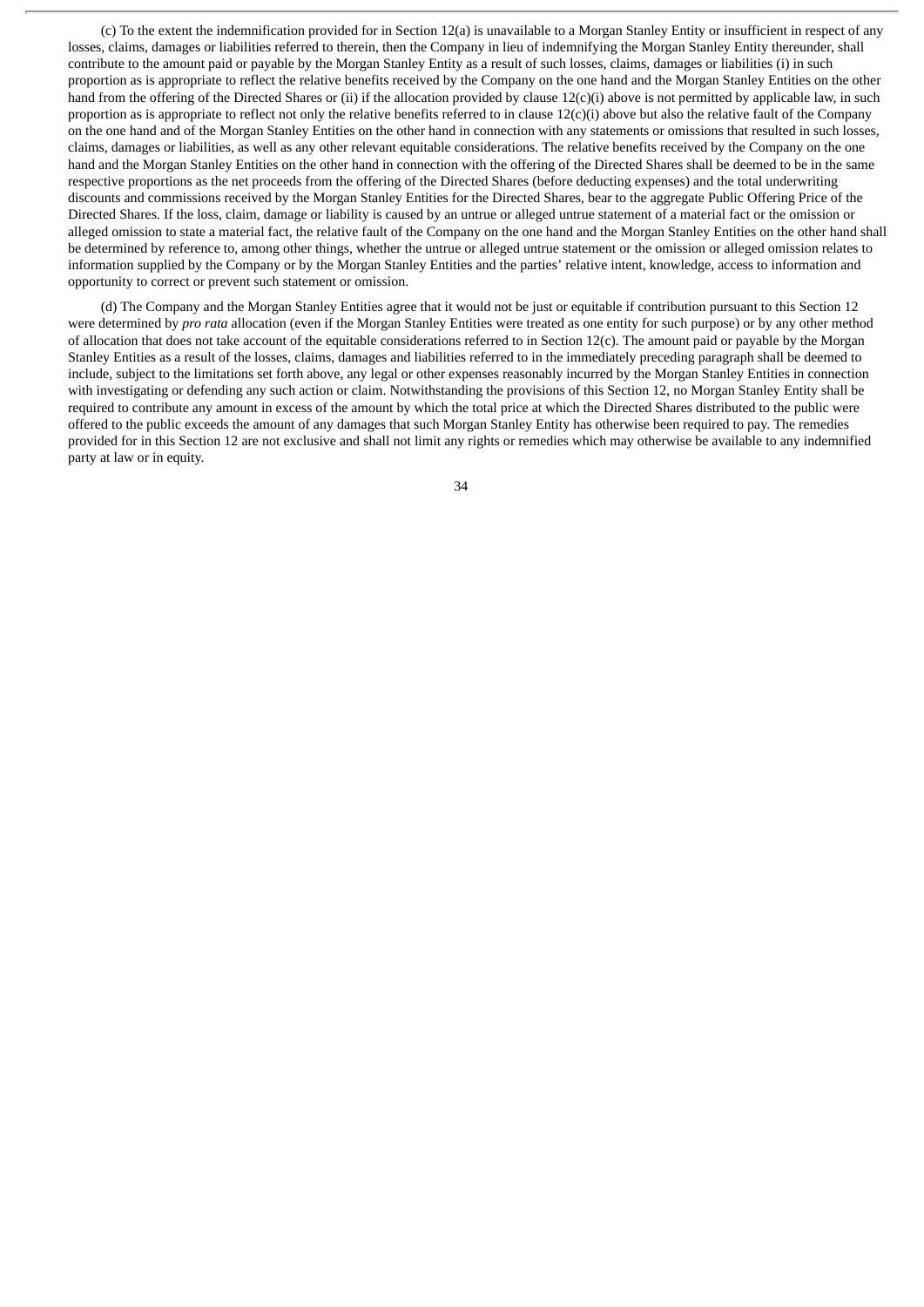(e) The indemnity and contribution provisions contained in this Section 12 shall remain operative and in full force and effect regardless of (i) any termination of this Agreement, (ii) any investigation made by or on behalf of any Morgan Stanley Entity or the Company, its officers or directors or any person controlling the Company and (iii) acceptance of and payment for any of the Directed Shares.

13. *Termination*. The Underwriters may terminate this Agreement by notice given by the Representatives to the Company, if after the execution and delivery of this Agreement and prior to the Closing Date or, in the case of the Additional Shares, any Option Closing Date, as the case may be, (i) trading generally shall have been suspended or materially limited on, or by, as the case may be, any of the New York Stock Exchange or the Nasdaq Global Market, (ii) trading of any securities of the Company shall have been suspended on any exchange or in any over-the-counter market, (iii) a material disruption in securities settlement, payment or clearance services in the United States shall have occurred, (iv) any moratorium on commercial banking activities shall have been declared by Federal or New York State authorities or (v) there shall have occurred any outbreak or escalation of hostilities, or any change in financial markets or any calamity or crisis that, in the Representatives' judgment, is material and adverse and which, singly or together with any other event specified in this clause (v), makes it, in the Representatives' judgment, impracticable or inadvisable to proceed with the offer, sale or delivery of the Shares on the terms and in the manner contemplated in the Time of Sale Prospectus or the Prospectus.

14. *Effectiveness; Defaulting Underwriters*. This Agreement shall become effective upon the execution and delivery hereof by the parties hereto.

If, on the Closing Date or an Option Closing Date, as the case may be, any one or more of the Underwriters shall fail or refuse to purchase Shares that it has or they have agreed to purchase hereunder on such date, and the aggregate number of Shares which such defaulting Underwriter or Underwriters agreed but failed or refused to purchase is not more than one-tenth of the aggregate number of the Shares to be purchased on such date, the other Underwriters shall be obligated severally in the proportions that the number of Firm Shares set forth opposite their respective names in Schedule II bears to the aggregate number of Firm Shares set forth opposite the names of all such non-defaulting Underwriters, or in such other proportions as the Representatives may specify, to purchase the Shares which such defaulting Underwriter or Underwriters agreed but failed or refused to purchase on such date; *provided* that in no event shall the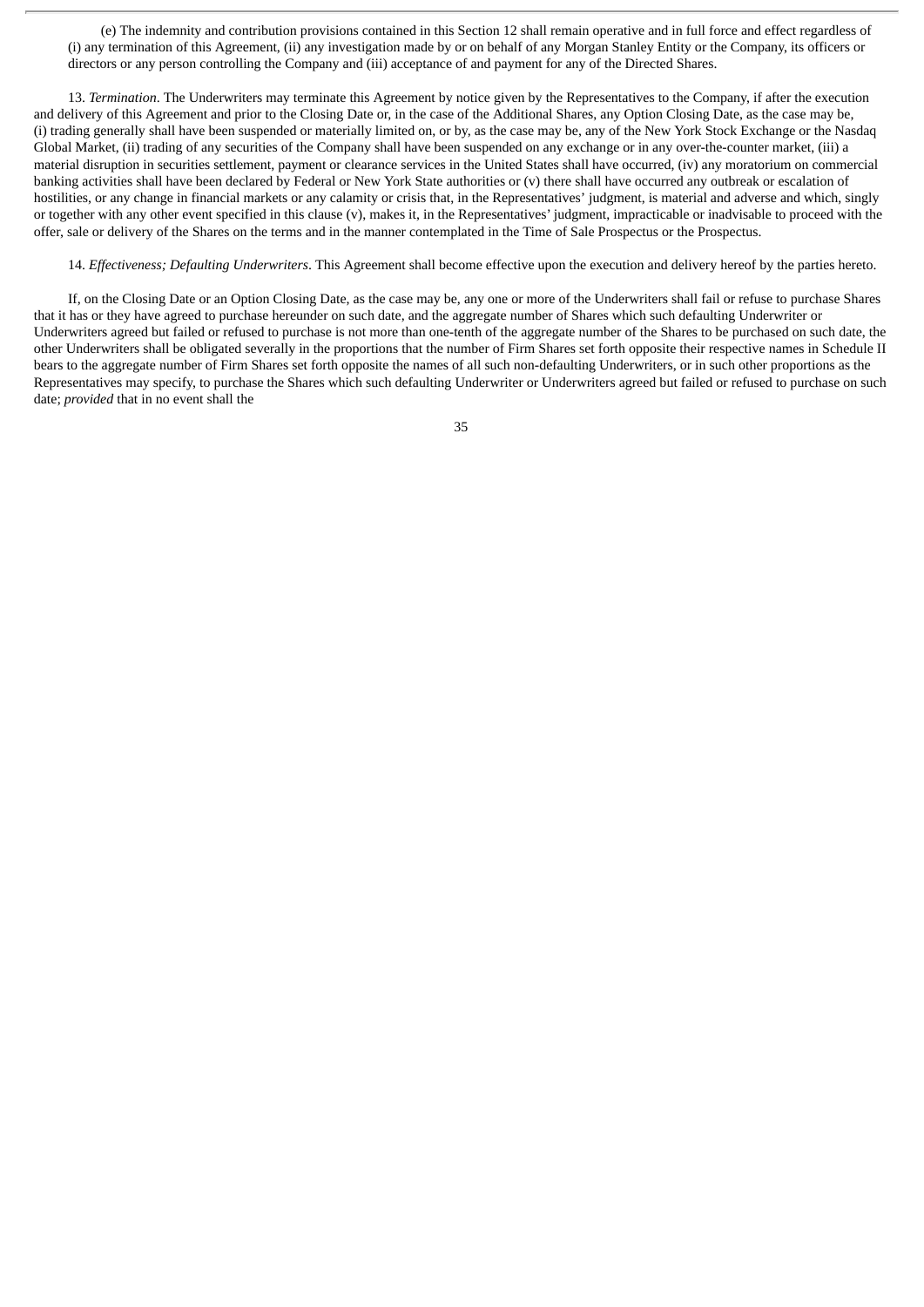number of Shares that any Underwriter has agreed to purchase pursuant to this Agreement be increased pursuant to this Section 14 by an amount in excess of one-ninth of such number of Shares without the written consent of such Underwriter. If, on the Closing Date, any Underwriter or Underwriters shall fail or refuse to purchase Firm Shares and the aggregate number of Firm Shares with respect to which such default occurs is more than one-tenth of the aggregate number of Firm Shares to be purchased on such date, and arrangements satisfactory to the Representatives, the Company and the Selling Shareholders for the purchase of such Firm Shares are not made within 36 hours after such default, this Agreement shall terminate without liability on the part of any non-defaulting Underwriter, the Company or the Selling Shareholders. In any such case either the Representatives or the relevant Sellers shall have the right to postpone the Closing Date, but in no event for longer than seven days, in order that the required changes, if any, in the Registration Statement, in the Time of Sale Prospectus, in the Prospectus or in any other documents or arrangements may be effected. If, on an Option Closing Date, any Underwriter or Underwriters shall fail or refuse to purchase Additional Shares and the aggregate number of Additional Shares with respect to which such default occurs is more than one-tenth of the aggregate number of Additional Shares to be purchased on such Option Closing Date, the non-defaulting Underwriters shall have the option to (i) terminate their obligation hereunder to purchase the Additional Shares to be sold on such Option Closing Date or (ii) purchase not less than the number of Additional Shares that such non-defaulting Underwriters would have been obligated to purchase in the absence of such default. Any action taken under this paragraph shall not relieve any defaulting Underwriter from liability in respect of any default of such Underwriter under this Agreement.

If this Agreement shall be terminated by the Underwriters, or any of them, because of any failure or refusal on the part of any Seller to comply with the terms or to fulfill any of the conditions of this Agreement, or if for any reason any Seller shall be unable to perform its obligations under this Agreement, each such Seller will reimburse the Underwriters or such Underwriters as have so terminated this Agreement with respect to themselves, severally, for all out-of-pocket expenses (including the fees and disbursements of their counsel) reasonably incurred by such Underwriters in connection with this Agreement or the offering contemplated hereunder.

15. *Entire Agreement*. (a) This Agreement, together with any contemporaneous written agreements and any prior written agreements (to the extent not superseded by this Agreement) that relate to the offering of the Shares, represents the entire agreement between the Company and the Selling Shareholders, on the one hand, and the Underwriters, on the other, with respect to the preparation of any preliminary prospectus, the Time of Sale Prospectus, the Prospectus, the conduct of the offering, and the purchase and sale of the Shares.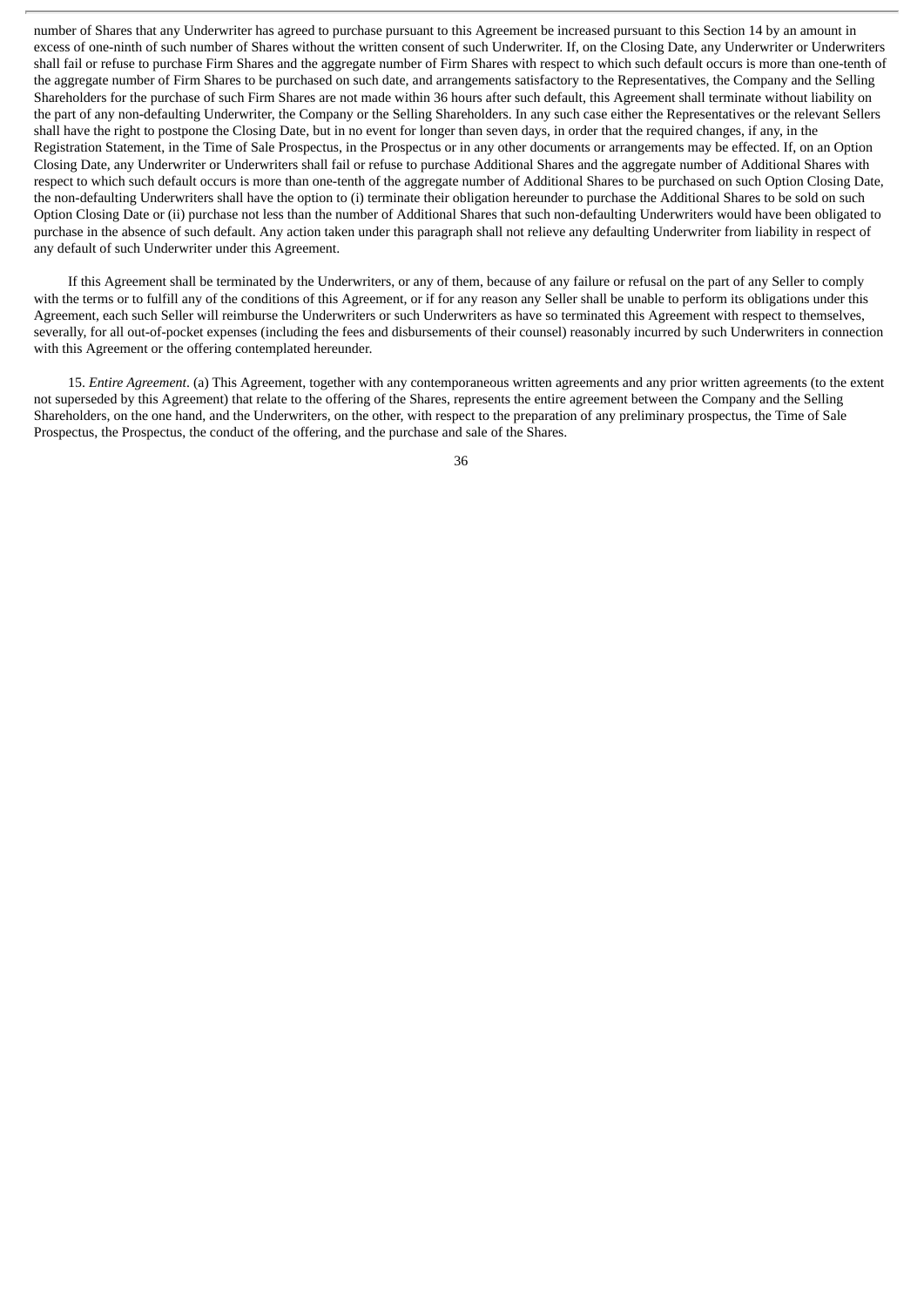(b) The Company and each of the Selling Shareholders acknowledge that in connection with the offering of the Shares: (i) the Underwriters have acted at arm's length, are not agents of, and owe no fiduciary duties to, the Company, any of the Selling Shareholders or any other person, (ii) the Underwriters owe the Company and each of the Selling Shareholders only those duties and obligations set forth in this Agreement, any contemporaneous written agreements and prior written agreements (to the extent not superseded by this Agreement), if any, (iii) the Underwriters may have interests that differ from those of the Company and each of the Selling Shareholders, and (iv) none of the activities of the Underwriters in connection with the transactions contemplated herein constitutes a recommendation, investment advice, or solicitation of any action by the Underwriters with respect to any entity or natural person. The Company and each of the Selling Shareholders waive to the full extent permitted by applicable law any claims it may have against the Underwriters arising from an alleged breach of fiduciary duty in connection with the offering of the Shares.

(c) Each Selling Shareholder further acknowledges and agrees that, although the Underwriters may provide certain Selling Shareholders with certain Regulation Best Interest and Form CRS disclosures or other related documentation in connection with the offering, the Underwriters are not making a recommendation to any Selling Shareholder to participate in the offering or sell any Shares at the Purchase Price, and nothing set forth in such disclosures or documentation is intended to suggest that any Underwriter is making such a recommendation.

16. *Recognition of the U.S. Special Resolution Regimes*. (a) In the event that any Underwriter that is a Covered Entity becomes subject to a proceeding under a U.S. Special Resolution Regime, the transfer from such Underwriter of this Agreement, and any interest and obligation in or under this Agreement, will be effective to the same extent as the transfer would be effective under the U.S. Special Resolution Regime if this Agreement, and any such interest and obligation, were governed by the laws of the United States or a state of the United State.

(b) In the event that any Underwriter that is a Covered Entity or a BHC Act Affiliate of such Underwriter becomes subject to a proceeding under a U.S. Special Resolution Regime, Default Rights under this Agreement that may be exercised against such Underwriter are permitted to be exercised to no greater extent than such Default Rights could be exercised under the U.S. Special Resolution Regime if this Agreement were governed by the laws of the United States or a state of the United States.

For purposes of this Section a "**BHC Act Affiliate**" has the meaning assigned to the term "affiliate" in, and shall be interpreted in accordance with, 12 U.S.C. § 1841(k). "**Covered Entity**" means any of the following: (i) a "covered entity" as that term is defined in, and interpreted in accordance with, 12 C.F.R. § 252.82(b); (ii) a "covered bank" as that term is defined in, and interpreted in accordance with, 12 C.F.R. § 47.3(b); or (iii) a "covered FSI" as that term is defined in, and interpreted in accordance with, 12 C.F.R. § 382.2(b). "**Default Right**" has the meaning assigned to that term in, and shall be interpreted in accordance with, 12 C.F.R. §§ 252.81, 47.2 or 382.1, as applicable. "**U.S. Special Resolution Regime**" means each of (i) the Federal Deposit Insurance Act and the regulations promulgated thereunder and (ii) Title II of the Dodd-Frank Wall Street Reform and Consumer Protection Act and the regulations promulgated thereunder.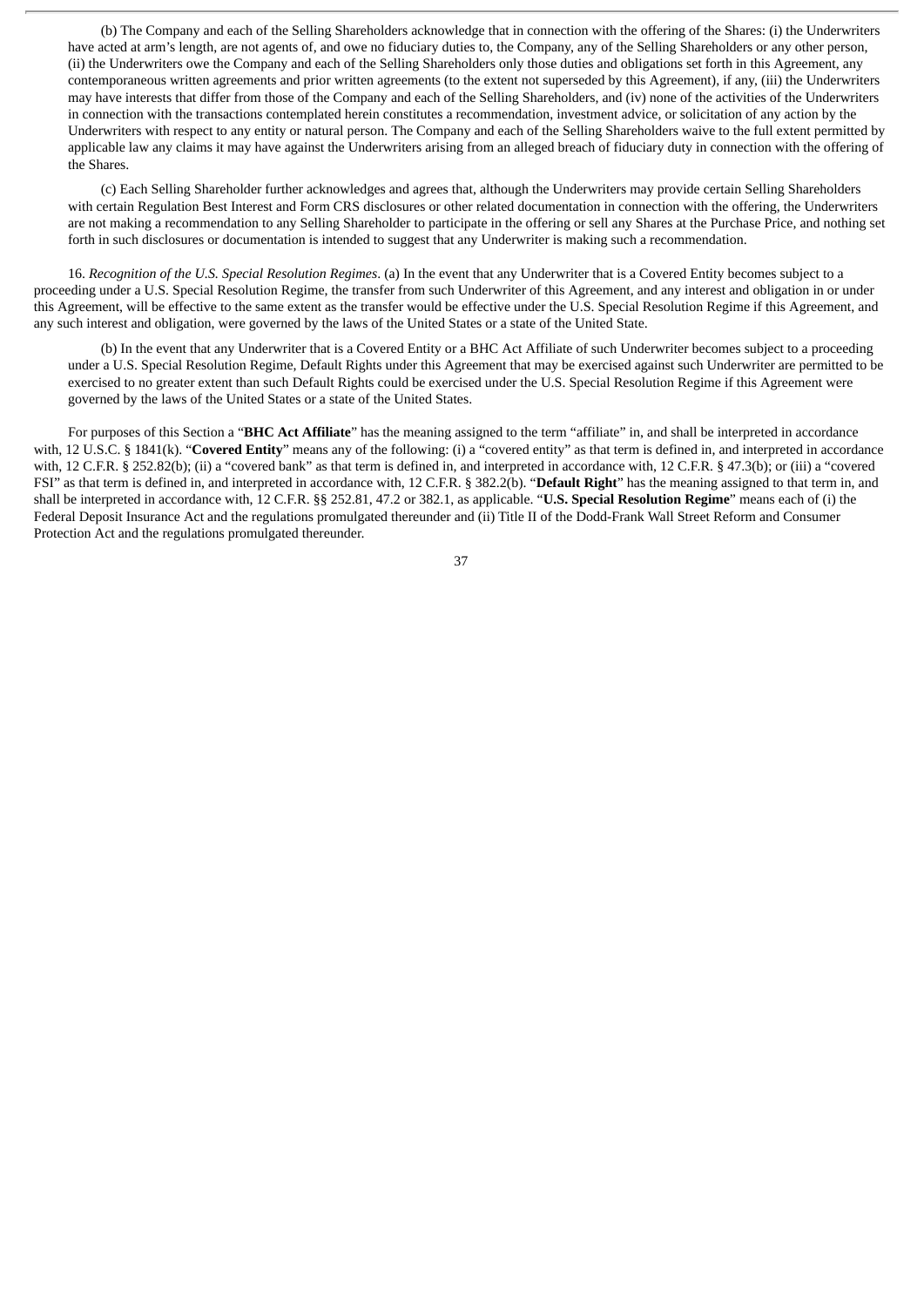17. *Counterparts*. This Agreement may be signed in two or more counterparts, each of which shall be an original, with the same effect as if the signatures thereto and hereto were upon the same instrument. Electronic signatures complying with the New York Electronic Signatures and Records Act (N.Y. State Tech. §§ 301-309), as amended from time to time, or other applicable law will be deemed original signatures for purposes of this Agreement. Transmission by telecopy, electronic mail or other transmission method of an executed counterpart of this Agreement will constitute due and sufficient delivery of such counterpart.

18. *Applicable Law*. This Agreement shall be governed by and construed in accordance with the internal laws of the State of New York.

19. *Headings*. The headings of the sections of this Agreement have been inserted for convenience of reference only and shall not be deemed a part of this Agreement.

20. *Notices*. All communications hereunder shall be in writing and effective only upon receipt and if to the Underwriters shall be delivered, mailed (but only for notices sent within the United States) or sent by reputable national or international courier to each of Morgan Stanley & Co. LLC, 1585 Broadway, New York, New York 10036, Attention: Equity Syndicate Desk, with a copy to the Legal Department, to BofA Securities, Inc., One Bryant Park, New York, New York 10036, Attention Syndicate Department (email: dg.ecm\_execution\_services@bofa.com) with a copy to ECM Legal (email: dg.ecm\_legal@bofa.com), and to J.P. Morgan Securities LLC, 383 Madison Avenue, New York, New York 10179 (fax: (212) 622-8358), Attention: Equity Syndicate Desk, and with a copy to Latham & Watkins LLP, 140 Scott Drive, Menlo Park, CA 94025, Attention: Tad Freese; if to the Company shall be delivered, mailed or sent to GLOBALFOUNDRIES Inc., 400 Stonebreak Road Extension, Malta, NY 12020, Attention: General Counsel (email: legal.notices@gf.com); and if to the Selling Shareholders shall be delivered, mailed or sent to c/o MTI International Investment Company LLC, Mamoura Building A, Muroor Road, P.O. Box 45005, Abu Dhabi, United Arab Emirates, Attention: General Counsel (email: legalunit@mubadala.ae), with a copy to Cleary Gottlieb Steen & Hamilton LLP, Al Sila Tower, 27th floor, Abu Dhabi Global Market Square, Al Maryah Island, PO Box 29920, Abu Dhabi United Arab Emirates, Attention: Gamal Abouali (email: gabouali@cgsh.com).

21. *Submission to Jurisdiction; Appointment of Agents for Service*. (a) The Company and each of the Selling Shareholders irrevocably submit to the non-exclusive jurisdiction of any New York State or United States Federal court sitting in The City of New York (the "**Specified Courts**") over any suit, action or proceeding arising out of or relating to this Agreement, the Time of Sale Prospectus, the Prospectus, the Registration Statement or the offering of the Shares (each, a "**Related Proceeding**"). The Company and each of the Selling Shareholders irrevocably waive, to the fullest extent permitted by law, any objection which it may now or hereafter have to the laying of venue of any Related Proceeding brought in such a court and any claim that any such Related Proceeding brought in such a court has been brought in an inconvenient forum. To the extent that the Company and each of the Selling Shareholders has or hereafter may acquire any immunity (on the grounds of sovereignty or otherwise) from the jurisdiction of any court or from any legal process with respect to itself or its property, the Company and each of the Selling Shareholders irrevocably waives, to the fullest extent permitted by law, such immunity in respect of any such suit, action or proceeding.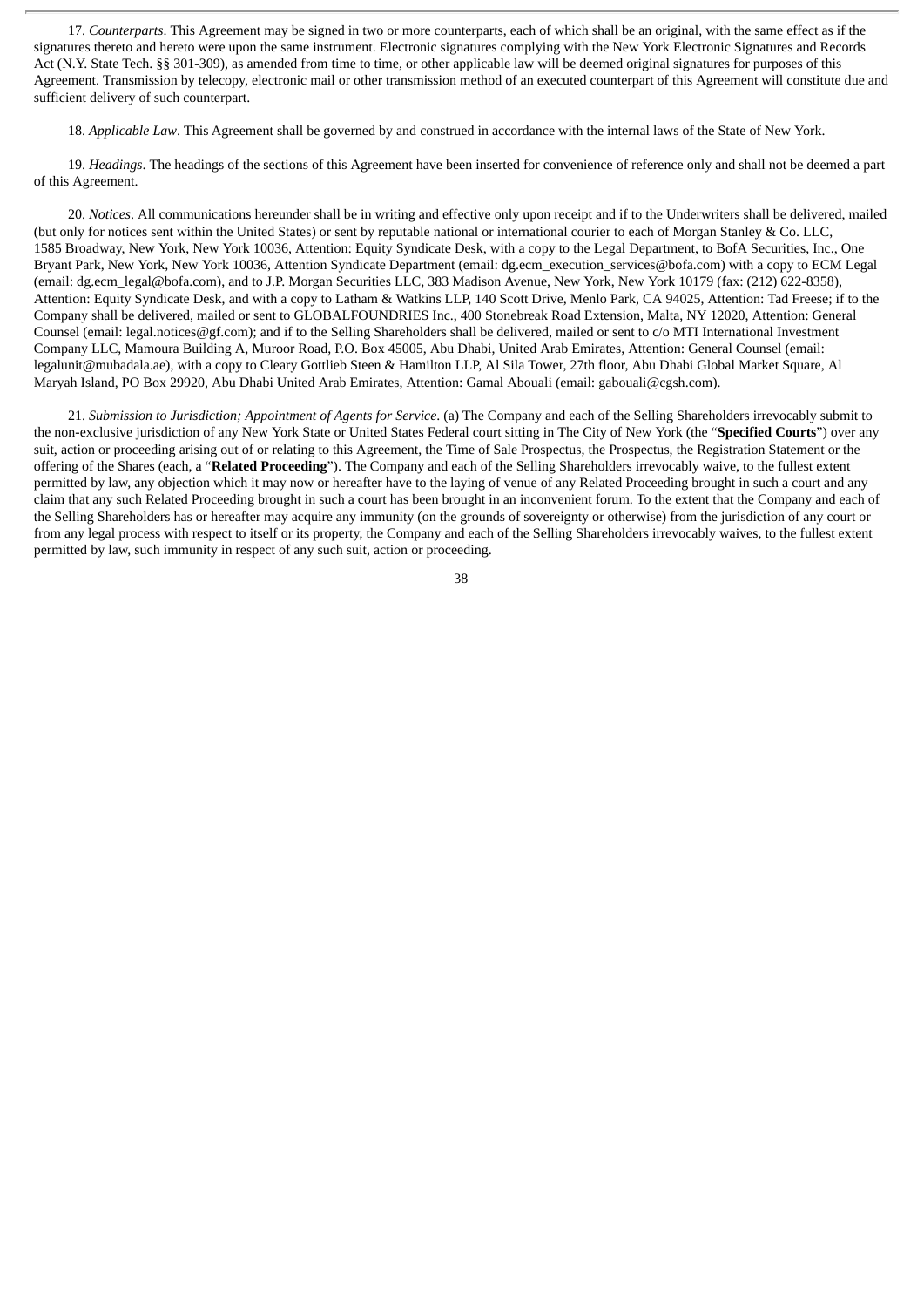(b) The Company hereby irrevocably appoints Corporation Service Company, with offices at 19 West 44th Street, Suite 200, New York, NY 10036 as its agent for service of process in any Related Proceeding and agrees that service of process in any such Related Proceeding may be made upon it at the office of such agent. The Company waives, to the fullest extent permitted by law, any other requirements of or objections to personal jurisdiction with respect thereto. The Company represents and warrants that such agent has agreed to act as the Company's agent for service of process, and the Company agrees to take any and all action, including the filing of any and all documents and instruments, that may be necessary to continue such appointment in full force and effect.

(c) Each of the Selling Shareholders hereby irrevocably appoints Mamoura Holdings (US) LLC, with offices at One Vanderbilt Avenue, New York, NY 10017 as its agent for service of process in any Related Proceeding and agrees that service of process in any such Related Proceeding may be made upon it at the office of such agent. Each of the Selling Shareholders waives, to the fullest extent permitted by law, any other requirements of or objections to personal jurisdiction with respect thereto. Each of the Selling Shareholders represents and warrants that such agent has agreed to act as the Selling Shareholders' agent for service of process, and Each of the Selling Shareholders agrees to take any and all action, including the filing of any and all documents and instruments, that may be necessary to continue such appointment in full force and effect.

22. *Waiver of Jury Trial*. Each of the parties hereto hereby waives any right to trial by jury in any suit or proceeding arising out of or relating to this Agreement.

23. *Waiver of Immunity*. Each of the Company and the Selling Shareholders hereby irrevocably and unconditionally waives any right to claim sovereign or other immunity from jurisdiction or execution and any similar defense and irrevocably and unconditionally consents to the giving of any relief or the issue of any process, including without limitation, the making, enforcement or execution against any property whatsoever (irrespective of its use or intended use) of any order or judgment made or given in connection with any Related Proceedings or any proceedings to which any indemnified person in respect of which indemnity may be sought pursuant to Section 11(a) or (b) becomes subject, in each case to the fullest extent permitted by applicable law.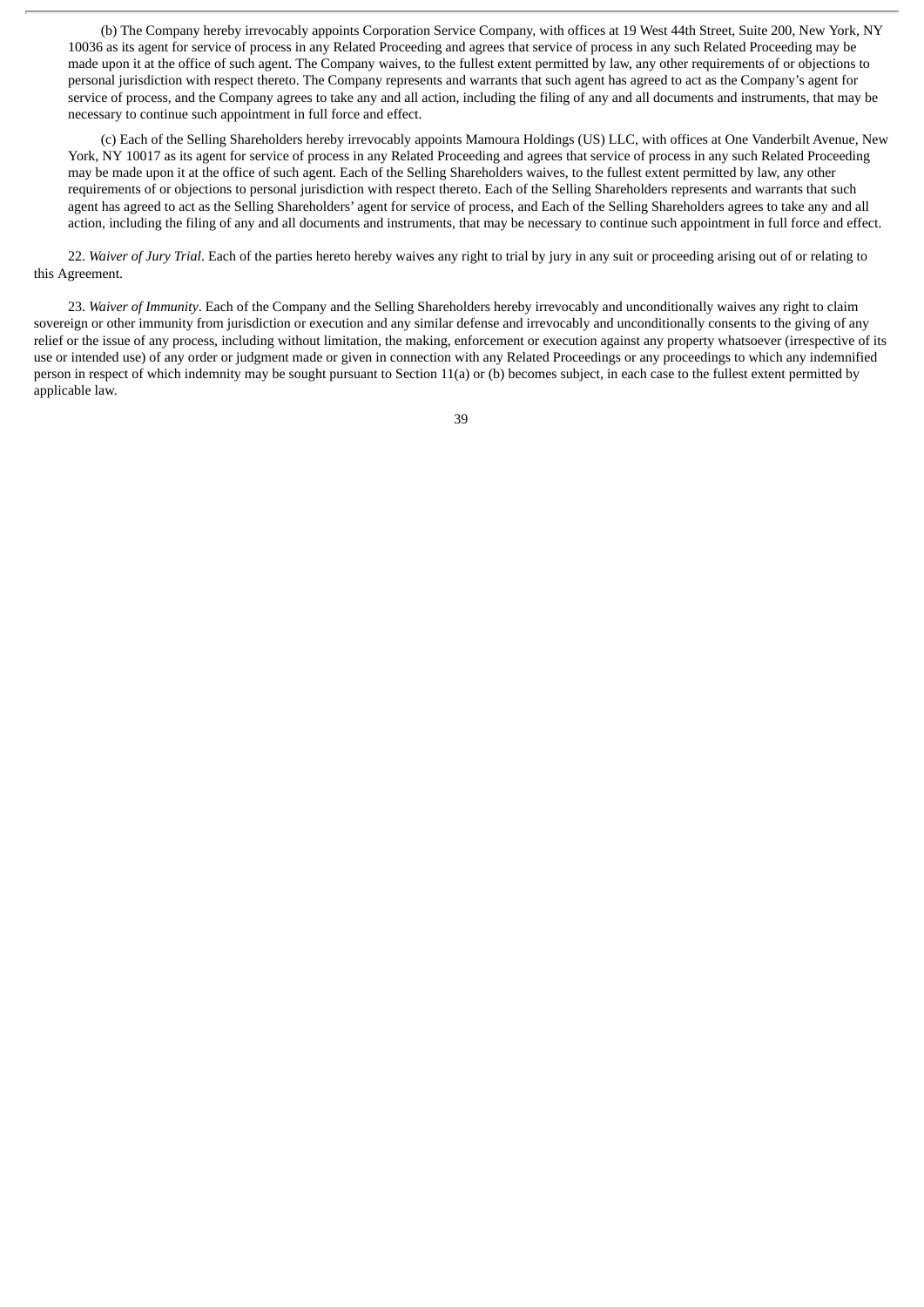24. *Judgment Currency*. If for the purposes of obtaining judgment in any court it is necessary to convert a sum due hereunder into any currency other than United States dollars, the parties hereto agree, to the fullest extent permitted by law, that the rate of exchange used shall be the rate at which in accordance with normal banking procedures the Underwriters could purchase United States dollars with such other currency in The City of New York on the business day preceding that on which final judgment is given. The obligation of the Company or any Selling Shareholder with respect to any sum due from it to any Underwriter or any person controlling any Underwriter shall, notwithstanding any judgment in a currency other than United States dollars, not be discharged until the first business day following receipt by such Underwriter or controlling person of any sum in such other currency, and only to the extent that such Underwriter or controlling person may in accordance with normal banking procedures purchase United States dollars with such other currency. If the United States dollars so purchased are less than the sum originally due to such Underwriter or controlling person hereunder, the Company and each of the Selling Shareholders agree as a separate obligation and notwithstanding any such judgment, to indemnify such Underwriter or controlling person against such loss. If the United States dollars so purchased are greater than the sum originally due to such Underwriter or controlling person hereunder, such Underwriter or controlling person agrees to pay to the Company or the relevant Selling Shareholder(s), as applicable, an amount equal to the excess of the dollars so purchased over the sum originally due to such Underwriter or controlling person hereunder.

25. *Taxes*. If any sum payable by the Company or a Selling Shareholder under this Agreement is subject to tax in the hands of an Underwriter or taken into account as a receipt in computing the taxable income of that Underwriter (excluding net income taxes on underwriting commissions payable hereunder), the sum payable to the Underwriter under this Agreement shall be increased to such sum as will ensure that the Underwriter shall be left with the sum it would have had in the absence of such tax.

26. *Contractual Acknowledgement with Respect to the Exercise of Bail-In Powers*. Notwithstanding and to the exclusion of any other term of this Agreement or any other agreements, arrangements or understandings between the Company and the Underwriters, the Company acknowledges and accepts that a BRRD Liability (as defined below) arising under this Agreement may be subject to the exercise of Bail-in Powers (as defined below) by the Relevant Resolution Authority (as defined below), and acknowledges, accepts and agrees to be bound by:

(a) the effect of the exercise of Bail-in Powers by the Relevant Resolution Authority in relation to any BRRD Liability of the Underwriters (the "**Relevant BRRD Party**") to the Company under this Agreement, that (without limitation) may include and result in any of the following, or some combination thereof:

(b) the reduction of all, or a portion, of the BRRD Liability or outstanding amounts due thereon;

(c) the conversion of all, or a portion, of the BRRD Liability into shares, other securities or other obligations of the Relevant BRRD Party or another person, and the issue to or conferral on the Company of such shares, securities or obligations;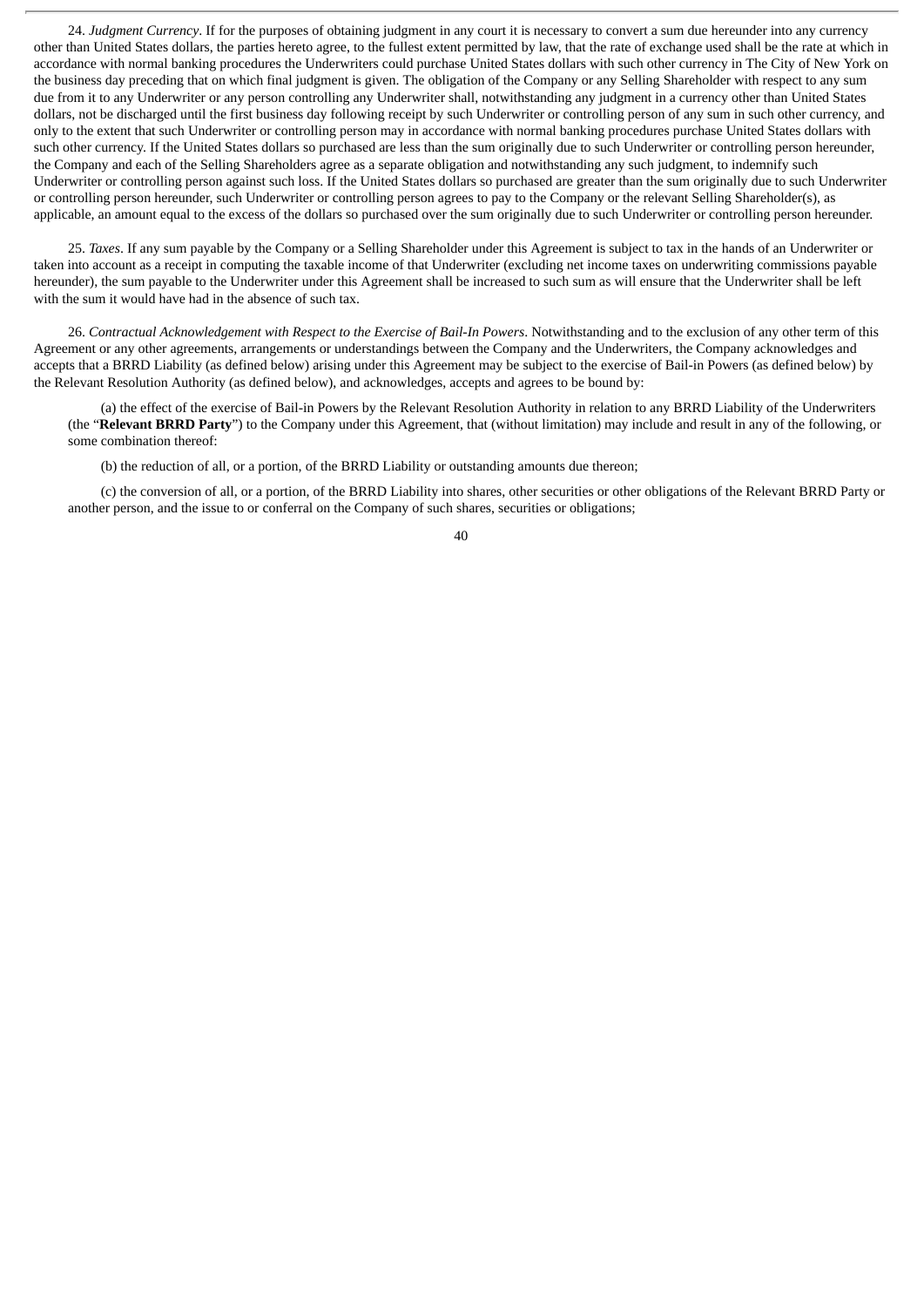(d) the cancellation of the BRRD Liability;

(e) the amendment or alteration of any interest, if applicable, thereon, or the dates on which any payments are due, including by suspending payment for a temporary period; and

(f) the variation of the terms of this Agreement, as deemed necessary by the Relevant Resolution Authority, to give effect to the exercise of Bail-in Powers by the Relevant Resolution Authority.

(g) As used in this Section 26:

(h) "**Bail-in Legislation**" means in relation to a member state of the European Economic Area which has implemented, or which at any time implements, the BRRD, the relevant implementing law, regulation, rule or requirement as described in the EU Bail-in Legislation Schedule from time to time;

(i) "**Bail-in Powers**" means any Write-down and Conversion Powers as defined in the EU Bail-in Legislation Schedule, in relation to the relevant Bail-in Legislation;

(j) "**BRRD**" means Directive 2014/59/EU establishing a framework for the recovery and resolution of credit institutions and investment firms;

(k) "**BRRD Liability**" means a liability in respect of which the relevant Write Down and Conversion Powers in the applicable Bail-in Legislation may be exercised;

(l) "**EU Bail-in Legislation Schedule**" means the document described as such, then in effect, and published by the Loan Market Association (or any successor person) from time to time at http://www.lma.eu.com; and

(m) "**Relevant Resolution Authority**" means the resolution authority with the ability to exercise any Bail-in Powers in relation to the Relevant BRRD Party.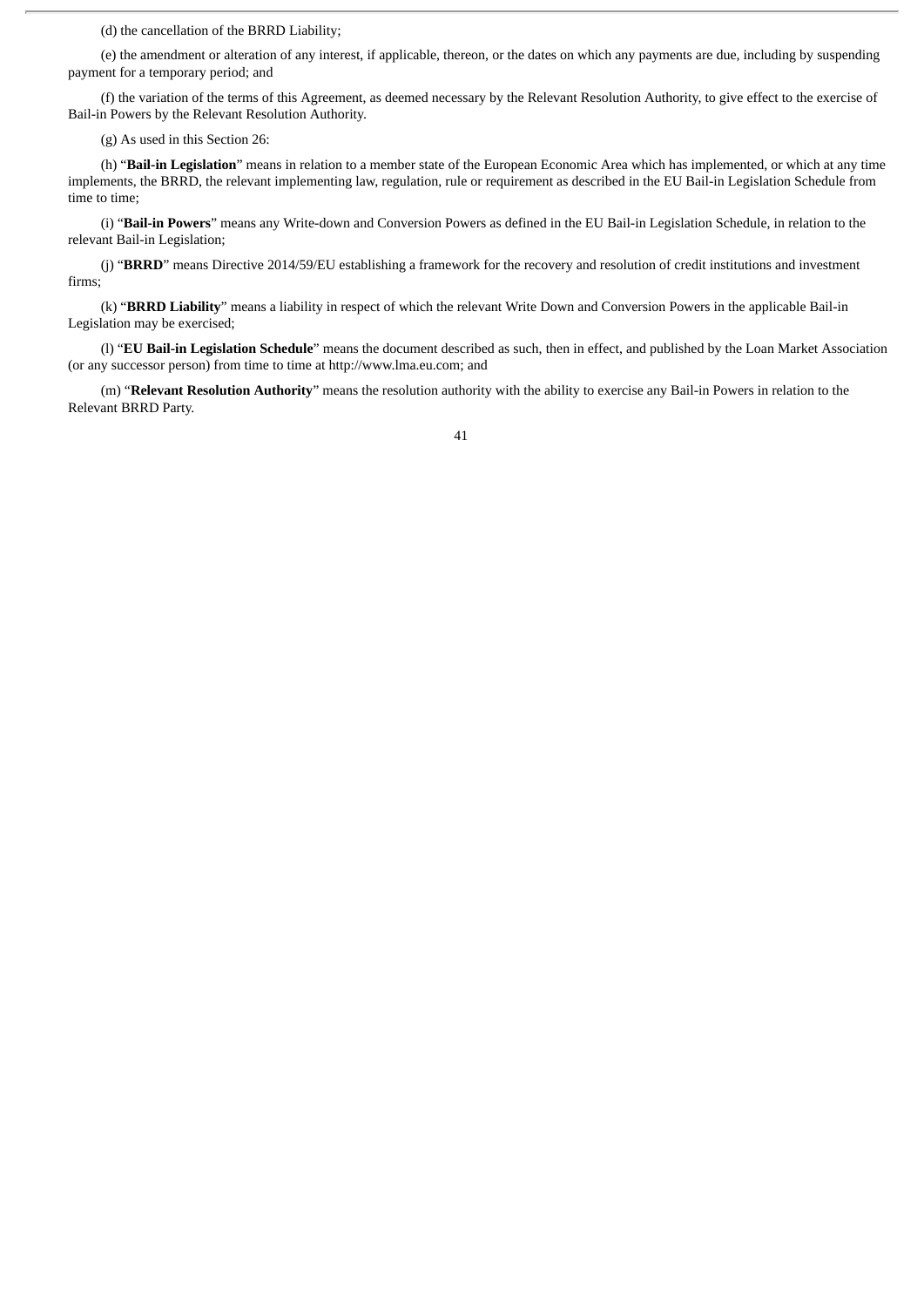Very truly yours,

GLOBALFOUNDRIES Inc.

By:

Name:

Title:

*[Signature Page to Underwriting Agreement]*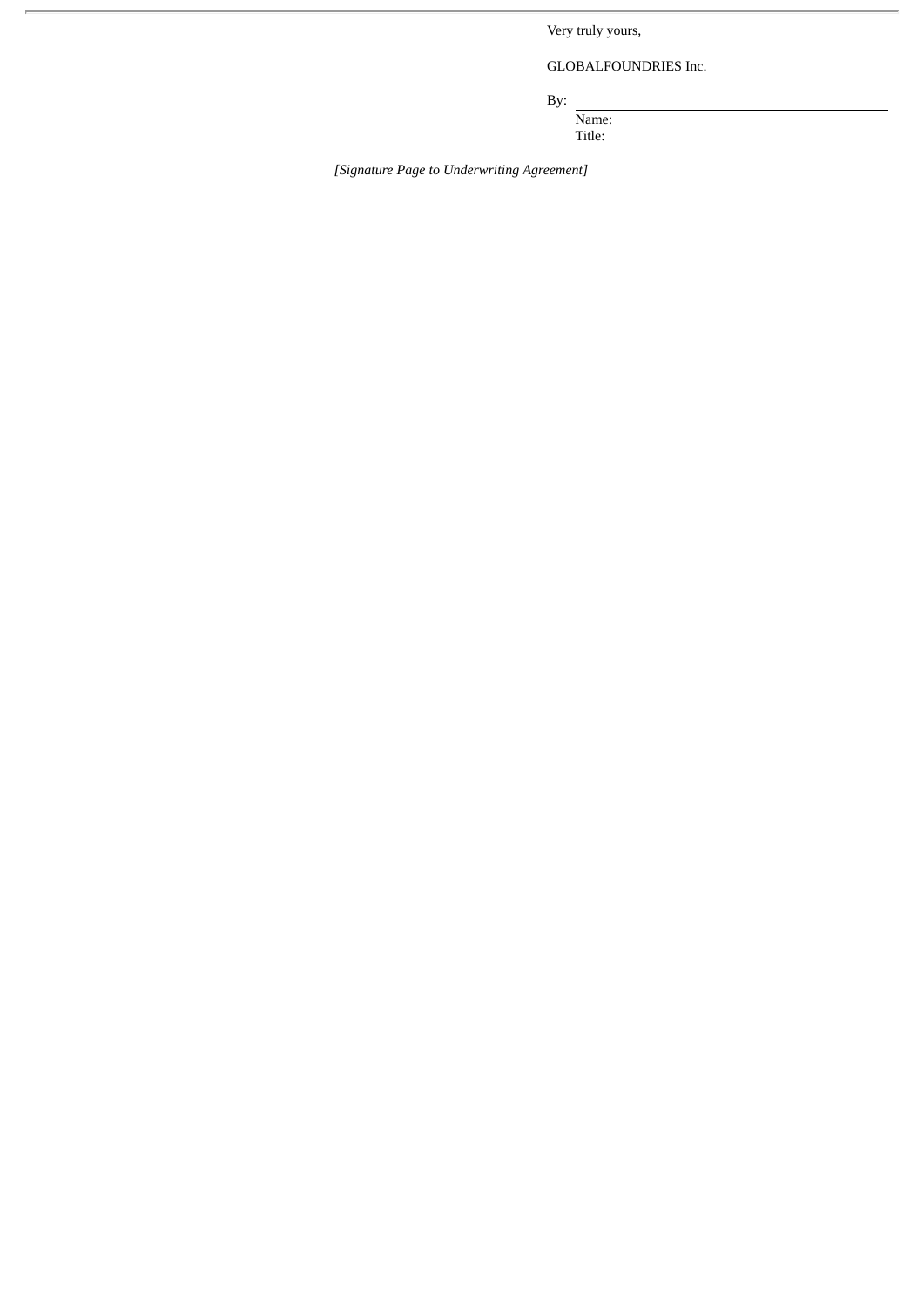The Selling Shareholders named in Schedule I hereto, acting severally

## **MUBADALA TECHNOLOGY INVESTMENT COMPANY**

By:

Name: Title:

**MTI INTERNATIONAL INVESTMENT COMPANY LLC**

By:

Name: Title:

*[Signature Page to Underwriting Agreement]*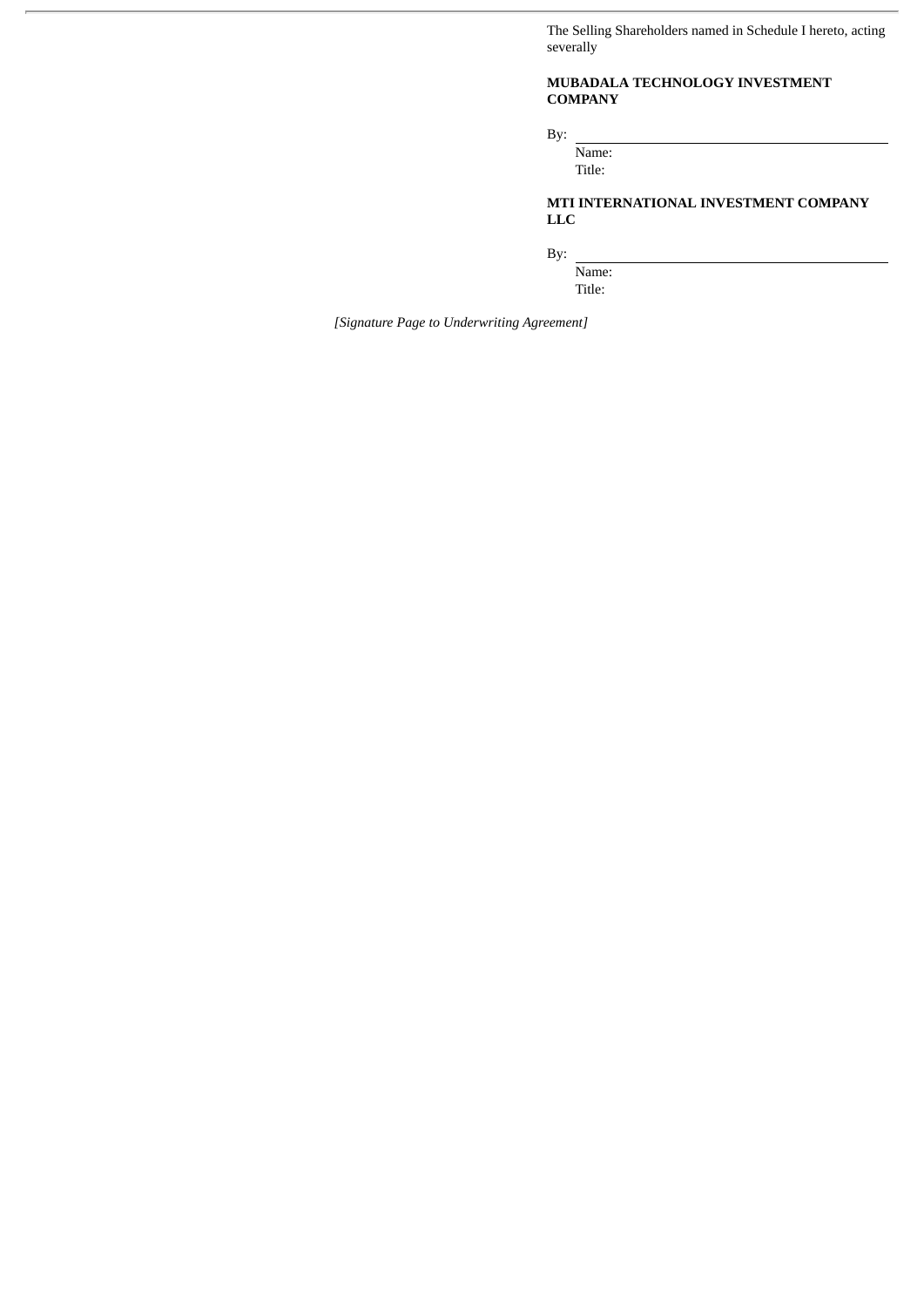Accepted as of the date hereof

Morgan Stanley & Co. LLC BofA Securities, Inc. J.P. Morgan Securities LLC

Actingseverally on behalf of themselves and the several Underwriters named in Schedule II hereto.

By: Morgan Stanley & Co. LLC

By:

Name: Title:

By: BofA Securities, Inc.

By:

Name: Title:

By: J.P. Morgan Securities LLC

By:

Name: Title:

*[Signature Page to Underwriting Agreement]*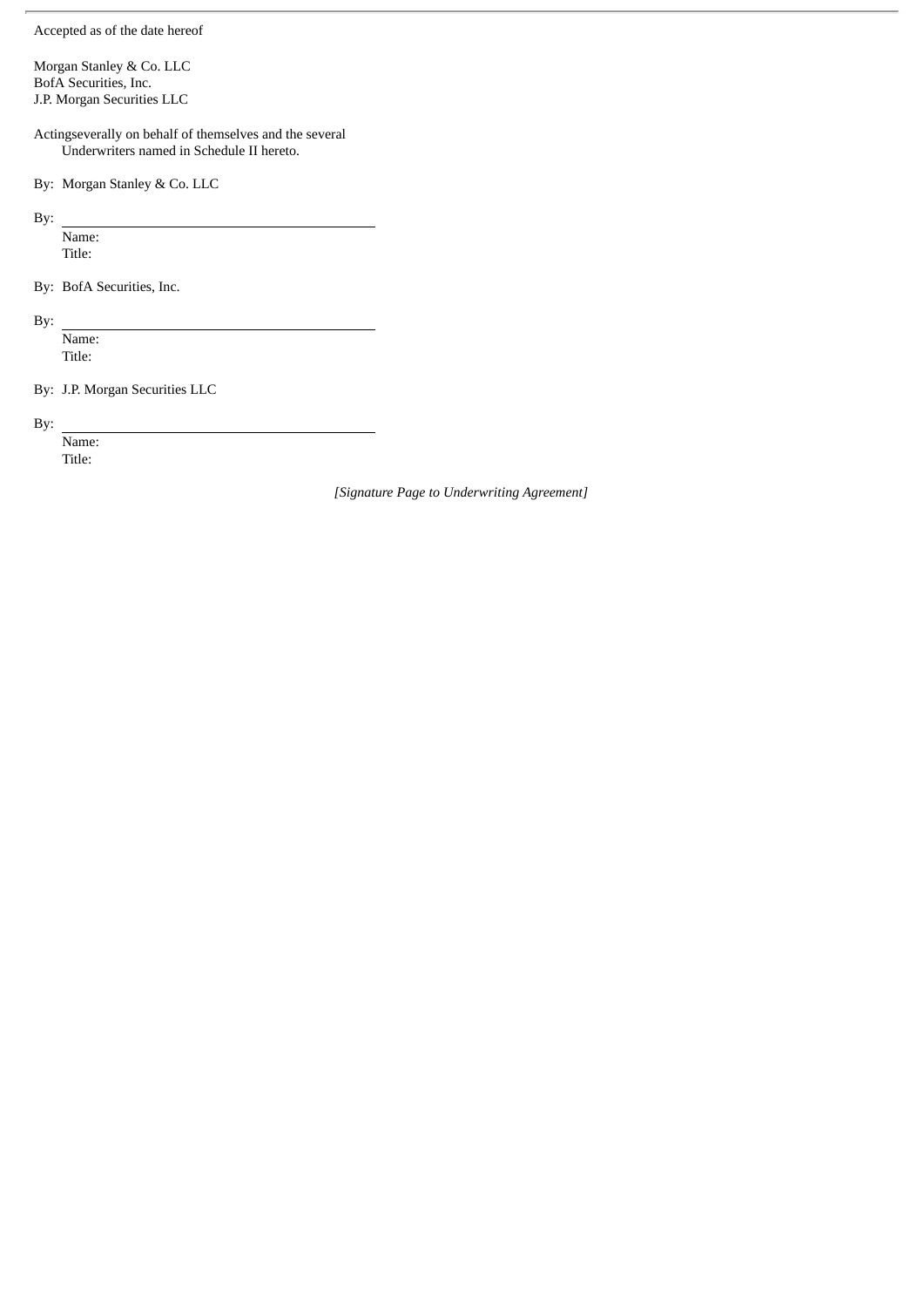Number of Firm Shares<br>To Be Sold

| <b>Selling Shareholder</b>               |
|------------------------------------------|
| Mubadala Technology Investment Company   |
| MTI International Investment Company LLC |
| $-1$                                     |

 $I-1$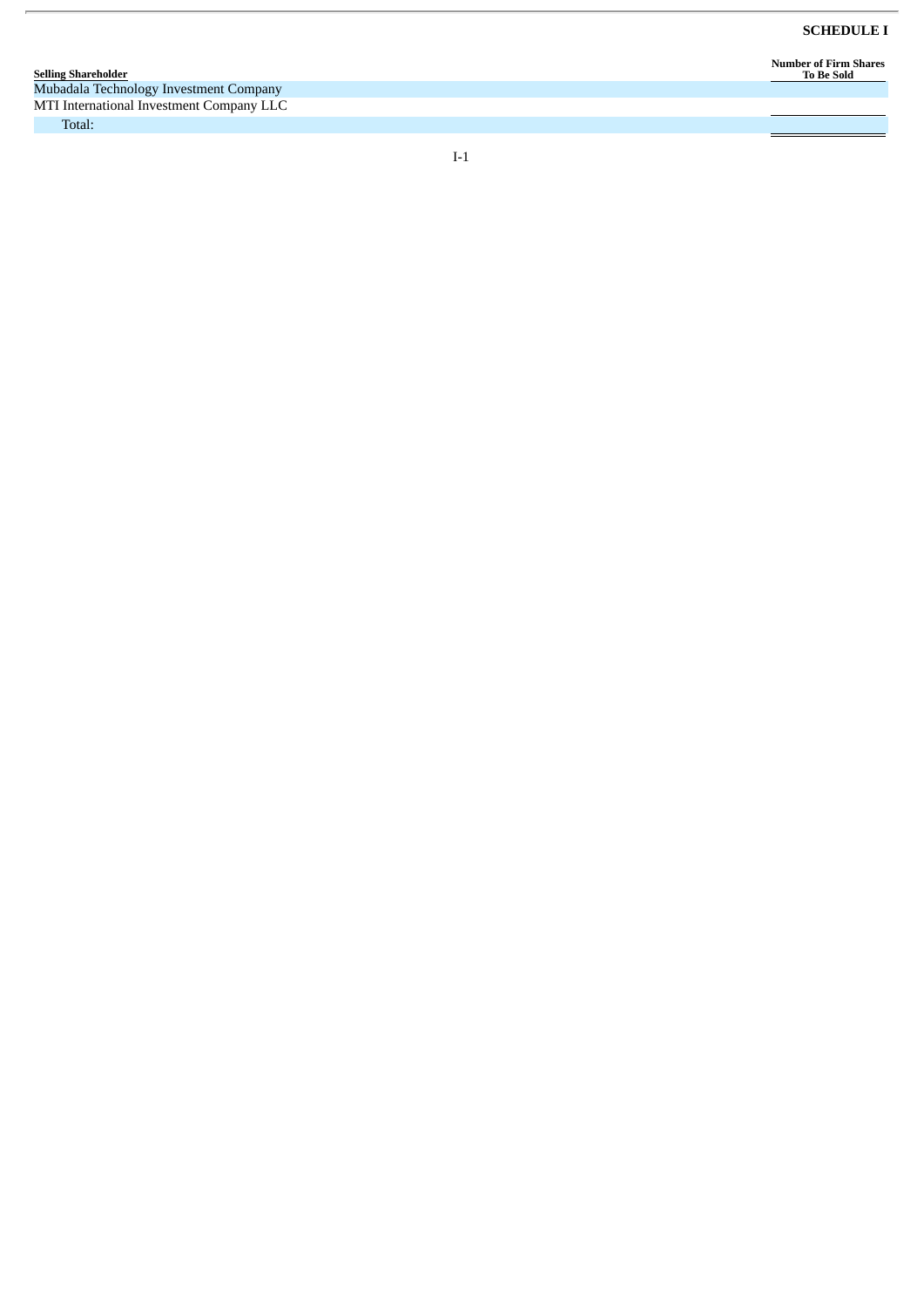#### **SCHEDULE II**

| Underwriter                        | <b>Number of Firm Shares To</b><br><b>Be Purchased</b> |
|------------------------------------|--------------------------------------------------------|
| Morgan Stanley & Co. LLC           |                                                        |
| BofA Securities, Inc.              |                                                        |
| J.P. Morgan Securities LLC         |                                                        |
| Citigroup Global Markets Inc.      |                                                        |
| Credit Suisse Securities (USA) LLC |                                                        |
| Deutsche Bank Securities Inc.      |                                                        |
| HSBC Securities (USA) Inc.         |                                                        |
| Jefferies LLC                      |                                                        |
| Robert W. Baird & Co. Incorporated |                                                        |
| Cowen and Company, LLC             |                                                        |
| Needham & Company, LLC             |                                                        |
| Raymond James & Associates, Inc.   |                                                        |
| Wedbush Securities Inc.            |                                                        |
| Drexel Hamilton, LLC               |                                                        |
| Siebert Williams Shank & Co., LLC  |                                                        |
| Intesa Sanpaolo S.p.A.             |                                                        |
| Total:                             |                                                        |

 $\overline{r}$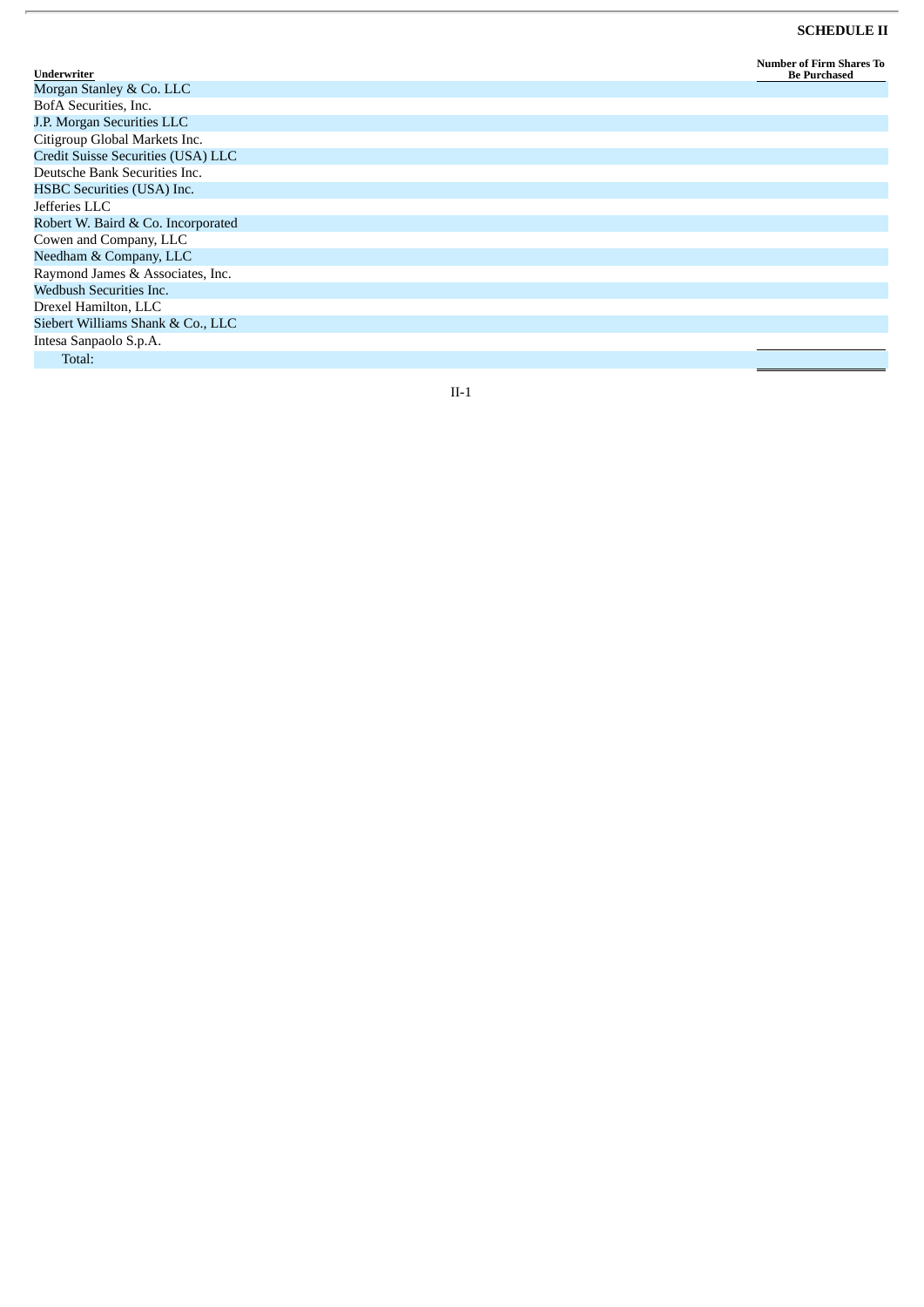# **Time of Sale Prospectus**

- 1. Preliminary Prospectus issued [date]
- 2. [identify all free writing prospectuses filed by the Company under Rule 433(d) of the Securities Act]
- 3. [free writing prospectus containing a description of terms that does not reflect final terms, if the Time of Sale Prospectus does not include a final term sheet]
- 4. [orally communicated pricing information such as price per share and size of offering if a Rule 134 pricing term sheet is used at the time of sale instead of a pricing term sheet filed by the Company under Rule 433(d) as a free writing prospectus]

III-1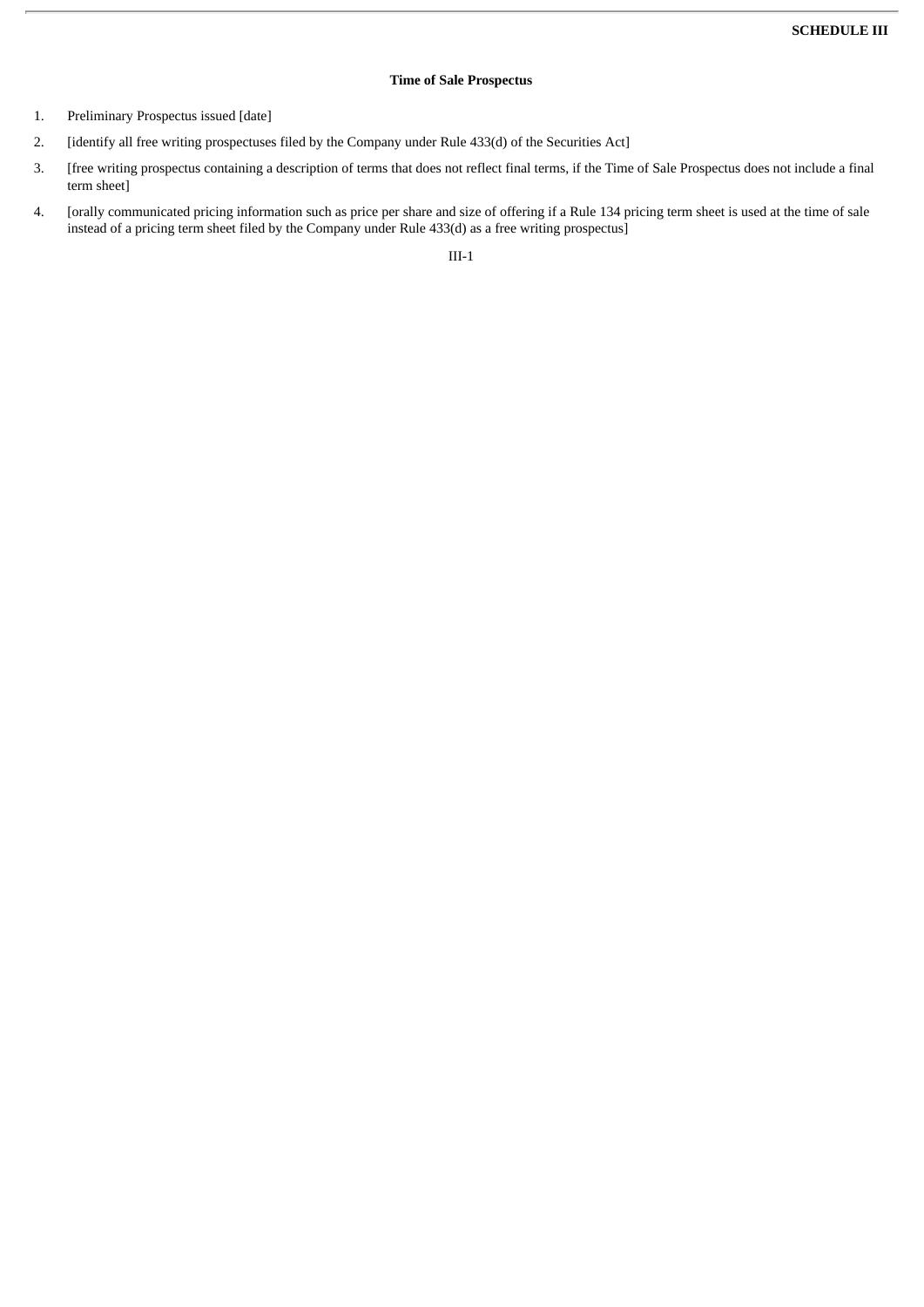# **FORM OF LOCK-UP AGREEMENT**

 $, 20$ 

Morgan Stanley & Co. LLC BofA Securities, Inc. J.P. Morgan Securities LLC

> c/o Morgan Stanley & Co. LLC 1585 Broadway New York, New York 10036

c/o BofA Securities, Inc. One Bryant Park New York, New York 10036

c/o J.P. Morgan Securities LLC 383 Madison Avenue New York, New York 10179

#### Ladies and Gentlemen:

The undersigned understands that Morgan Stanley & Co. LLC ("**Morgan Stanley**"), BofA Securities, Inc. ("**BofA**") and J.P. Morgan Securities LLC ("**JPM**," and together with Morgan Stanley and BofA, the "**Representatives**") propose to enter into an underwriting agreement (the "**Underwriting Agreement**") with GLOBALFOUNDRIES Inc., an exempted company with limited liability incorporated under the laws of the Cayman Islands (the "**Company**"), providing for the public offering (the "**Public Offering**") by the several Underwriters listed on Schedule II of the Underwriting Agreement, including the Representatives (the "**Underwriters**"), of 55,000,000 shares (the "**Shares**") of the ordinary shares, par value \$0.02 per share of the Company (the "**Ordinary Shares**").

To induce the Underwriters that may participate in the Public Offering to continue their efforts in connection with the Public Offering, the undersigned hereby agrees that, without the prior written consent of Morgan Stanley on behalf of the Underwriters, it will not, will not cause any direct or indirect affiliate (provided, that any "portfolio company" (as such term is customarily used among institutional investors) of the undersigned, or any entity controlled by any such portfolio company, shall not be considered an affiliate of the undersigned) to, and will not publicly disclose an intention to, during the period commencing on the date of this letter agreement (this "**Letter Agreement**") and ending 180 days after the date of the final prospectus (the "**Restricted Period**") relating to the Public Offering (the "**Prospectus**"), (1) offer, pledge, sell, contract to sell, sell any option or contract to purchase, purchase any option or contract to sell, grant any option, right or warrant to purchase, lend, or otherwise transfer or dispose of, directly or indirectly, any Ordinary Shares beneficially owned (as such term is used in Rule 13d-3 of the Securities Exchange Act of 1934, as amended (the "**Exchange Act**")), by the undersigned or any other securities so owned convertible into or exercisable or exchangeable for Ordinary Shares (the "**Lock-Up Shares**"), (2) enter into any swap or other arrangement that transfers to another, in whole or in part, any of the economic consequences of ownership of the Ordinary Shares, whether any such transaction described in clause (1) or (2) above is to be settled by delivery of Ordinary Shares or such other securities, in cash or otherwise, (3) make any demand for or exercise any right with respect to the registration of any Lock-Up Shares, except as those demands or exercises that do not involve any public disclosure or filing during the Restricted Period (provided that the Company shall provide written notice to the Underwriters at least two business days prior to any confidential or non-public submission of a registration statement during the Restricted Period) or (4) publicly disclose the intention to do any of the foregoing. The undersigned acknowledges and agrees that the foregoing precludes the undersigned from engaging in any hedging or other transaction designed or intended, or which could reasonably be expected to lead to or result in, a sale or disposition of any Ordinary Shares, or any securities convertible into or exercisable or exchangeable for Ordinary Shares, even if any such sale or disposition transaction or transactions would be made or executed by or on behalf of someone other than the undersigned.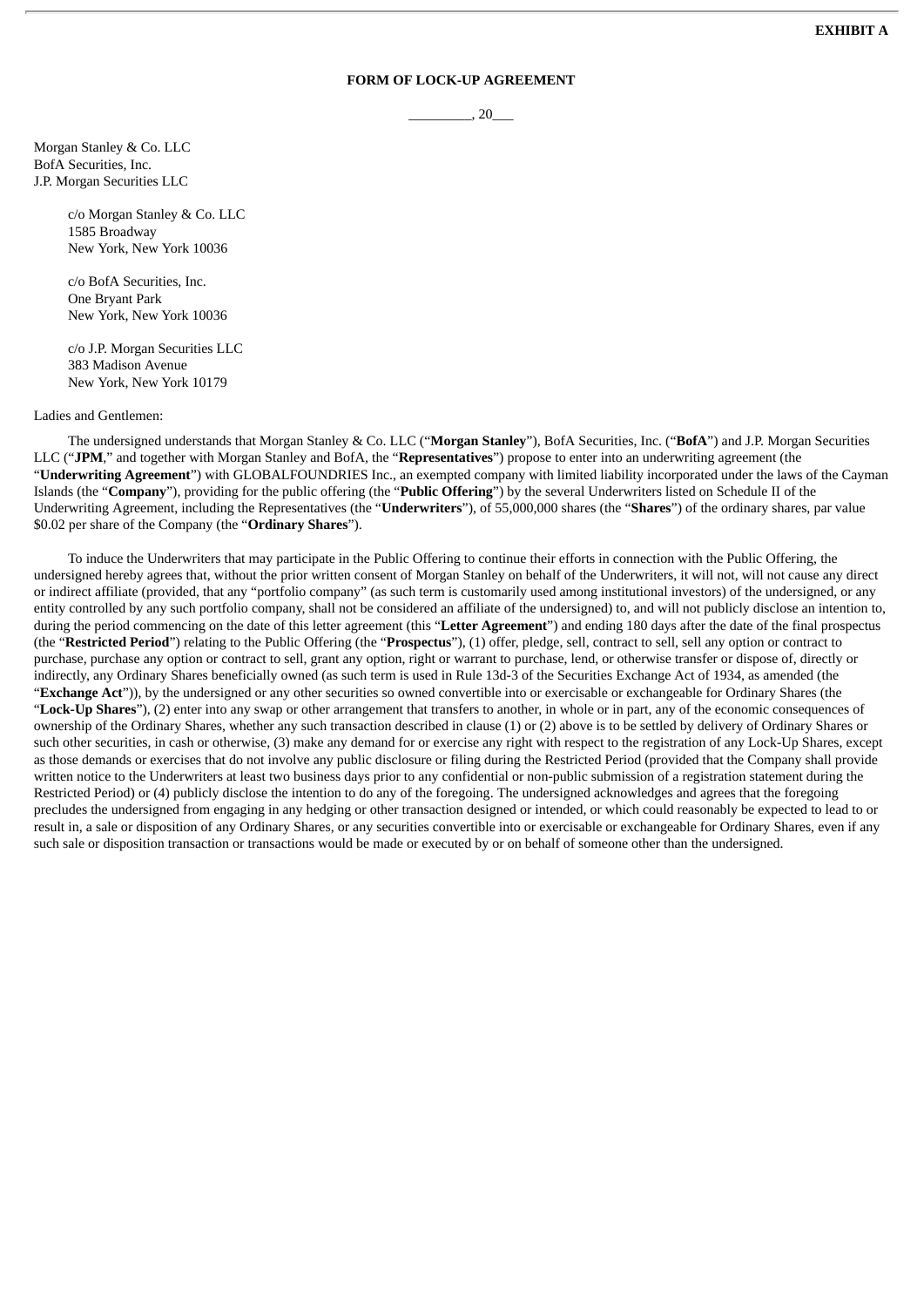The foregoing sentence shall not apply to:

(a) transfers of Ordinary Shares to the Underwriters pursuant to the Underwriting Agreement;

(b) transactions relating to Ordinary Shares or other securities acquired in open market transactions after the completion of the Public Offering;

(c) transfers of Ordinary Shares as a bona fide gift or as charitable contributions;

(d) transfers of Ordinary Shares by operation of law;

(e) distributions of Ordinary Shares to any corporation, partnership, limited partnership, limited liability company, governmental entity or other entity, in each case, that (A) controls, or is controlled by or is under common control with, the undersigned, or (B) is directly or indirectly wholly owned by the Government of the Emirate of Abu Dhabi, or (C) is otherwise an affiliate (as defined in Rule 405 promulgated under the Securities Act of 1933, as amended) of the undersigned; provided that in the case of any donation, transfer or distribution pursuant to clause (b), (c) or (e), (i) each done, transferee or distributee shall sign and deliver a lock-up agreement substantially in the form of this Letter Agreement and (ii) no filing under Section 16(a) of the Exchange Act, reporting a reduction in beneficial ownership of Ordinary Shares, shall be required or shall be voluntarily made during the Restricted Period;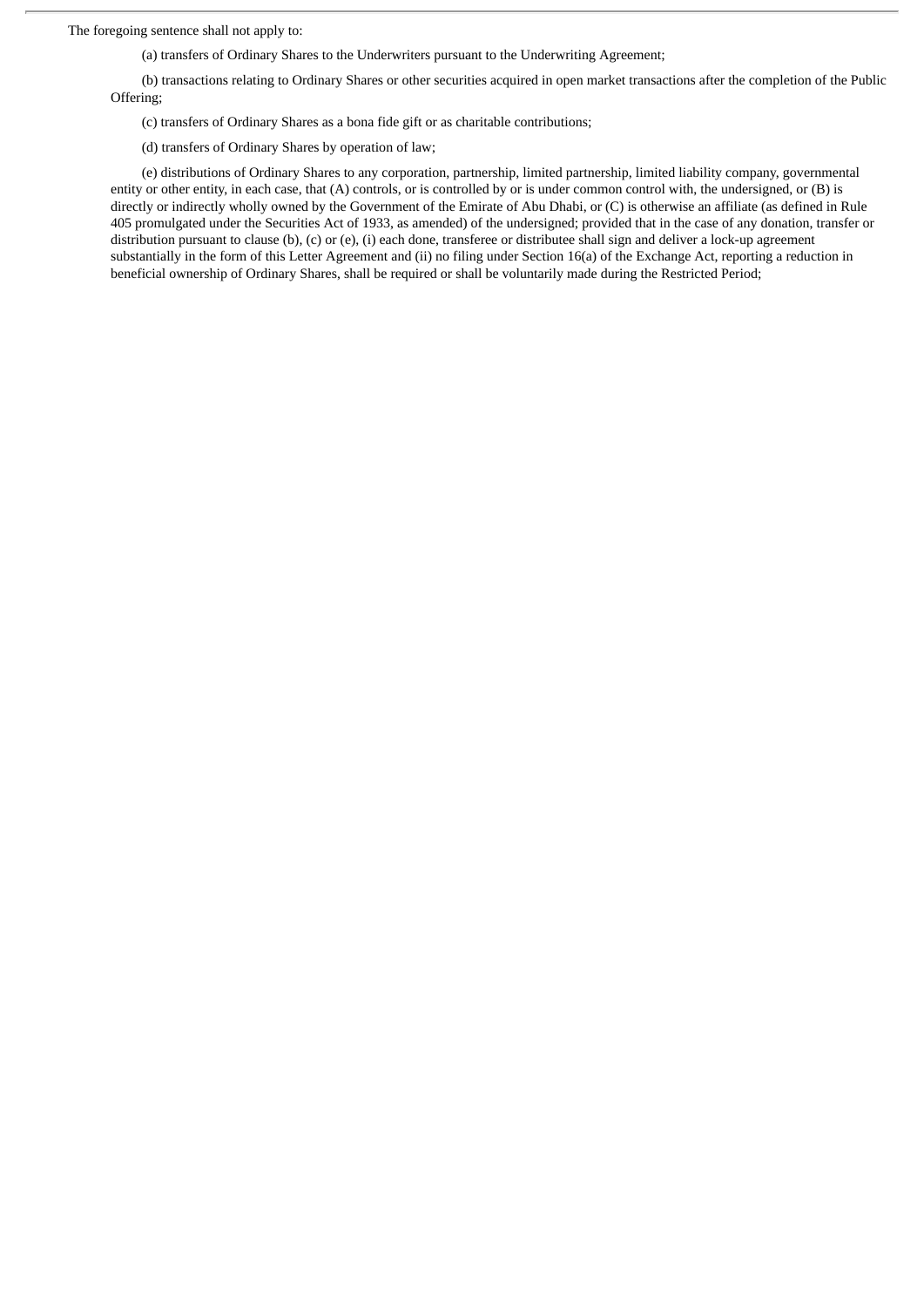(f) any reclassification or conversion of the Ordinary Shares, provided that any securities received upon such conversion or reclassification will be subject to the restrictions set forth in this Letter Agreement;

(g) the establishment of a trading plan pursuant to Rule 10b5-1 under the Exchange Act for the transfer of Ordinary Shares, provided that (i) such plan does not provide for the transfer of Ordinary Shares during the Restricted Period and (ii) to the extent a public announcement or filing under the Exchange Act, if any, is required of or voluntarily made by or on behalf of the undersigned or the Company regarding the establishment of such plan, such announcement or filing shall include a statement to the effect that no transfer of Ordinary Shares may be made under such plan during the Restricted Period; and

(h) transfers of Ordinary Shares pursuant to a bona fide third party tender offer, merger, consolidation or other similar transaction that is approved by the board of directors of the Company (or a duly authorized committee thereof) involving a change of control of the Company in which the acquiring party becomes the beneficial owner (as defined in Rules 13d 3 and 13d 5 of the Exchange Act) of more than 50% of the total voting power of the voting stock of the Company following such transaction; provided that all of the undersigned's Ordinary Shares subject to this Letter Agreement that are not so transferred, sold, tendered or otherwise disposed of remain subject to this Letter Agreement; and provided, further, that in the event that such tender offer, merger, consolidation or other similar transaction is not completed, the undersigned's Ordinary Shares shall remain subject to the provisions of this Letter Agreement.

In addition, the undersigned agrees that, without the prior written consent of Morgan Stanley on behalf of the Underwriters, it will not, during the Restricted Period, make any demand for or exercise any right with respect to, the registration of any Ordinary Shares or any security convertible into or exercisable or exchangeable for Ordinary Shares. The undersigned also agrees and consents to the entry of stop transfer instructions with the Company's transfer agent and registrar against the transfer of the undersigned's Ordinary Shares except in compliance with the foregoing restrictions.

If the undersigned is an officer or director of the Company, the undersigned further agrees that the foregoing restrictions shall be equally applicable to any issuer-directed Shares the undersigned may purchase in the Public Offering.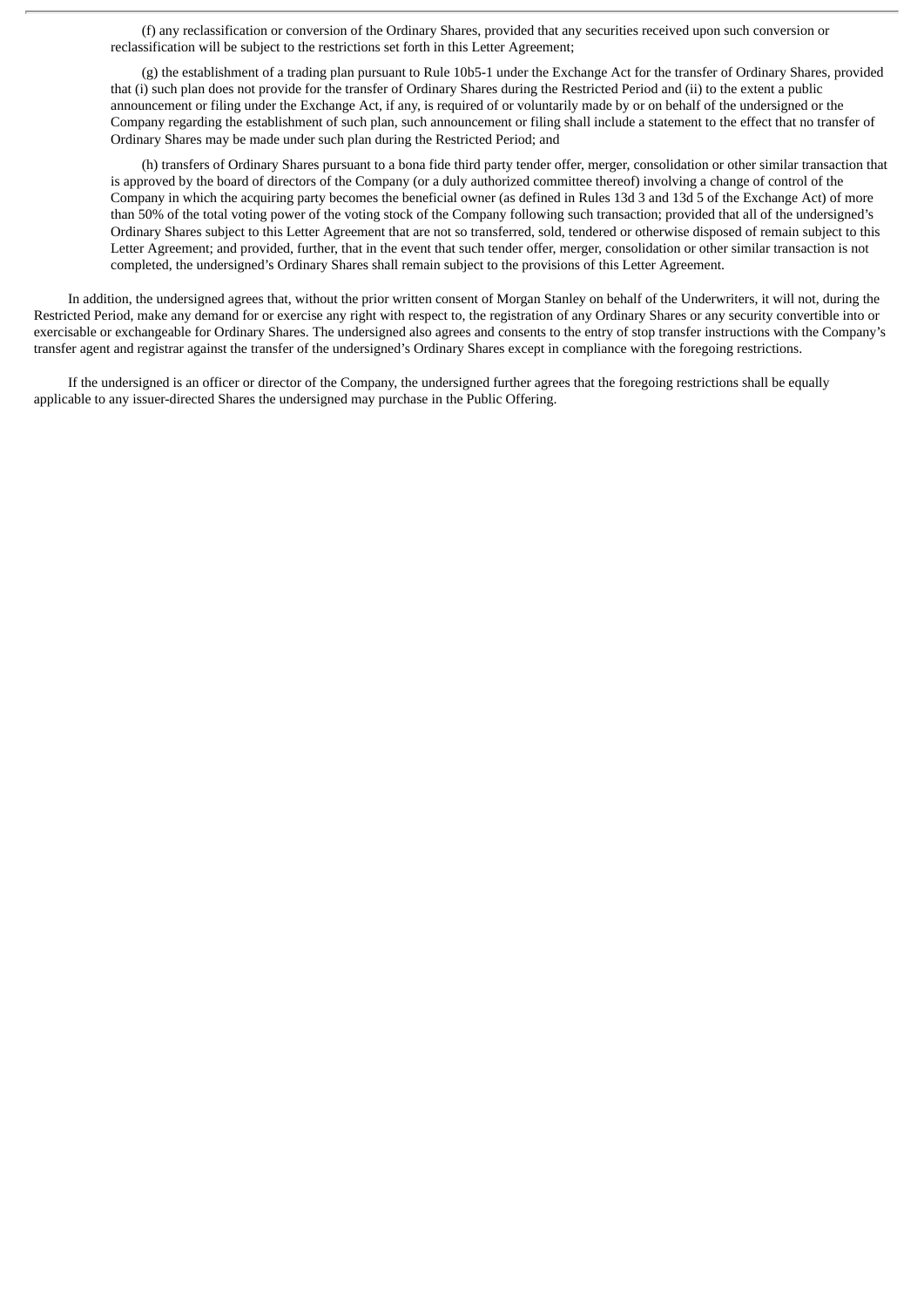If the undersigned is an officer or director of the Company, (i) Morgan Stanley agrees that, at least three business days before the effective date of any release or waiver of the foregoing restrictions in connection with a transfer of Ordinary Shares, Morgan Stanley will notify the Company of the impending release or waiver, and (ii) the Company has agreed in the Underwriting Agreement to announce the impending release or waiver by press release through a major news service at least two business days before the effective date of the release or waiver. Any release or waiver granted by Morgan Stanley hereunder to any such officer or director shall only be effective two business days after the publication date of such press release. The provisions of this paragraph will not apply if (a) the release or waiver is effected solely to permit a transfer not for consideration or to an immediate family member as defined in FINRA Rule 5130(i)(5) and (b) the transferee has agreed in writing to be bound by the same terms described in this Letter Agreement to the extent and for the duration that such terms remain in effect at the time of the transfer.

The undersigned understands that the Company and the Underwriters are relying upon this Letter Agreement in proceeding toward consummation of the Public Offering. The undersigned further understands that this Letter Agreement is irrevocable and shall be binding upon the undersigned's heirs, legal representatives, successors and assigns.

The undersigned acknowledges and agrees that the Underwriters have not provided any recommendation or investment advice nor have the Underwriters solicited any action from the undersigned with respect to the Public Offering of the Shares and the undersigned has consulted their own legal, accounting, financial, regulatory and tax advisors with respect to this Letter Agreement and the subject matter thereof to the extent deemed appropriate. The undersigned further acknowledges and agrees that, although the Underwriters may provide certain Regulation Best Interest and Form CRS disclosures or other related documentation to you in connection with the Public Offering, the Underwriters are not making a recommendation to you to participate in the Public Offering, enter into this Letter Agreement, or sell any Shares at the price determined in the Public Offering, and nothing set forth in such disclosures or documentation is intended to suggest that any Underwriter is making such a recommendation.

Whether or not the Public Offering actually occurs depends on a number of factors, including market conditions. Any Public Offering will only be made pursuant to an Underwriting Agreement, the terms of which are subject to negotiation between the Company and the Underwriters.

This Letter Agreement shall automatically terminate upon the earliest to occur, if any, of (a) the Representative, on the one hand, or the Company, on the other hand, informs the other in writing prior to the execution of the Underwriting Agreement that it has determined not to proceed with the Public Offering, (b) the date of termination of the Underwriting Agreement in accordance with its terms before the closing of the Public Offering, and (c) November 29, 2021 if the Underwriting Agreement has not been executed by such date.

This Letter Agreement shall be governed by and construed in accordance with the laws of the State of New York.

(Signature page follows)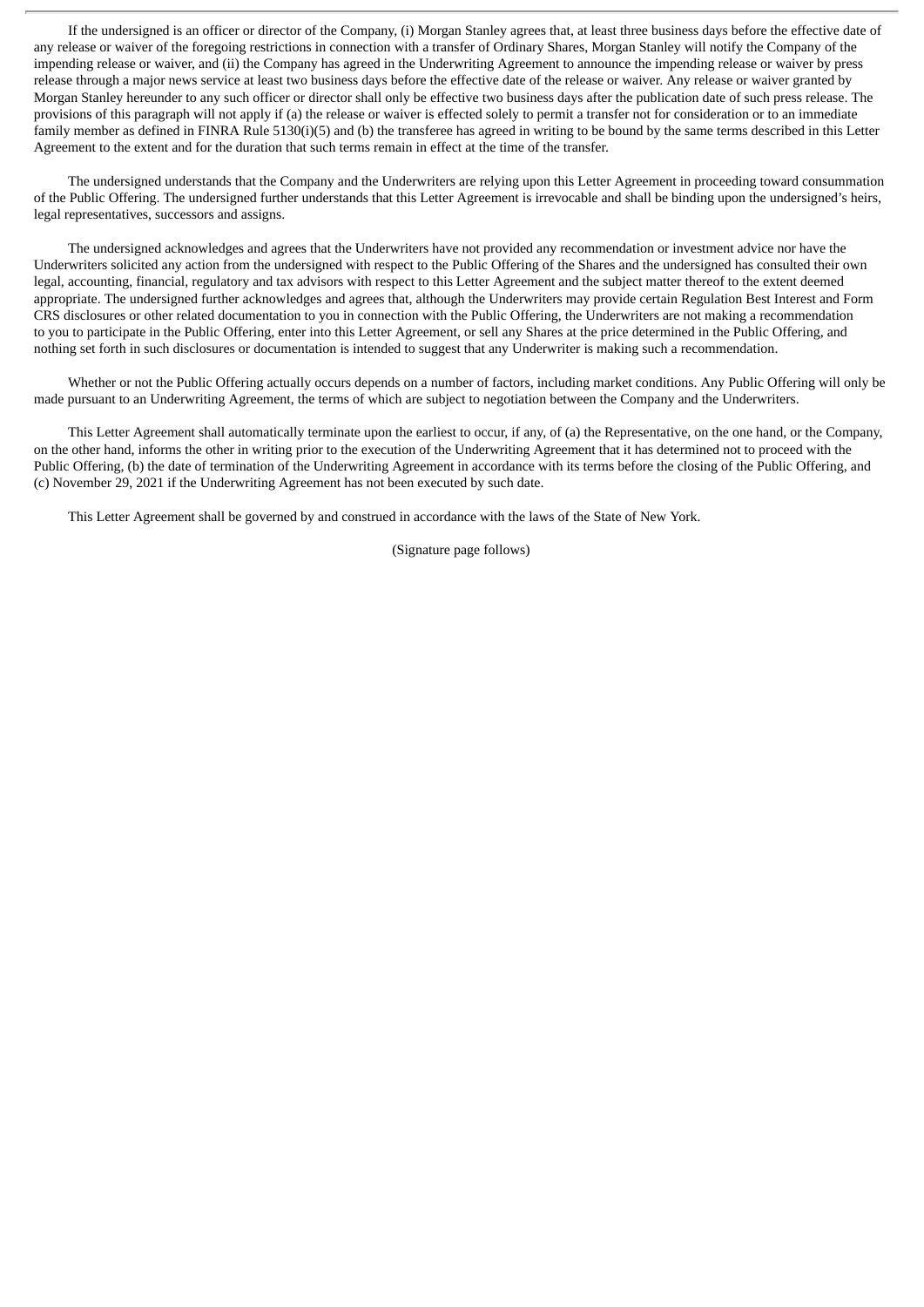Very truly yours,

IF AN INDIVIDUAL: IF AN ENTITY:

By: By:

Name: By:

(duly authorized signature) **EXECUS** By: EXECUS EXECUS (please print complete name of entity)

(duly authorized signature)

Name:

(please print full name)

Title:

(please print full title)

[*Signature Page to Lock-Up Agreement*]